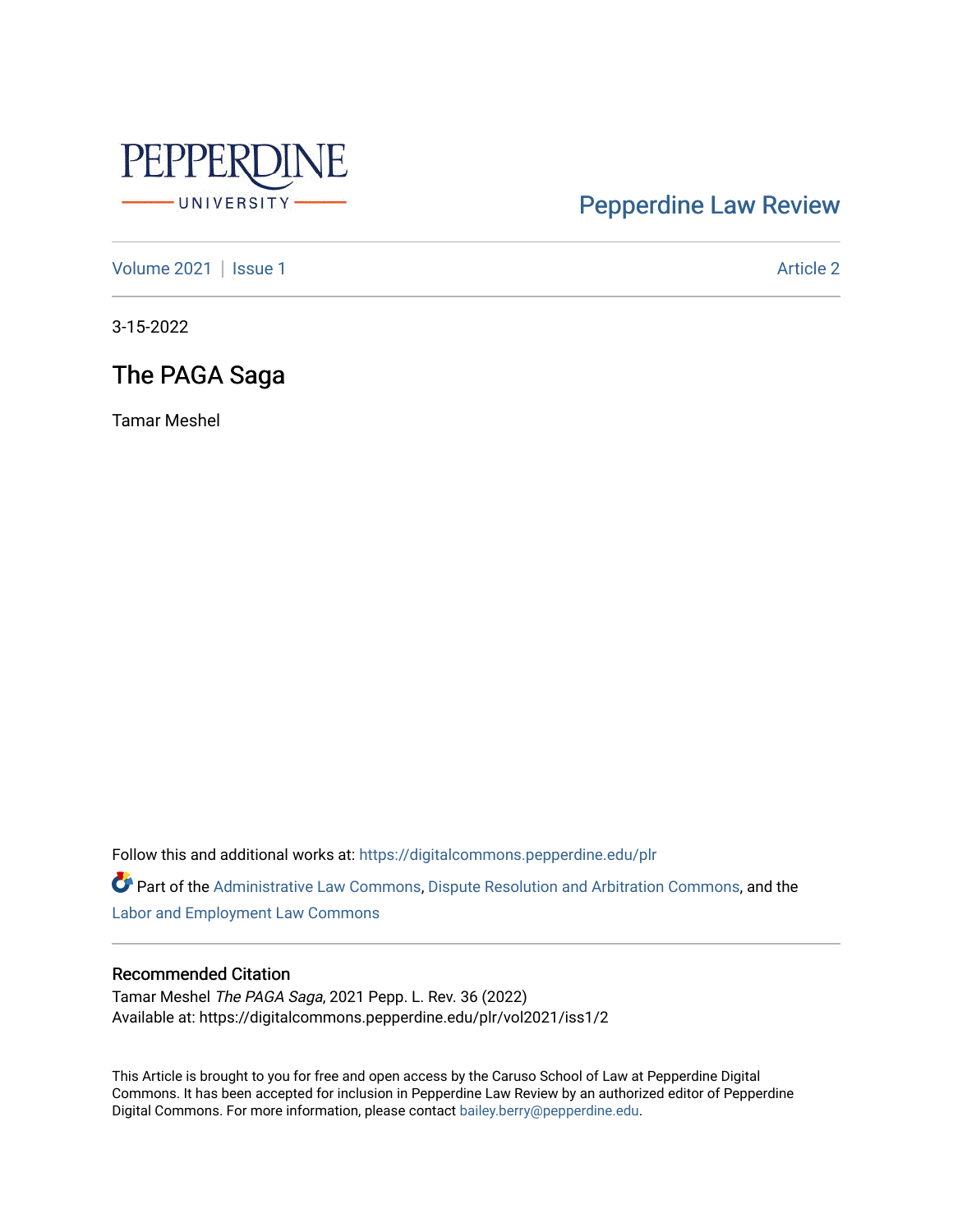# **The PAGA Saga**

Tamar Meshel\*

## *Abstract*

*Employees routinely enter into employment contracts that contain arbitration agreements and prohibit them from bringing class and/or representative actions. These employees may therefore only bring claims against their employers, whether contractual or statutory, in arbitration on an individual basis. Such arbitration agreements and the class/representative action waivers that they contain are enforced nationwide pursuant to the Federal Arbitration Act (FAA). In California, however, a judgemade rule (the Iskanian rule) prohibits the enforcement of representative action waivers found in arbitration agreements with respect to employees' claims of Labor Code violations under California's Private Attorney General Act (PAGA). A judicial battle is currently raging between the state and the federal courts in California concerning the tension between the FAA and PAGA created by the Iskanian rule. This PAGA saga—the split between the courts in California—is now before the United States Supreme Court.*

*This Article examines the state and federal courts' respective interpretations of the Iskanian rule and discusses the weaknesses in their approaches. The Article argues that unless the Supreme Court reverses its long-standing course, the Court's current precedent leads to the invalidation of the Iskanian rule under both the state and the federal judicial approaches because the rule is preempted by the FAA. The impact of the Supreme Court's decision with respect to PAGA will likely be felt far beyond California. The decision will be relevant to the interpretation and application of the FAA more generally, as well as to other private* 

<sup>\*</sup> Assistant Professor, University of Alberta Faculty of Law.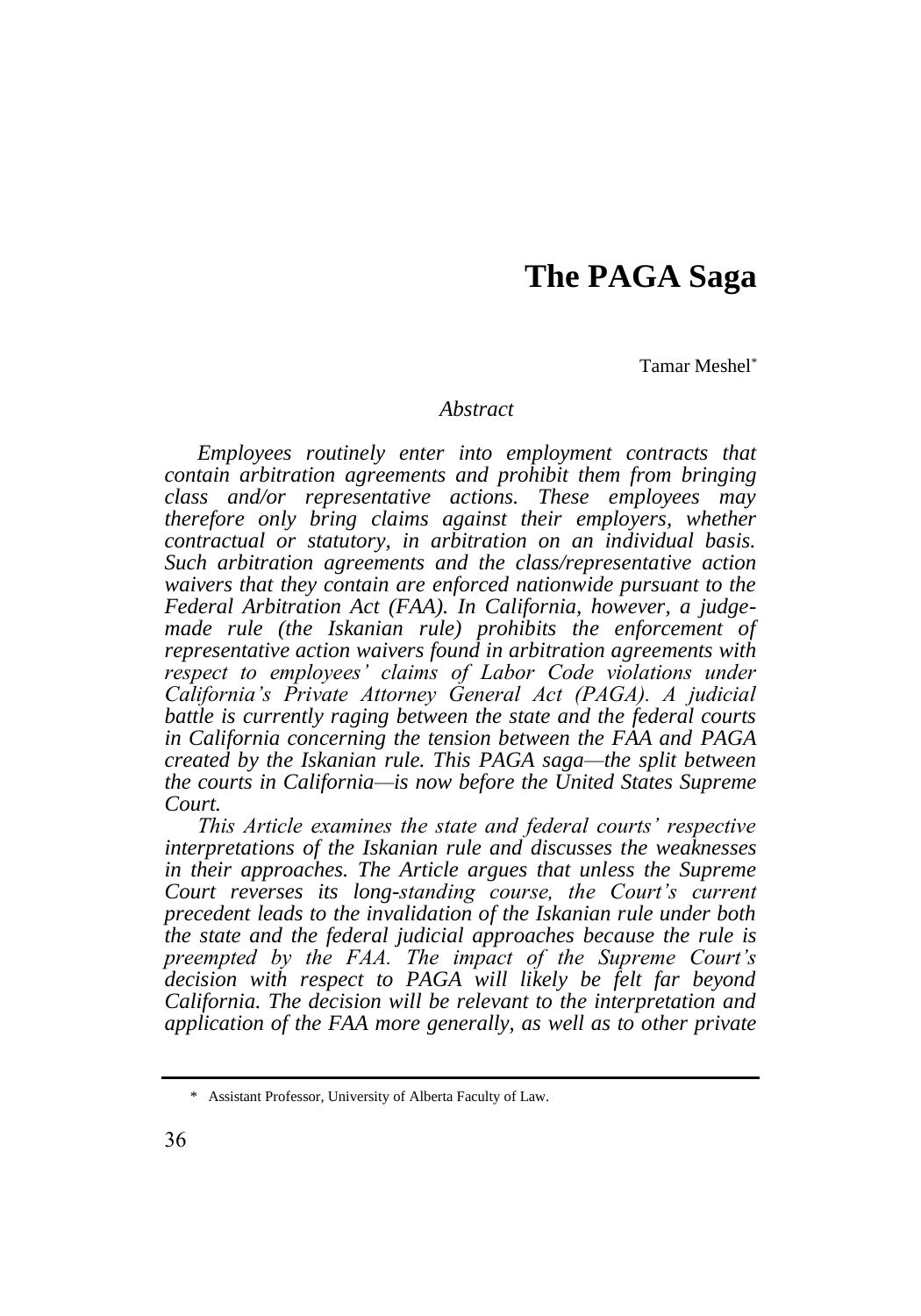[Vol. 2021: 36] *The PAGA Saga* PEPPERDINE LAW REVIEW

*attorney general statutes that might intersect with the FAA.*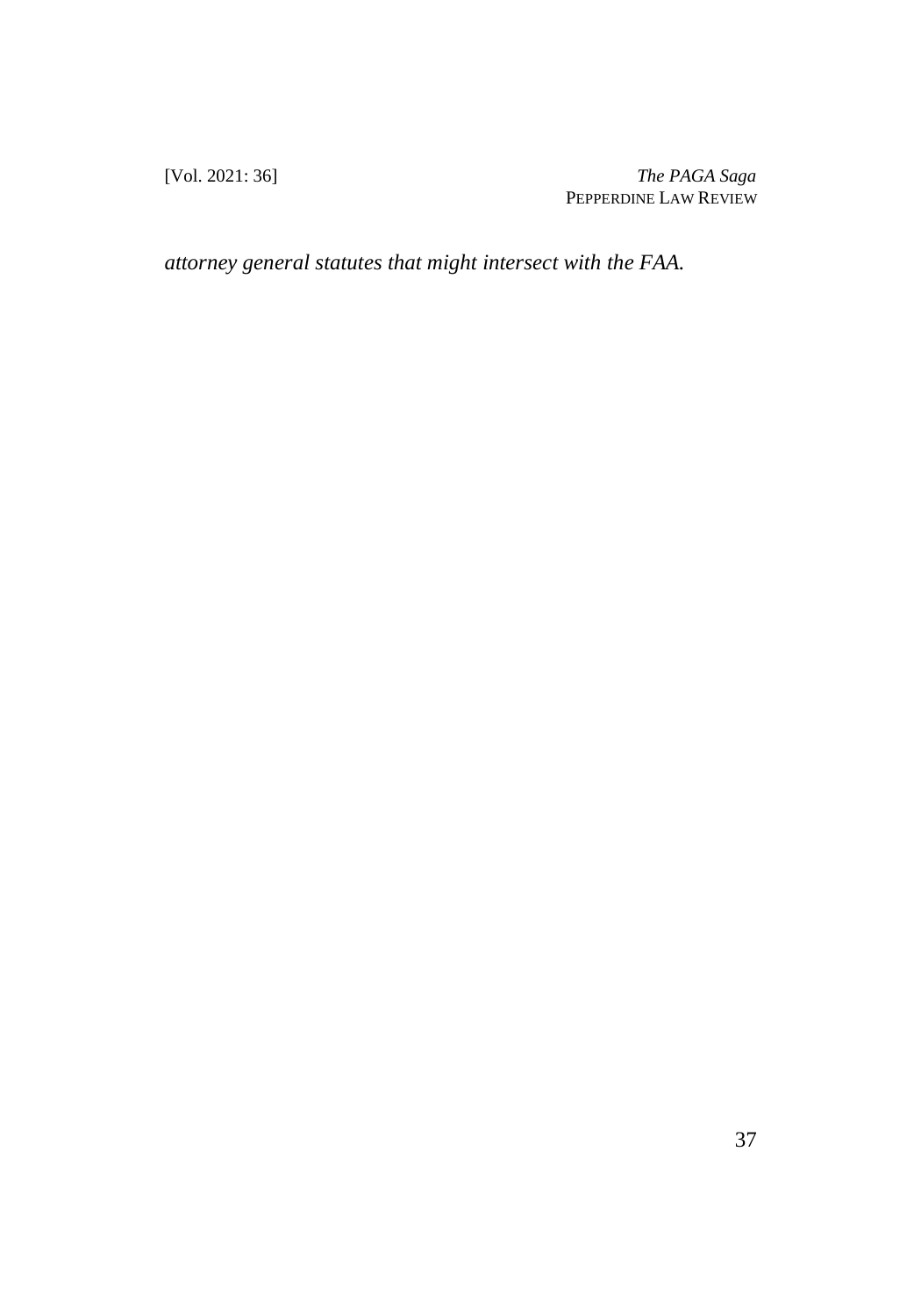# TABLE OF CONTENTS

| III. ISKANIAN V. CLS TRANSPORTATION LOS ANGELES, LLC  45    |  |
|-------------------------------------------------------------|--|
|                                                             |  |
| V. FEDERAL COURTS IN CALIFORNIA AND THE NINTH CIRCUIT POST- |  |
|                                                             |  |
| VI. THE ISKANIAN RULE-PREEMPTED BY THE FAA AFTER ALL?  58   |  |
| A. The State Courts' Rationale Leads to Preemption 59       |  |
|                                                             |  |
|                                                             |  |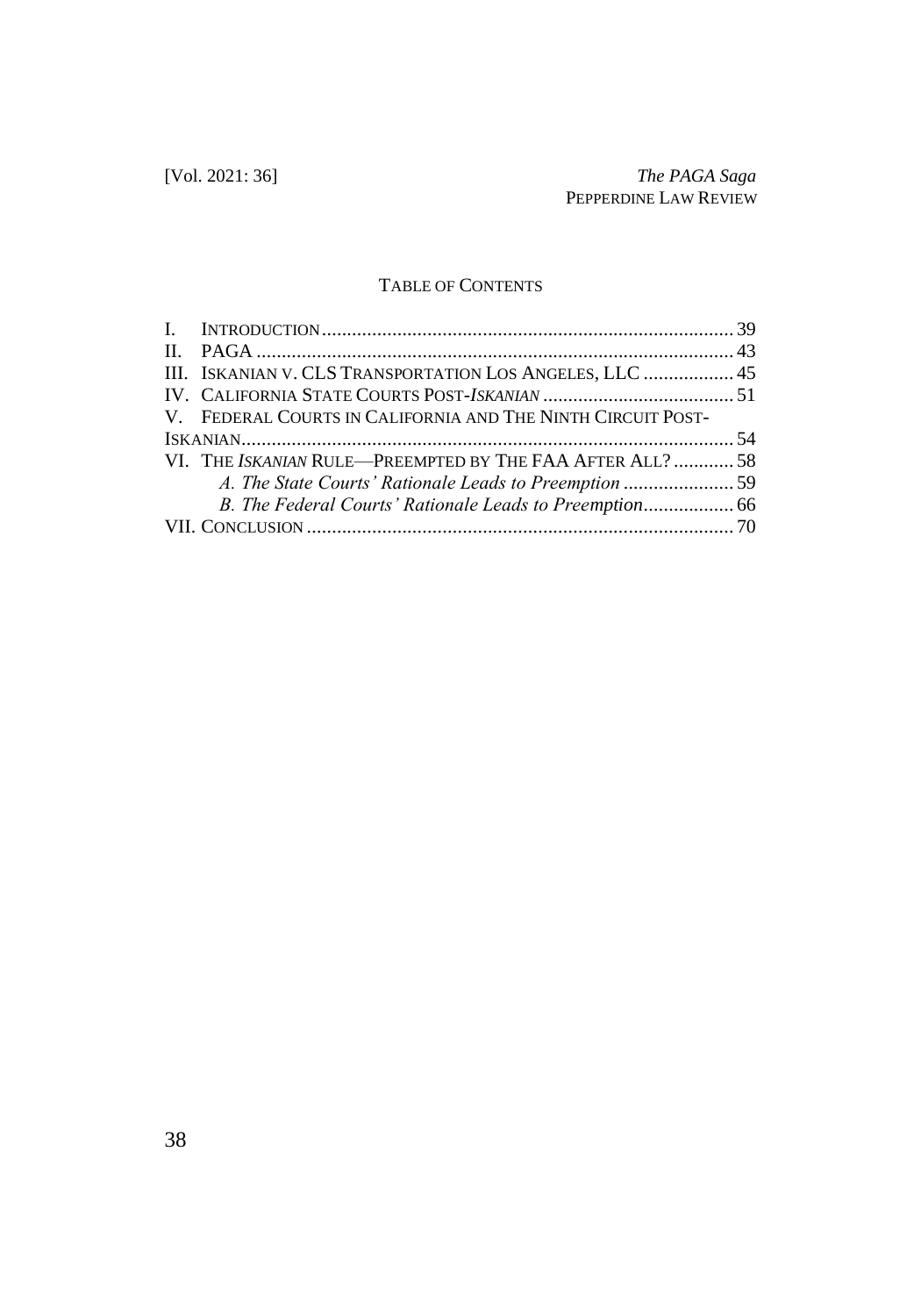#### I. INTRODUCTION

A judicial battle is raging in the courts of California, one of many fought in the war against the Federal Arbitration Act  $(FAA)^1$  and one with nationwide implications. The battle concerns a rule established by the California Supreme Court in *Iskanian v. CLS Transportation Los Angeles, LLC*<sup>2</sup> according to which waivers of representative actions brought by employees pursuant to California's Private Attorney General Act (PAGA)<sup>3</sup> are unenforceable (the *Iskanian* rule).<sup>4</sup> PAGA authorizes an "aggrieved employee" to bring a civil action against an employer "on behalf of himself or herself and other current or former employees" for violation of any provision of the Labor Code that provides for a "civil penalty" otherwise collected by the Labor and Workforce Development Agency.<sup>5</sup> Both state and federal courts in California, as well as the United States Court of Appeals for the Ninth Circuit, agree that the *Iskanian* rule is not preempted by the FAA. In other words, all California courts have held that waivers of representative PAGA actions contained in arbitration agreements between employers and employees are unenforceable and that this does not violate the FAA or undermine its objectives.

State and federal courts in California have divided, however, on whether

<sup>1.</sup> 9 U.S.C. §§ 1–16.

<sup>2.</sup> Iskanian v. CLS Transportation Los Angeles, LLC, 59 Cal. 4th 348, 360 (2014), *cert. denied*, 574 U.S. 1121 (2015) ("[A]n arbitration agreement requiring an employee as a condition of employment to give up the right to bring representative PAGA actions in any forum is contrary to public policy.").

<sup>3.</sup> Cal. Lab. Code §§ 2698–2699.8.

<sup>4.</sup> Employees routinely enter standard form employment contracts that contain arbitration agreements. These agreements typically provide that "any and all claims" arising out of the employment relationship, or similar language to the same effect, must be submitted to arbitration. In addition, these employment arbitration agreements increasingly prohibit employees from bringing class and/or representative actions in arbitration, known as class/representative action waivers. This means that employees may only bring claims against their employers, whether contractual or statutory, in arbitration on an individual basis.

<sup>5.</sup> Cal. Lab. Code § 2699. The "private attorney general doctrine" is "[t]he equitable principle that allows the recovery of attorney's fees to a party who brings a lawsuit that benefits a significant number of people, requires private enforcement, and is important to society as a whole." *Private-Attorney-General Doctrine*, BLACK'S LAW DICTIONARY (11th ed. 2019). For general commentary on the doctrine, *see, e.g*., Gilbert Paul Carrasco, *Public Wrongs, Private Rights: Private Attorneys General for Civil Rights*, 9 VILL. ENVTL. L.J. 321 (1998); Hannah L. Buxbaum, *The Private Attorney General in a Global Age: Public Interests in Private International Antitrust Litigation*, 26 YALE J. INT'L L. 219 (2001); William B. Rubenstein, *On What A "Private Attorney General" Is— And Why It Matters*, 57 VAND. L. REV. 2129 (2004); Trevor W. Morrison, *Private Attorneys General and the First Amendment*, 103 MICH. L. REV. 589 (2005).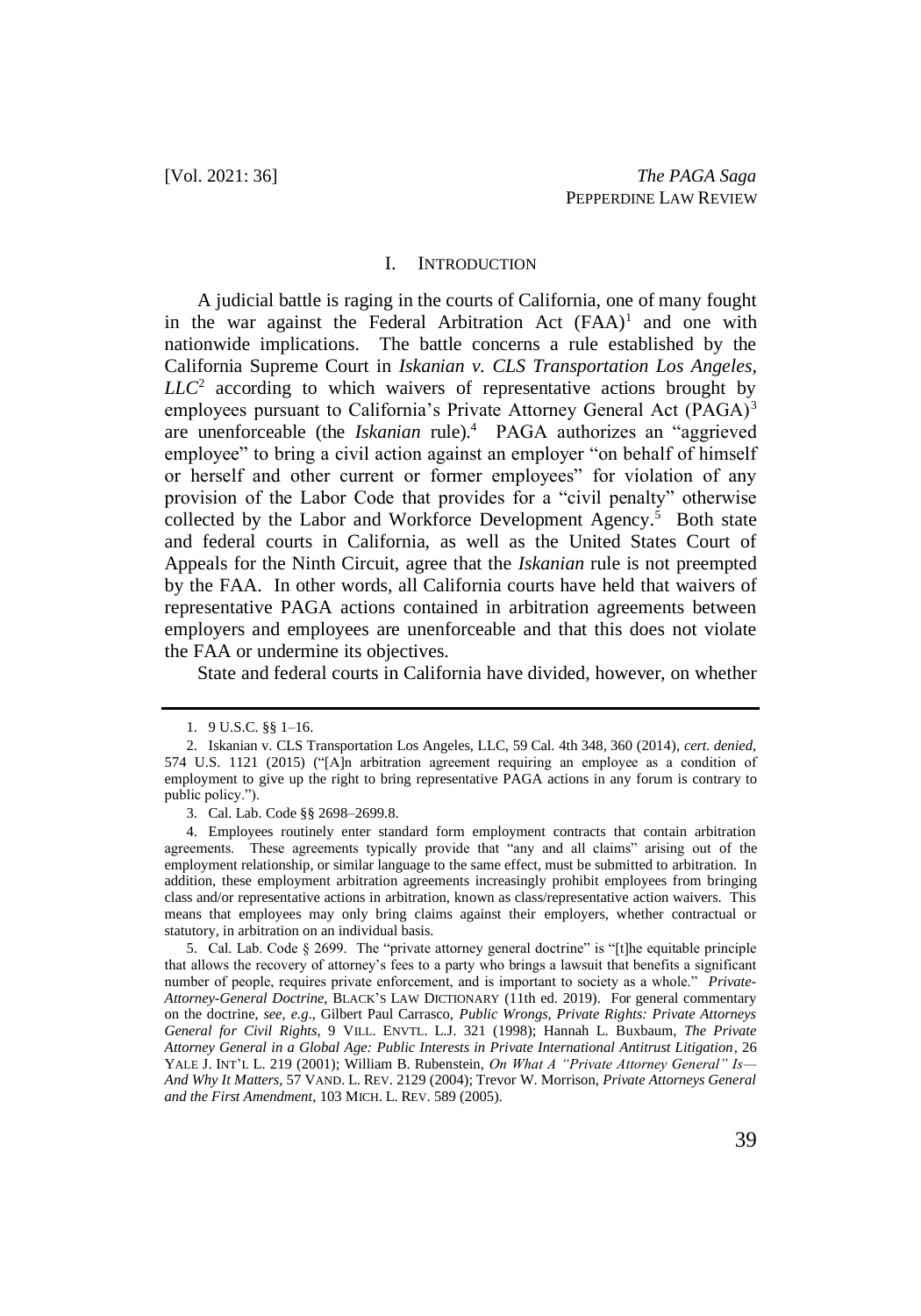the *Iskanian* rule prohibits only the *waiver* of representative PAGA claims or also their *arbitration*. On one side of the battlefield stand the California state courts. These courts have unanimously and consistently held that representative PAGA claims not only cannot be waived but also cannot be arbitrated in most cases.<sup>6</sup> On the opposite side of the battlefield stand the United States district courts in California and the Ninth Circuit. These courts have held that representative PAGA claims, while unwaivable, can nonetheless be resolved in arbitration.<sup>7</sup> After several unsuccessful attempts, the Supreme Court has now granted certiorari to resolve this split between the state and federal courts in California.<sup>8</sup>

To understand the PAGA saga—the tension between PAGA and the FAA—one must examine the broader context of the Supreme Court's FAA jurisprudence.<sup>9</sup> Almost forty years ago, the Court held that the FAA creates "a substantive rule applicable in state as well as federal courts" that "foreclose[s] state legislative attempts to undercut the enforceability of arbitration agreements."<sup>10</sup> Twenty years ago, the Court held that the FAA applies to arbitration clauses contained in employment contracts affecting interstate commerce.<sup>11</sup> A decade later, the Court held that the "saving" clause" in Section 2 of the FAA<sup>12</sup> "permits agreements to arbitrate to be

<sup>6.</sup> Correia v. NB Baker Elec., Inc., 32 Cal. App. 5th 602, 621 (Cal. Ct. App. 2019) (stating that California Courts of Appeals have "uniformly held that an employee's predispute agreement to arbitrate PAGA claims is not enforceable without the state's consent").

<sup>7.</sup> Sakkab v. Luxottica Retail N. Am., Inc., 803 F.3d 425, 431–32 (9th Cir. 2015) (holding that the rule did not prohibit arbitration of PAGA claims).

<sup>8.</sup> *See, e.g.*, Betancourt v. Prudential Overall Supply, 9 Cal. App. 5th 439 (2017), *cert. denied*, 138 S. Ct. 556 (2017); Provost v. YourMechanic, Inc., 55 Cal. App. 5th 982 (2020), *cert. denied,*  141 S. Ct. 2891 (2021); Rivas v. Coverall North America, Inc., 842 Fed. Appx. 55 (9th Cir. 2021), *cert. filed*, Aug. 20, 2021 (No. 21-268). On December 15, 2021, the Supreme Court granted certiorari in *Moriana v. Viking River Cruises, Inc.*, 2020 WL 5584508 (Cal. Ct. App. Sept. 18, 2020), *cert. granted*, 142 S. Ct. 734 (2012). There, "[t]he question presented [for certiorari is [w]hether the Federal Arbitration Act requires enforcement of a bilateral arbitration agreement providing that an employee cannot raise representative claims, including under PAGA." Petition for Writ of Certiorari, *Viking River Cruises, Inc.*, 142 S. Ct. 734.

<sup>9.</sup> For a critique of this jurisprudence, *see, e.g*., J. Maria Glover, *Disappearing Claims and the Erosion of Substantive Law*, 124 YALE L. J. 3052 (2015); Stephanie Greene & Christine Neylon O'Brien, *New Battles and Battlegrounds for Mandatory Arbitration After Epic Systems, New Prime, and Lamps Plus*, 56 AM. BUS. L. J. 815 (2019).

<sup>10.</sup> Southland Corp. v. Keating, 465 U.S. 1, 16 (1984).

<sup>11.</sup> Circuit City Stores, Inc. v. Adams, 532 U.S. 105, 121 (2001). However, the FAA does not apply to employment contracts of workers engaged in interstate transportation., as per Section 1.

<sup>12.</sup> The "saving clause" in Section 2 of the FAA provides that arbitration agreements "shall be valid, irrevocable, and enforceable, save upon such grounds as exist at law or in equity for the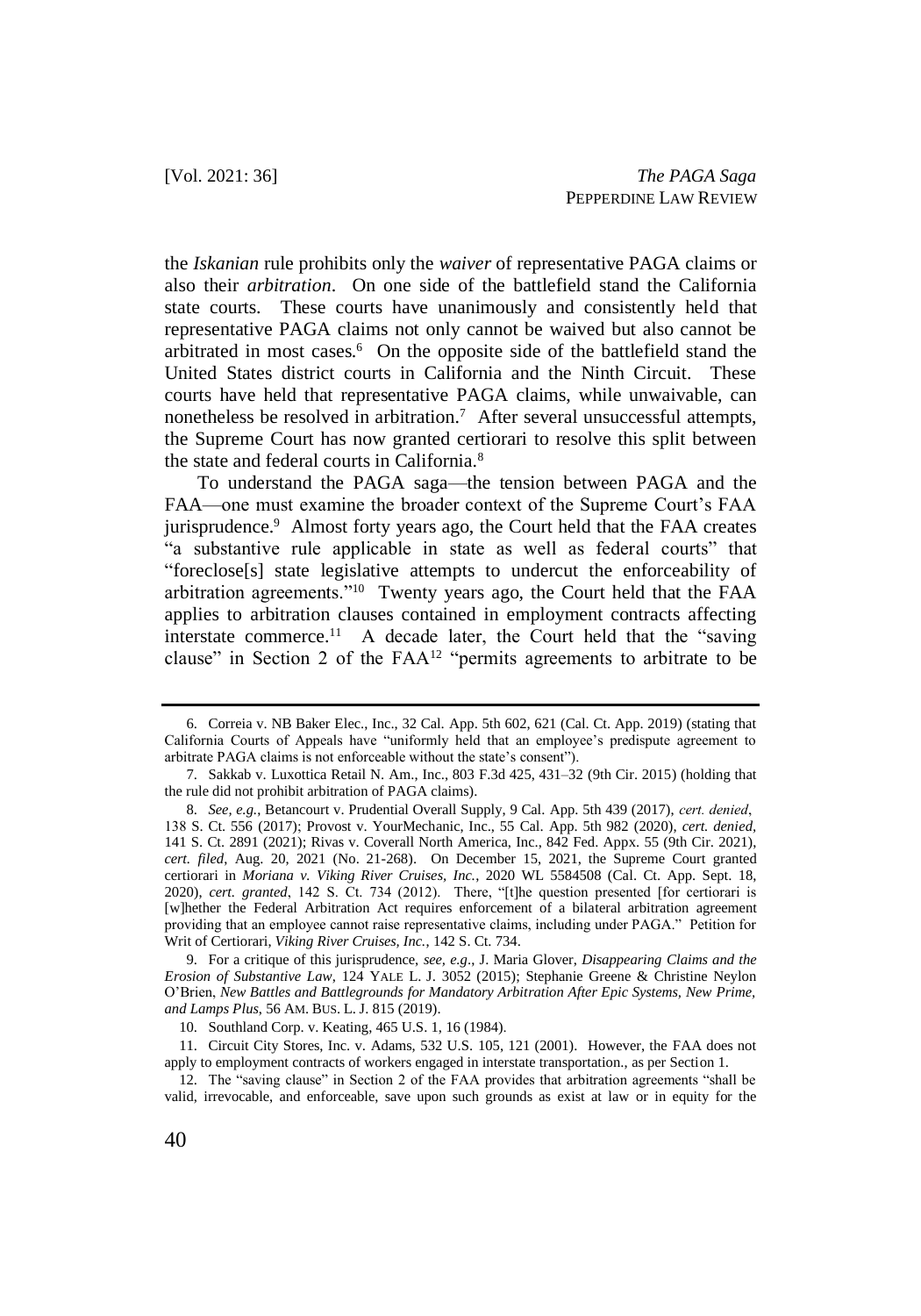invalidated by 'generally applicable contract defenses, such as fraud, duress, or unconscionability,' but not by defenses that apply only to arbitration or that derive their meaning from the fact that an agreement to arbitrate is at issue."<sup>13</sup> Moreover, the Court held that even "generally applicable contract defenses" would be preempted by the FAA if they "stand as an obstacle to the accomplishment of the FAA's objectives."<sup>14</sup> Specifically, the Court held that requiring parties to conduct arbitration on a class basis where they have agreed to individual arbitration is such an "obstacle."<sup>15</sup> In short, the FAA preempts state law, including in the employment context, that directly targets arbitration agreements or indirectly undermines the FAA's objectives, for instance by rendering waivers of class actions unenforceable, "even if [the state law] is desirable for unrelated reasons."<sup>16</sup>

As noted above, both state and federal courts in California agree that the *Iskanian* rule, which prohibits waivers of representative PAGA actions, is not preempted by the FAA.<sup>17</sup> However, these courts have diverged in their interpretation of the rule and the reasons for its survival from FAA preemption. This split in approach has in turn led the state and the federal courts to contradictory conclusions regarding the arbitrability of representative PAGA claims under the *Iskanian* rule.

According to the state courts, the *Iskanian* rule is not preempted by the FAA because it falls outside the Act's scope.<sup>18</sup> The FAA applies only to disputes arising between parties to private contracts, while in a PAGA action the real party in interest is not the employee who entered into the private arbitration agreement but rather the state, a non-party to that agreement.<sup>19</sup> Thus, the FAA does not apply to PAGA claims at all and cannot preempt the *Iskanian* rule. In addition, the state courts have reasoned that because PAGA claims are brought on behalf of the state and the state is not a party to

revocation of any contract." 9 U.S.C. § 2.

<sup>13.</sup> AT&T Mobility LLC v. Concepcion, 563 U.S. 333, 339 (2011) (referring to Section 2 of the FAA).

<sup>14.</sup> *Id*. at 343.

<sup>15.</sup> *Id*. at 352.

<sup>16.</sup> *Id*. at 351.

<sup>17.</sup> Iskanian v. CLS Transp. L.A., LLC, 59 Cal. 4th 348, 386–387 (Cal. 2014), *cert. denied*, 574 U.S. 1121 (2015); Sakkab v. Luxottica Retail North America, Inc., 803 F.3d 425, 439 (9th Cir. 2015).

<sup>18.</sup> *See, e.g.*, Correia v. NB Baker Electric, Inc., 32 Cal. App. 5th 602, 625 n.3 (Cal. Ct. App. 2019) (commenting that PAGA actions "fall outside of the scope of the FAA.")

<sup>19.</sup> Tanguilig v. Bloomingdale's, Inc., 5 Cal. App. 5th 665, 671 (Cal. Ct. App. 2016) (citing *Iskanian*, 59 Cal. 4th at 384).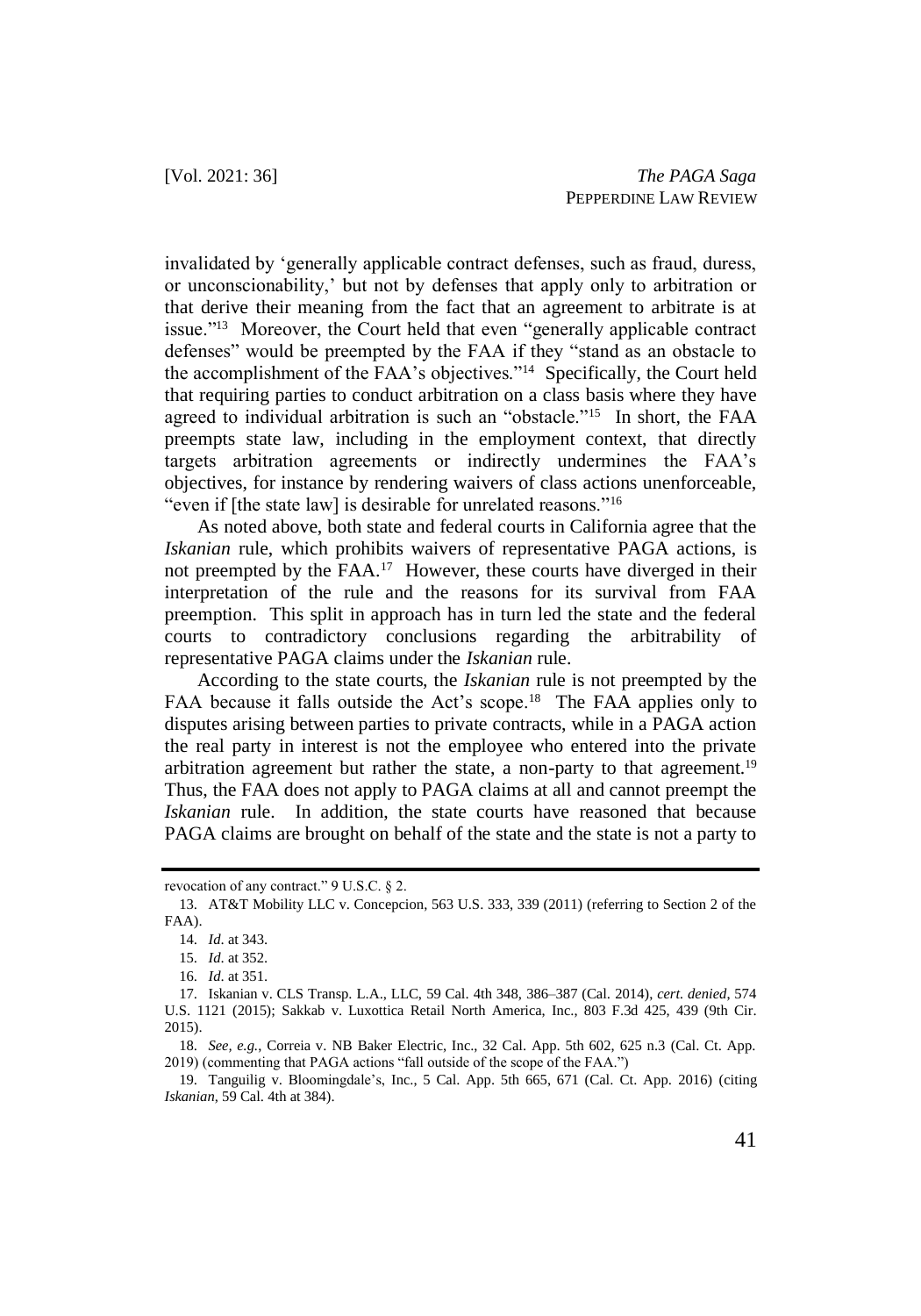any preexisting arbitration agreement signed by an individual employee, such claims cannot be arbitrated (unless the state consents to do so).<sup>20</sup> In the California state courts, therefore, representative PAGA claims will almost invariably be brought in court.

In contrast, the federal courts in California and the Ninth Circuit have reasoned that the *Iskanian* rule is not preempted by the FAA because the rule does not directly target arbitration agreements nor does it undermine the objectives of the  $FAA<sup>21</sup>$  According to the federal courts, all that the *Iskanian* rule purports to do is to render waivers of representative PAGA claims unenforceable, and it does not prohibit the resolution of such claims in arbitration as a matter of principle.<sup>22</sup> In the federal courts, therefore, representative PAGA claims may, at least in principle, be resolved in arbitration. However, these courts have stopped short of compelling arbitration where the parties' agreement prohibits the arbitration of "representative" claims, allowing PAGA claims to proceed in court instead.

This Article argues that the interpretation of the *Iskanian* rule by both the state and the federal courts in California ultimately leads to its preemption by the FAA under current Supreme Court precedent.<sup>23</sup> The state courts' interpretation either places PAGA claims entirely outside the scope of the FAA or renders such claims non-arbitrable in most cases. It thereby "prohibits outright the arbitration of a particular type of claim," triggering FAA preemption.<sup>24</sup> As for federal courts, their interpretation of the *Iskanian* rule, while not as clearly in violation of the FAA, nonetheless ultimately runs afoul of it. The federal courts' reasoning leads to PAGA claims being litigated in many cases notwithstanding an otherwise valid and applicable arbitration agreement. This outcome renders arbitration agreements unenforceable and violates the FAA because it undermines "the enforcement of arbitration agreements according to their terms."<sup>25</sup> At the end of the day,

<sup>20.</sup> *Correia v. NB Baker Elec., Inc.*, 32 Cal. App. 5th at 621 (stating that "an employee's predispute agreement to arbitrate PAGA claims is not enforceable without the state's consent").

<sup>21.</sup> *See Sakkab*, 803 F.3d at 431–33 (9th Cir. 2015) (discussing whether the FAA preempts the *Iskanian* rule).

<sup>22.</sup> *Id.*

<sup>23.</sup> *See also* Myriam Gilles & Gary Friedman, *Unwaivable: Public Enforcement Claims and Mandatory Arbitration*, 89 FORDHAM L. REV. 451, 454 (2020) (noting the "inevitable clash" between California's "jurisprudence holding public enforcement claims unwaivable in standard-form contracts of adhesion" and the "Supreme Court's interpretation of the FAA").

<sup>24.</sup> AT&T Mobility LLC v. Concepcion, 563 U.S. 333, 341 (2011).

<sup>25.</sup> *Id.* at 343–44.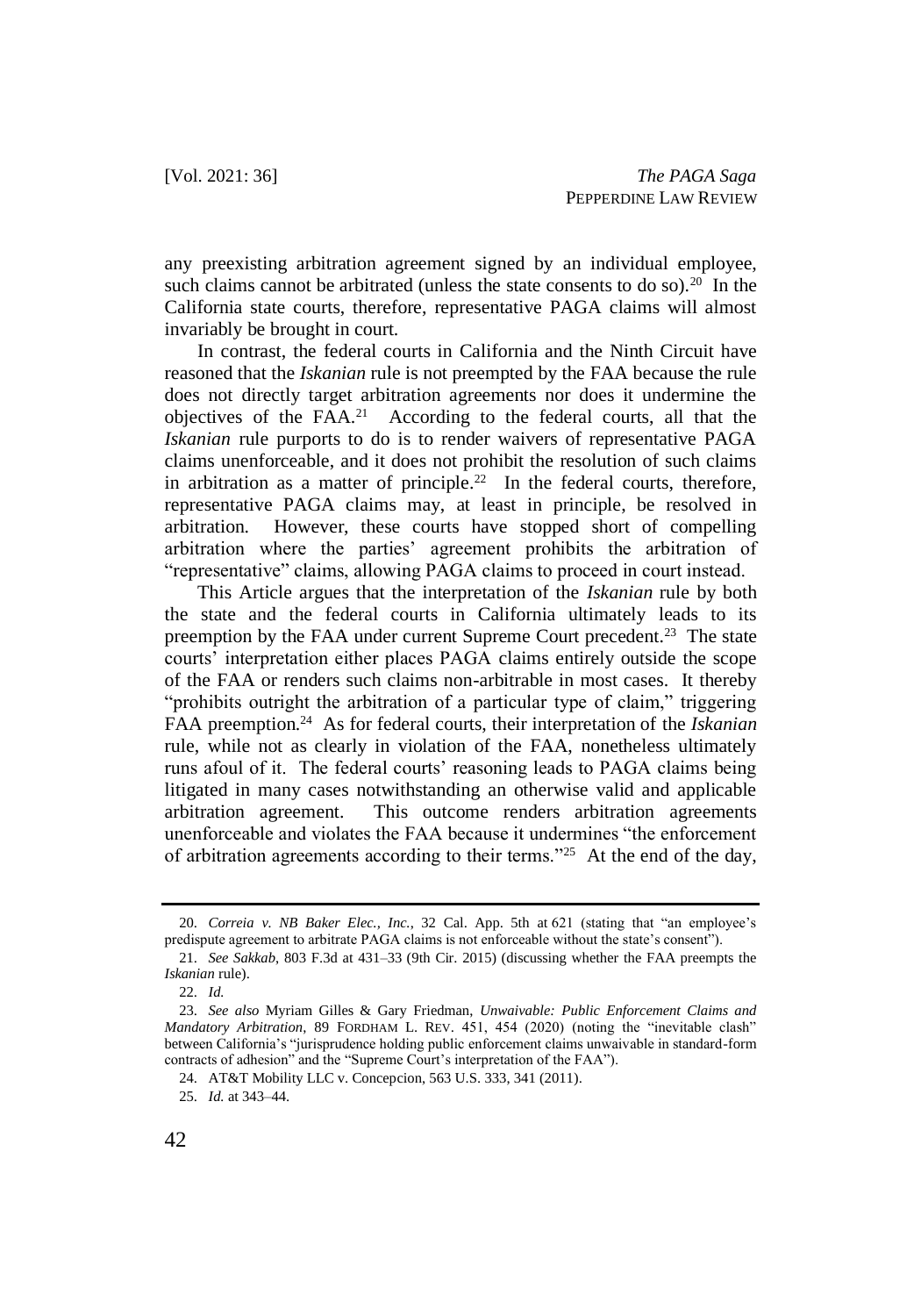the Supreme Court has held that a state "cannot require a procedure that is inconsistent with the FAA, even if it is desirable for unrelated reasons,"<sup>26</sup> including in the context of statutes giving rise to a private attorney general role for individual plaintiffs such as the  $PAGA<sup>27</sup>$  Therefore, the fate of the *Iskanian* rule, unless the Supreme Court reverses its long-standing course, is FAA preemption.

Part I of the Article briefly introduces PAGA and its legislative purpose.<sup>28</sup> Part II explains the *Iskanian* rule, and Parts III and IV examine state and federal courts' interpretation of this rule, respectively.<sup>29</sup> In Part V, the Article discusses the weaknesses of the state and federal courts' approaches and argues that both ultimately lead to the preemption of the *Iskanian* rule by the FAA, at least under current Supreme Court precedent.<sup>30</sup> Part VI of the Article concludes that the impact of the Supreme Court's decision on the *Iskanian* rule will likely extend beyond California—it will be relevant to the interpretation and application of the FAA more generally, as well as to other private attorney general statutes that might intersect with the  $FAA.<sup>31</sup>$ 

### II. PAGA

The California legislature enacted PAGA in 2004 to remedy two problems associated with enforcing its Labor Code. First, many Labor Code provisions did not have civil penalties or sanctions attached to them, and their violation "rarely result[ed] in criminal investigations and

<sup>26.</sup> *Id.* at 351.

<sup>27.</sup> Shearson/American Exp., Inc. v. McMahon, 482 U.S. 220, 242 (1987) (noting that although both RICO and antitrust plaintiffs have a private attorney general role, this does not render claims brought under these federal statutes non-arbitrable).

<sup>28.</sup> *See infra* Part I. For a detailed discussion of PAGA, *see, e.g*., Matthew J. Goodman, *The Private Attorney General Act: How to Manage the Unmanageable*, 56 SANTA CLARA L. REV. 413 (2016); Chris Micheli, *Private Attorneys General Act Lawsuits in California: A Review of PAGA and Proposals for Reforming the "Sue Your Boss" Law*, 49 U. PAC. L. REV. 265 (2018). On the positive impacts of PAGA *see, e.g*., Rachel Deutsch ET AL., *California's Hero Labor Law: The Private Attorneys General Act Fights Wage Theft and Recovers Millions from Lawbreaking Corporations*, UCLA POLICY BRIEFS (Feb. 1, 2020), https://escholarship.org/uc/item/98f8556s. On the negative impacts of PAGA, *see, e.g*., Ben Nicholson, *Labor/Businesses Beware: Chapter 906 Deputizes 17 Million Private Attorneys General to Enforce the Labor Code*, 35 MCGEORGE L. REV. 581 (2004).

<sup>29.</sup> *See infra* Part II–IV.

<sup>30.</sup> *See infra* Part V.

<sup>31.</sup> *See infra* Part VI.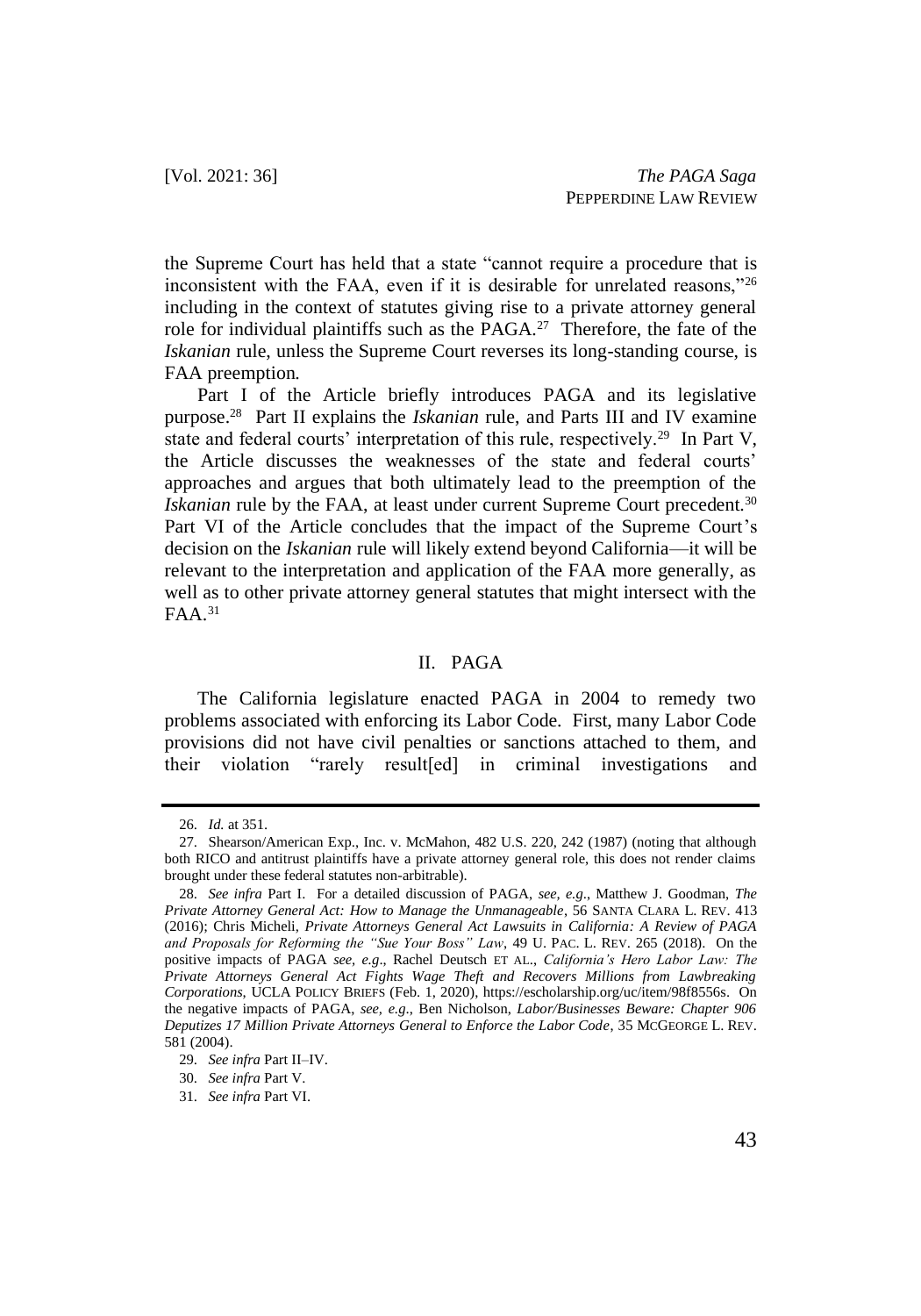prosecutions."<sup>32</sup> PAGA overcame this problem by enacting significant civil penalties for Labor Code violations. The second problem was a shortage of government resources to pursue enforcement. PAGA remedied this issue by allowing "aggrieved employees, acting as private attorneys general, to recover civil penalties for Labor Code violations."<sup>33</sup> An "aggrieved employee" is "any person who was employed by the alleged violator and against whom one or more of the alleged violations was committed."34 Aggrieved employees are authorized to "bring a civil action personally and on behalf of other current or former employees."<sup>35</sup>

Such a civil action may be filed if the Labor and Workforce Development Agency decides not to investigate the employee's complaint, fails to respond to it within a prescribed period of time, or decides to investigate the complaint but does not issue a citation.<sup>36</sup> If the labor code does not specify a penalty for a violation, the civil penalty under PAGA is \$100 "for each aggrieved employee per pay period for the initial violation" and \$200 "for each aggrieved employee per pay period for each subsequent violation," $37$  as well as reasonable attorney's fees and costs. $38$  75% of the civil penalties recovered in a PAGA action go to the Labor and Workforce Development Agency and  $25%$  to the aggrieved employees,  $39$  making a PAGA action "a type of *qui tam* action"<sup>40</sup>—"[a]n action brought under a statute that allows a private person to sue for a penalty, part of which the government or some specified public institution will receive."<sup>41</sup>

- 36. Cal. Lab. Code, § 2699.3(a).
- 37. *Id*. § 2699(f)(2).

<sup>32.</sup> Iskanian v. CLS Transp. L.A., LLC, 59 Cal. 4th 348, 379 (Cal. 2014), *cert. denied*, 574 U.S. 1121 (2015) (citing Sen. Judiciary Com., Analysis of Sen. Bill No. 796 (Reg. Sess. 2003–2004) as amended Apr. 22, 2003, p.5).

<sup>33.</sup> *Id*.

<sup>34.</sup> Cal. Lab. Code § 2699(c).

<sup>35.</sup> *Iskanian*, 59 Cal. 4th at 380.

<sup>38.</sup> *Id*. § 2699(g)(1).

<sup>39.</sup> In 2019, California recovered \$88 million under PAGA. *California's Hero Labor Law: The Private Attorneys General Act Fights Wage Theft and Recovers Millions from Lawbreaking Corporations*, THE PARTNERSHIP FOR WORKING FAMILIES (Feb. 11, 2020), [https://www.forworkingfamilies.org/resources/publications/california%E2%80%99s-hero-labor-law](https://www.forworkingfamilies.org/resources/publications/california%E2%80%99s-hero-labor-law-private-attorneys-general-act-fights-wage-theft)[private-attorneys-general-act-fights-wage-theft.](https://www.forworkingfamilies.org/resources/publications/california%E2%80%99s-hero-labor-law-private-attorneys-general-act-fights-wage-theft)

<sup>40.</sup> *Iskanian*, 59 Cal. 4th at 382.

<sup>41.</sup> *Qui Tam Action*, BLACK'S LAW DICTIONARY (11th ed. 2019).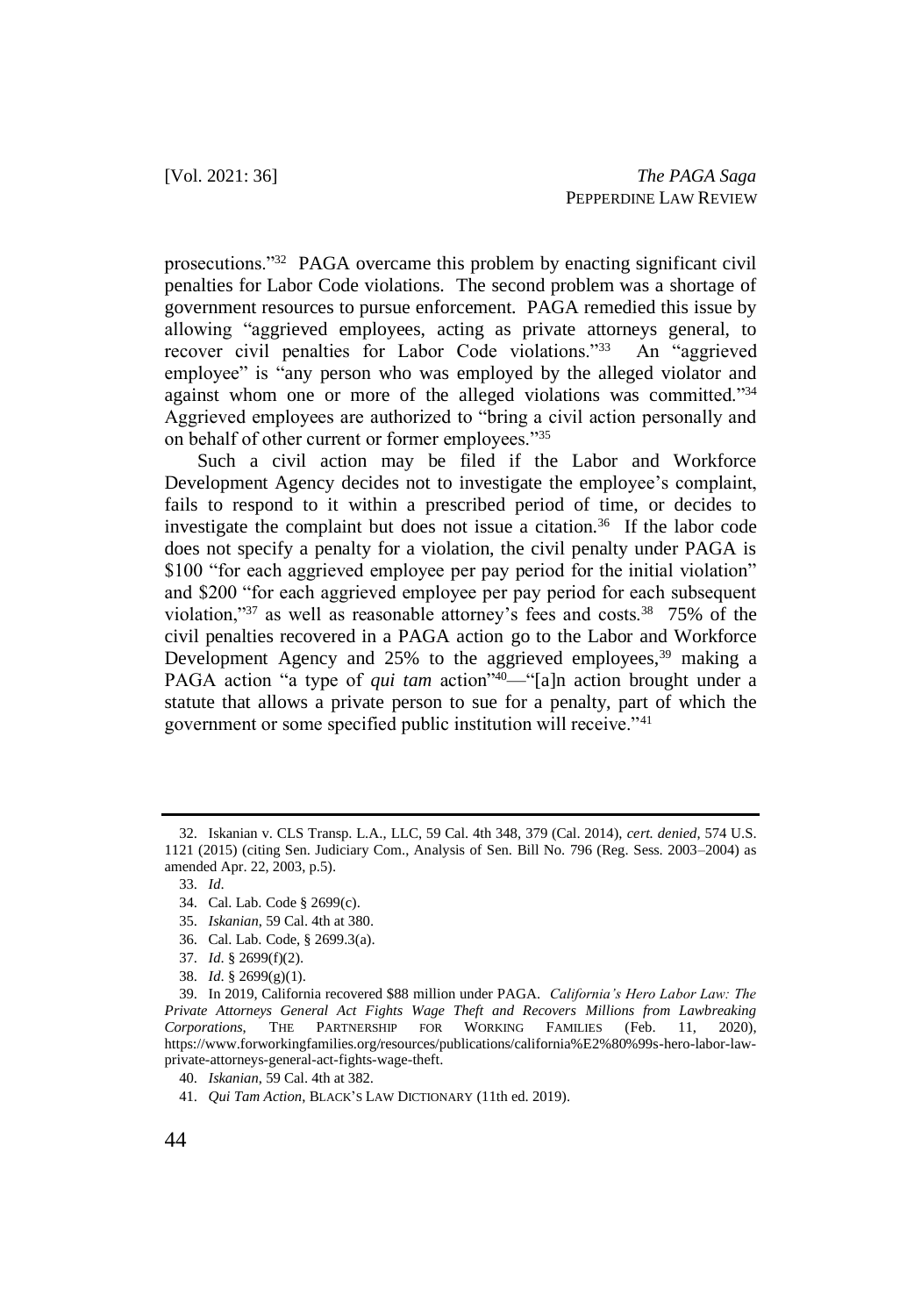#### III. ISKANIAN V. CLS TRANSPORTATION LOS ANGELES, LLC

In the *Iskanian* decision, the California Supreme Court held that waivers of representative PAGA actions are unenforceable and that this rule, known since then as the *Iskanian* rule, is not preempted by the FAA.

The plaintiff in this case was employed as a driver by the defendant (a transportation company) from March 2004 to August 2005.<sup>42</sup> In December 2004, the plaintiff signed an arbitration agreement providing that "any and all claims" arising out of his employment were to be submitted to arbitration.<sup>43</sup> The arbitration agreement also contained a class and representative action waiver.<sup>44</sup> In August 2006, the plaintiff commenced an action against the defendant for Labor Code violations.<sup>45</sup> The defendant successfully moved to compel arbitration and the plaintiff appealed.<sup>46</sup> While the appeal was pending, the California Supreme Court decided in *Gentry v. Superior Court* that "class arbitration waivers should not be enforced if a trial court determines . . . that class arbitration would be a significantly more effective way of vindicating the rights of affected employees than individual arbitration."<sup>47</sup> The defendant then voluntarily withdrew its motion to compel arbitration and the parties proceeded to litigate the case.<sup>48</sup> The plaintiff "brought his claims as an individual and putative class representative seeking damages, and also in a representative capacity under the PAGA seeking civil penalties."<sup>49</sup>

In April 2011, the United States Supreme Court issued its decision in *AT&T Mobility LLC v. Concepcion*, <sup>50</sup> which invalidated an earlier decision

<sup>42.</sup> *Iskanian*, 59 Cal. 4th at 360.

<sup>43.</sup> *Id*.

<sup>44.</sup> The waiver provided that "except as otherwise required under applicable law, (1) EMPLOYEE and COMPANY expressly intend and agree that class action and representative action procedures shall not be asserted, nor will they apply, in any arbitration pursuant to this Policy/Agreement; (2) EMPLOYEE and COMPANY agree that each will not assert class action or representative action claims against the other in arbitration or otherwise; and (3) each of EMPLOYEE and COMPANY shall only submit their own, individual claims in arbitration and will not seek to represent the interests of any other person." *Id*. at 360–361.

<sup>45.</sup> *Id.* at 361.

<sup>46.</sup> *Id.*

<sup>47.</sup> Gentry v. Superior Court, 42 Cal. 4th 443, 450 (Cal. 2007).

<sup>48.</sup> *Iskanian*, 59 Cal. 4th at 361.

<sup>49.</sup> *Id*.

<sup>50.</sup> AT&T Mobility LLC v. Concepcion, 563 U.S. 333 (2011).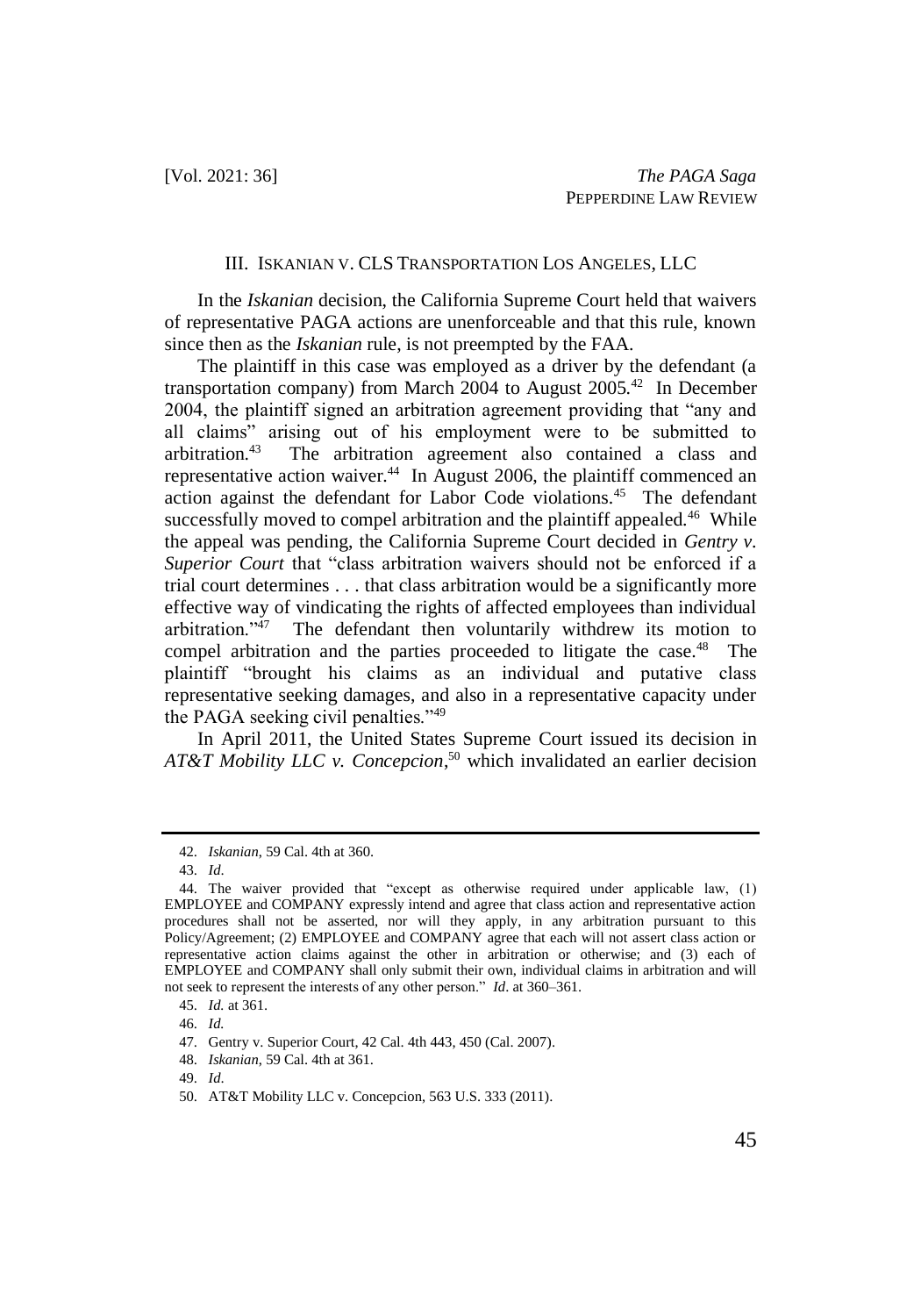of the California Supreme Court, *Discover Bank v. Superior Court*.<sup>51</sup> In *Discover Bank*, the California Supreme Court prohibited class action waivers in consumer arbitration agreements, which became known as the Discover Bank rule.<sup>52</sup> The United States Supreme Court held that the *Discover Bank* rule was preempted by the FAA because requiring the availability of classwide arbitration by holding class action waivers unenforceable "interferes with fundamental attributes of arbitration" and "stands as an obstacle to the accomplishment and execution of the full purposes and objectives of Congress."<sup>53</sup> The overarching purpose of the FAA, according to the United States Supreme Court "is to ensure the enforcement of arbitration agreements according to their terms so as to facilitate streamlined proceedings."<sup>54</sup> Since "class arbitration *requires* procedural formality" and "greatly increases risks to defendants," the United States Supreme Court held that "class arbitration, to the extent it is manufactured by *Discover Bank* rather than consensual, is inconsistent with the FAA."<sup>55</sup> Moreover, a state cannot "require a procedure that is inconsistent with the FAA, even if it is desirable for unrelated reasons."<sup>56</sup>

After *Concepcion* was issued, the defendant in *Iskanian* proceeded to renew its motion to compel arbitration and dismiss the plaintiff's class claims, arguing that *Concepcion* also invalidated *Gentry*. 57 The trial court agreed, referring the case to individual arbitration and dismissing the class claims, and the court of appeal affirmed.<sup>58</sup> With respect to the plaintiff's representative PAGA claims, the court of appeal held that the FAA

<sup>51.</sup> *Id.* at 352.

<sup>52.</sup> Discover Bank v. Superior Court, 36 Cal. 4th 148, 162–63 (Cal. 2005). The rule established by the California Supreme Court in this case, known as the Discover Bank rule, provided that "when the waiver is found in a consumer contract of adhesion in a setting in which disputes between the contracting parties predictably involve small amounts of damages, and when it is alleged that the party with the superior bargaining power has carried out a scheme to deliberately cheat large numbers of consumers out of individually small sums of money, then . . . the waiver becomes in practice the exemption of the party 'from responsibility for [its] own fraud, or willful injury to the person or property of another.' (Civ. Code, § 1668.) Under these circumstances, such waivers are unconscionable under California law and should not be enforced." *Id.*

<sup>53.</sup> *AT&T Mobility LLC*, 563 U.S. at 344, 352 (citing *Hines v. Davidowitz*, 312 U.S. 52, 67, 61 (1941)).

<sup>54.</sup> *Id.* at 344.

<sup>55.</sup> *Id.* at 348–50.

<sup>56.</sup> *Id.* at 351.

<sup>57.</sup> Iskanian v. CLS Transp. L.A., LLC, 59 Cal. 4th 348, 361 (Cal. 2014), *cert. denied*, 574 U.S. 1121 (2015).

<sup>58.</sup> *Id.*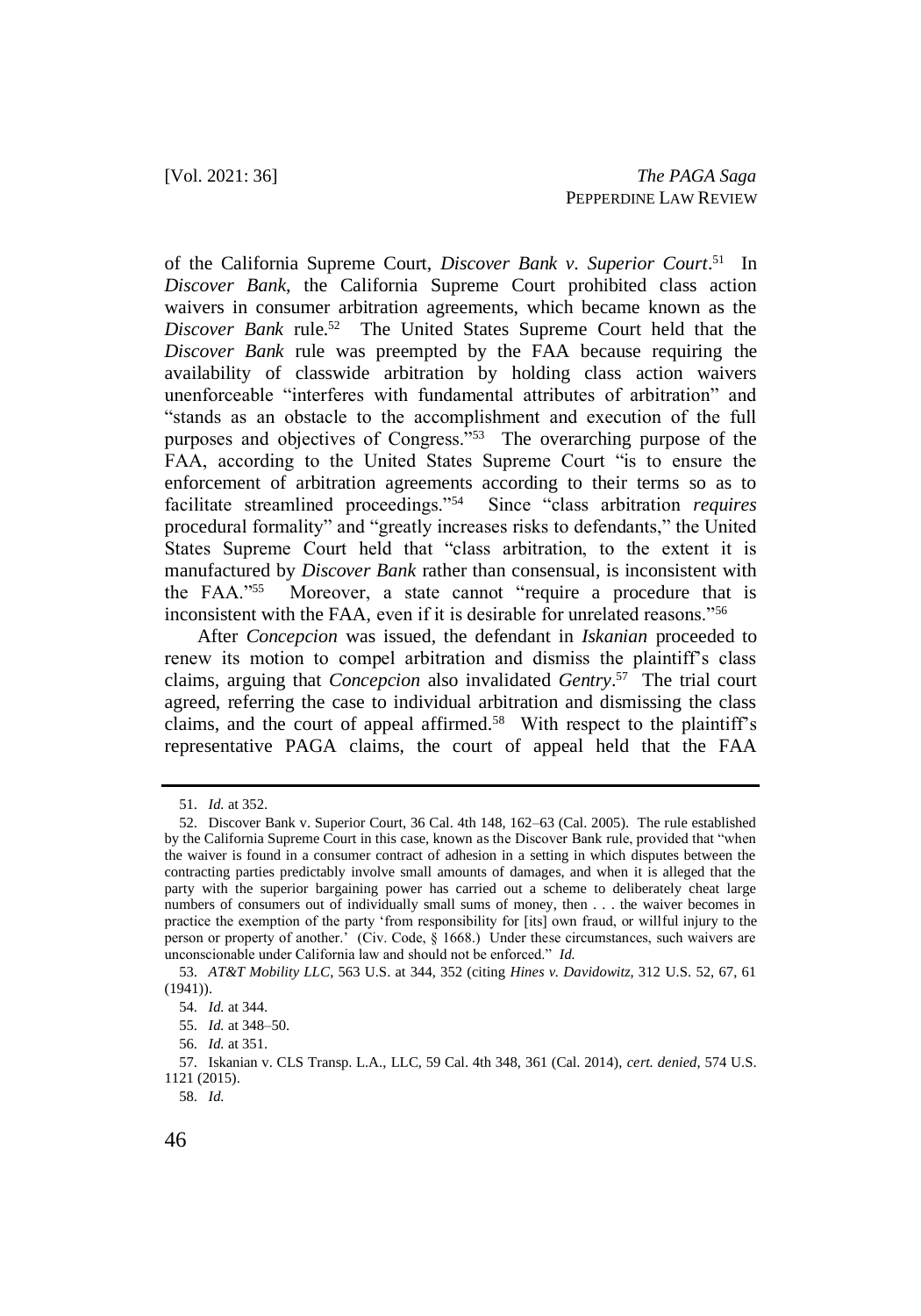"precludes states from withdrawing claims from arbitration and that PAGA claims must be argued individually, not in a representative action, according to the terms of the arbitration agreement."<sup>59</sup>

The plaintiff appealed to the California Supreme Court, and the court answered two questions.<sup>60</sup> The first question concerned the class action waiver contained in the parties' arbitration agreement and whether *Gentry*'s refusal to enforce such a waiver was preempted by the FAA in light of *Concepcion*. 61 The court answered in the affirmative, noting that the United States Supreme Court in *Concepcion* had held that the FAA "prevent[s] states from mandating or promoting procedures incompatible with arbitration" and that class proceedings were incompatible with arbitration.<sup>62</sup> Therefore, pursuant to *Concepcion* "a class waiver is *not* invalid even if an individual proceeding would be an ineffective means to prosecute certain claims" and the contrary decision in *Gentry* could not stand.<sup>63</sup>

The second question before the California Supreme Court concerned the representative, rather than class, action waiver contained in the arbitration agreement as applied to the plaintiff's PAGA claim.<sup>64</sup> Specifically, whether an employee's right to bring a representative PAGA action was unwaivable under California law and, if so, whether this was preempted by the FAA.<sup>65</sup> The court held that an employment agreement that eliminates employees' right to bring a representative PAGA action "altogether" by way of a waiver "before any dispute arises" is contrary to public policy because it serves "to disable one of the primary mechanisms for enforcing the Labor Code."<sup>66</sup> Moreover, the court found that there was no difference in this respect between "representative" and "individual" PAGA claims, because the purposes of PAGA are not served where individual claims for Labor Code violations are brought in many separate proceedings. $67$  Therefore, the court concluded that where "an employment agreement compels the waiver of representative claims under the PAGA, it is contrary to public policy and

<sup>59.</sup> *Id*. at 362.

<sup>60.</sup> *Id.*

<sup>61.</sup> *Id.* at 364.

<sup>62.</sup> *Id.* at 364, 366.

<sup>63.</sup> *Id.* at 364.

<sup>64.</sup> *Id.* at 378.

<sup>65.</sup> *Id.*

<sup>66.</sup> *Id.* at 383.

<sup>67.</sup> *Id.* at 384.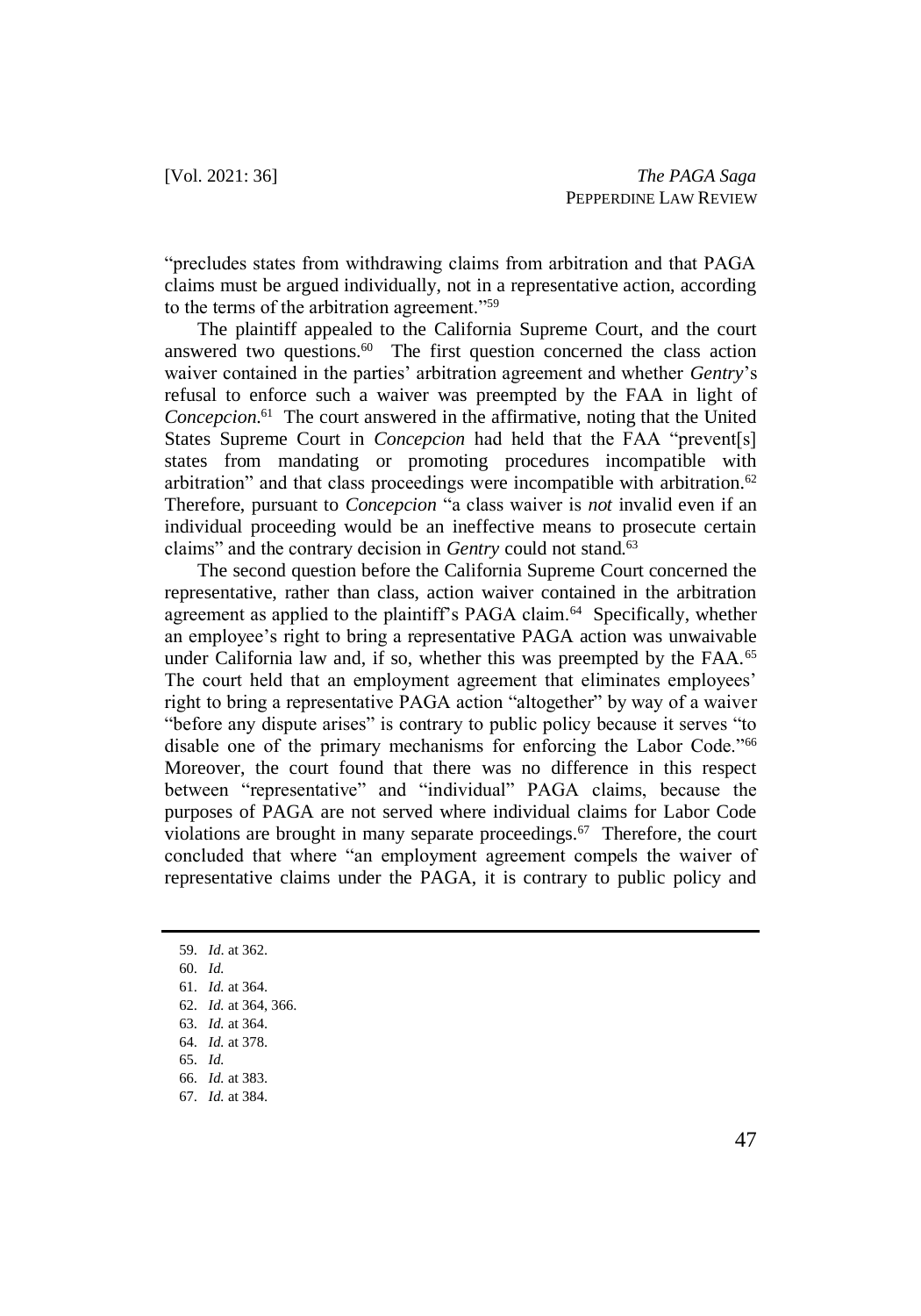unenforceable as a matter of state law."<sup>68</sup>

The court then proceeded to examine whether this prohibition on waivers of representative PAGA actions is preempted by the FAA.<sup>69</sup> The court concluded that the rule is not preempted because it does not stand "as an obstacle to the accomplishment of the FAA's objectives" within the meaning of *Concepcion*. 70 While the FAA "aims to ensure an efficient forum for the resolution of *private* disputes," the court reasoned, a PAGA action "is a dispute between an employer and the state Labor and Workforce Development Agency."<sup>71</sup> That the FAA was primarily intended to apply to private contractual disputes is evident, according to the court, from its reference to "[a] written provision . . . evidencing a transaction involving commerce *to settle by arbitration a controversy thereafter arising out of such contract or transaction*."<sup>72</sup> Moreover, the FAA's legislative history, the court noted, shows that "the FAA's primary object was the settlement of ordinary commercial disputes" rather than "disputes between the government in its law enforcement capacity and private individuals."<sup>73</sup>

Accordingly, the court concluded that:

a PAGA claim lies outside the FAA's coverage because it is not a dispute between an employer and an employee arising out of their contractual relationship. It is a dispute between an employer and the *state*, which alleges directly or through its agents—either the Labor and Workforce Development Agency or aggrieved employees—that the employer has violated the Labor Code.<sup>74</sup>

Indeed, the court emphasized that in a PAGA claim, "the employee plaintiff represents the same legal right and interest as state labor law enforcement agencies" and that "an aggrieved employee's action under the [PAGA] functions as a substitute for an action brought by the government itself."<sup>75</sup> In other words, a PAGA litigant is "the proxy or agent of the

<sup>68.</sup> *Id.*

<sup>69.</sup> *Id.*

<sup>70.</sup> *Id.*

<sup>71.</sup> *Id.*

<sup>72.</sup> *Id.* (referring to 9 U.S.C. § 2).

<sup>73.</sup> *Id.* at 385.

<sup>74.</sup> *Id.* at 386–87.

<sup>75.</sup> *Id.* at 387 (citing *Arias v. Superior* Court, 46 Cal. 4th 969, 986 (Cal. 2009)).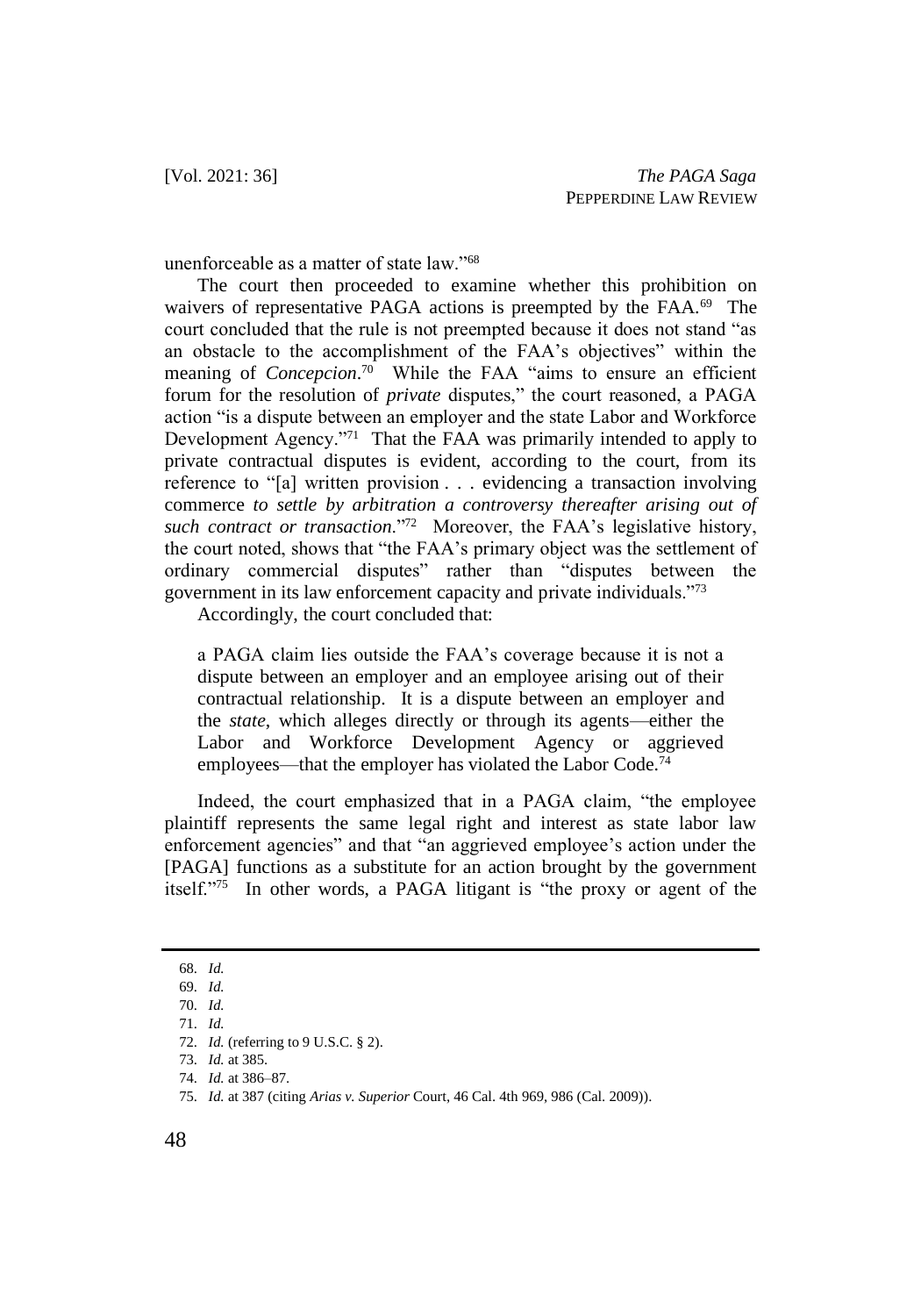state[]."<sup>76</sup> Therefore,

[r]epresentative actions under the PAGA, unlike class action suits for damages, do not displace the bilateral arbitration of private disputes between employers and employees over their respective rights and obligations toward each other. Instead, they directly enforce *the state's* interest in penalizing and deterring employers who violate California's labor laws.<sup>77</sup>

The exception to FAA preemption established by the court was ultimately framed in the following terms:

Our FAA holding applies specifically to a state law rule barring predispute waiver of an employee's right to bring an action that can only be brought by the state or its representatives, where any resulting judgment is binding on the state and any monetary penalties largely go to state coffers.<sup>78</sup>

Since the court held that the parties' arbitration agreement in this case was enforceable other than with respect to the waiver of representative PAGA actions, it directed the plaintiff to proceed with bilateral arbitration of his individual damages claims and the defendant to answer the representative PAGA claims "in some forum," noting that "[t]he arbitration agreement gives us no basis to assume that the parties would prefer to resolve a representative PAGA claim through arbitration."<sup>79</sup>

While the California Supreme Court in *Iskanian* clearly held that waivers of representative PAGA claims are unenforceable and that the FAA does not preempt this unenforceability, it was less clear whether arbitration of such claims would be permissible. On the one hand, the court's decision seemed to only prohibit waivers of representative PAGA actions "in any

<sup>76.</sup> *Id.* at 388 (internal quotations omitted).

<sup>77.</sup> *Id.* at 387.

<sup>78.</sup> *Id.* at 388.

<sup>79.</sup> *Id.* at 391. The California Supreme Court remanded the case to address the following questions: "(1) Will the parties agree on a single forum for resolving the PAGA claim and the other claims? (2) If not, is it appropriate to bifurcate the claims, with individual claims going to arbitration and the representative PAGA claim to litigation? (3) If such bifurcation occurs, should the arbitration be stayed . . . ?" *Id.* at 391–92. Later, the employee successfully "filed a request to dismiss both his individual claims (proceeding in arbitration) and his PAGA claims with prejudice." Iskanian v. CLS Transp. L.A., LLC, 2016 WL 10706257, at \*1 (Super. Ct. Cal. 2016).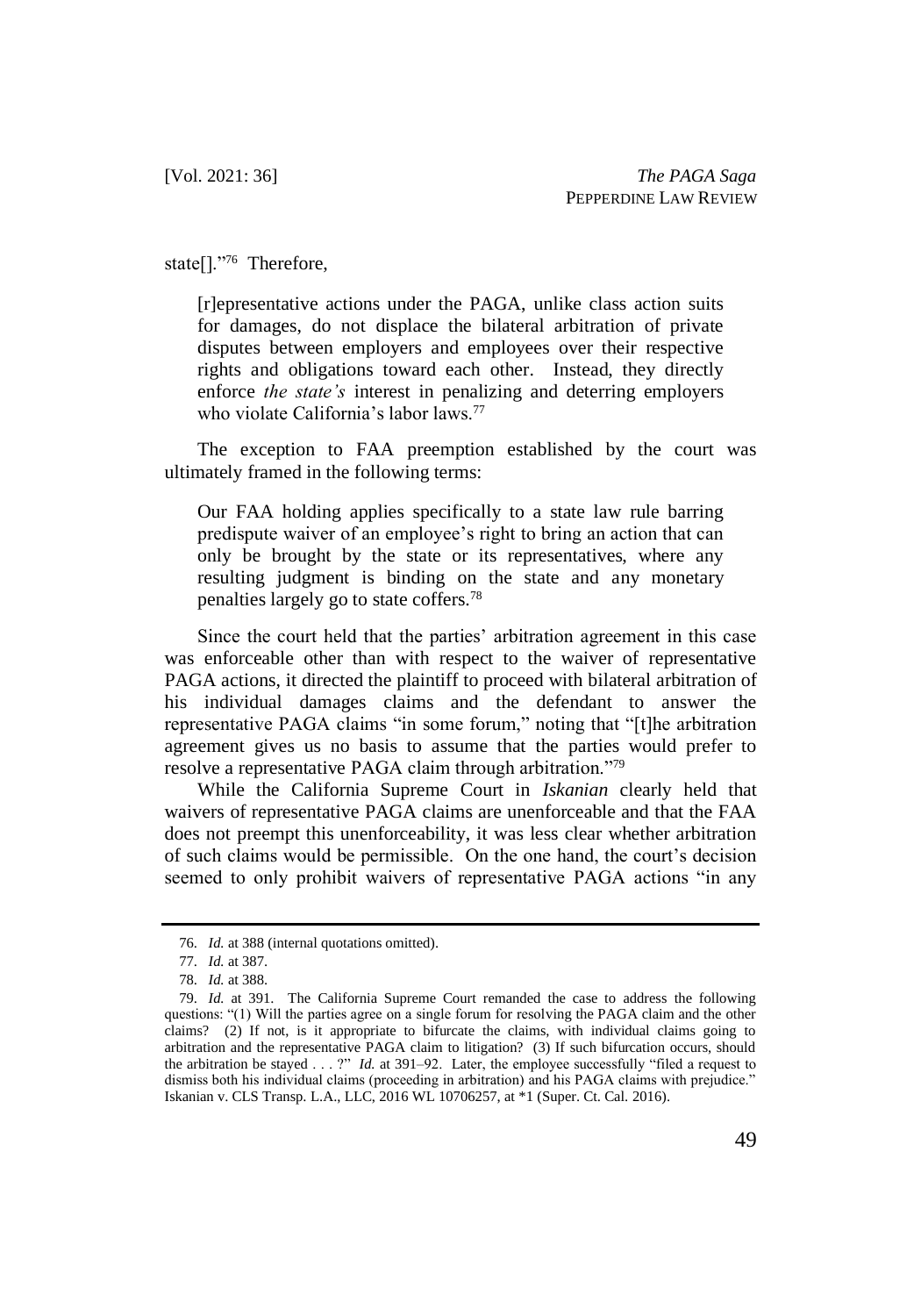forum,"<sup>80</sup> leaving the possibility of such actions proceeding "in some forum," including in arbitration, at least where the applicable arbitration agreement so permits.<sup>81</sup> The court also seemed to limit the prohibition on waivers of representative PAGA actions to "predispute" agreements, although it did not define this term. $82$  On the other hand, the decision could also be read as prohibiting PAGA claims from proceeding in arbitration altogether because of the court's clear position that "the FAA aims to promote arbitration of claims belonging to the private parties to an arbitration agreement" and a representative PAGA claim is "a public enforcement action" brought on behalf of the state.<sup>83</sup> After all, if "a PAGA claim lies outside the FAA's coverage,"<sup>84</sup> how could it ever be submitted to FAA arbitration? And if it can never be submitted to arbitration, how can the *Iskanian* rule escape FAA preemption for "prohibit[ing] outright the arbitration of a particular type of claim"?<sup>85</sup>

Indeed, it seems that if *Iskanian* is read as holding that the FAA does not apply to PAGA claims at all, it cannot survive FAA preemption under Concepcion or, for that matter, under earlier Supreme Court precedent.<sup>86</sup> As a result, both state and federal courts in California have avoided interpreting *Iskanian* in this way. As discussed in the next Part, state courts have limited *Iskanian*'s holding to "predispute" arbitration agreements on the basis of agency principles.<sup>87</sup> Taking a different approach, as will be discussed in Part IV, federal courts have restricted *Iskanian*'s holding to *waivers* of representative PAGA claims, noting that *Iskanian* was silent on the arbitration of such claims.<sup>88</sup> In Part V, this Article will explain why both of these approaches to the interpretation of the *Iskanian* rule ultimately violate the FAA and result in the rule's preemption, at least under current Supreme

<sup>80.</sup> *Iskanian*, 59 Cal. 4th at 360.

<sup>81.</sup> *Id.* at 391.

<sup>82.</sup> *Id.* at 388 ("Our FAA Holding applies specifically to a state law rule barring *predispute*  waiver of an employee's right to bring an action." (emphasis added)).

<sup>83.</sup> *Id*. at 388.

<sup>84.</sup> *Id*. at 386.

<sup>85.</sup> AT&T Mobility LLC v. Concepcion, 563 U.S. 333, 341 (2011).

<sup>86.</sup> *See* Southland Corp. v. Keating, 465 U.S. 1, 16 (1984) ("Congress intended to foreclose state legislative attempts to undercut the enforceability of arbitration agreements."); Mastrobuono v. Shearson Lehman Hutton, Inc., 514 U.S. 52, 58 (1995) (holding that the FAA ensures that arbitration agreements are enforced according to their terms "even if a rule of state law would otherwise exclude such claims from arbitration").

<sup>87.</sup> *See infra* Part III.

<sup>88.</sup> *See infra* Part IV.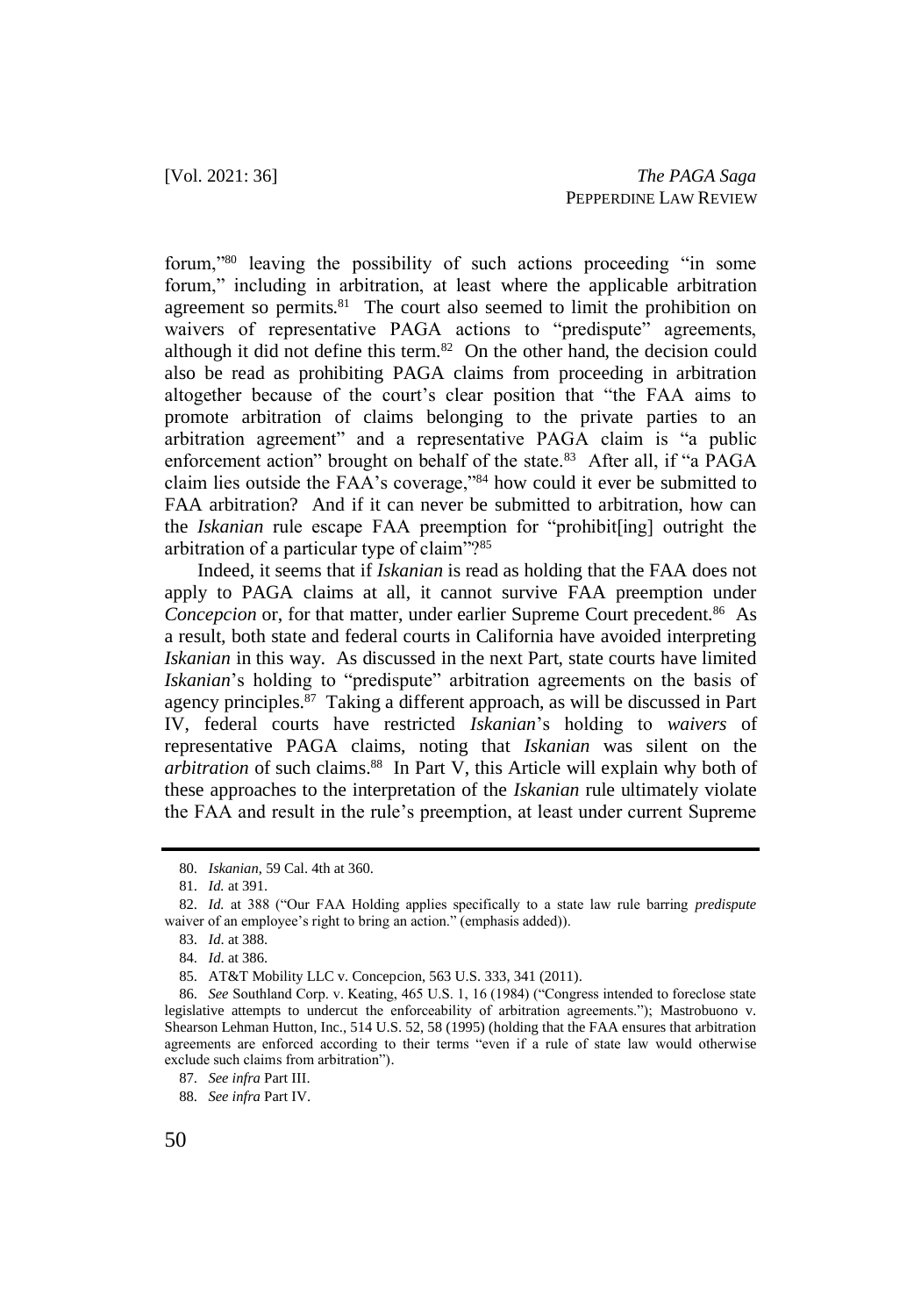Court jurisprudence.<sup>89</sup>

#### IV. CALIFORNIA STATE COURTS POST-*ISKANIAN*

Recognizing that *Iskanian* did not, in fact, "decide the issue of whether courts have the authority to order a PAGA representative action into arbitration,"<sup>90</sup> state courts in all six California appellate districts have nonetheless read *Iskanian* as prohibiting not only the predispute waiver of representative PAGA claims but also their arbitration.<sup>91</sup> Most of these courts, however, have not relied on *Iskanian* for its conclusion that the FAA as a whole is inapplicable to such claims. Instead, they have found that particular arbitration agreements, namely "predispute" agreements, cannot bind the state to arbitrate PAGA actions on the basis of agency principles.<sup>92</sup>

The basic reasoning of the California state courts is as follows: even though plaintiffs-employees are acting as proxies or agents of the state when bringing a PAGA action, they cannot bind the state to an arbitration agreement that they entered into "before any dispute has arisen."<sup>93</sup> When an

93. *Correia*, 32 Cal. App. 5th at 624. *See also*, *e.g.*, Betancourt v. Prudential Overall Supply, 9 Cal. App. 5th 439, 446 (Cal. Ct. App. 2017) ("The state is not bound by [an employee's] predispute

<sup>89.</sup> *See infra* Part V.

<sup>90.</sup> Correia v. NB Baker Electric, Inc., 32 Cal. App. 5th 602, 609 (Cal. Ct. App. 2019). *See also* Galarsa v. Dolgen California, LLC, 2021 WL 5411013, at \*4 (Cal. Ct. App. 2021) ("*Iskanian*'s antiwaiver rule prevents employer from avoiding PAGA and does not directly address arbitration agreements, private or otherwise.").

<sup>91.</sup> *See, e.g.*, Ely v. Walnut Creek Assocs. 2, Inc., 2019 WL 5654368, at \*3 (Cal. Ct. App. 2019) ("*Iskanian* exempted from arbitration those actions where the state is the real party in interest."); Esparza v. KS Indus., L.P., 13 Cal. App. 5th 1228, 1246 (Cal. Ct. App. 2017) (referring to the *Iskanian* rule as a "rule of nonarbitrability"). Some California state courts prohibited arbitration of representative PAGA claims pursuant to a "predispute" arbitration agreement but left open the possibility of such arbitration taking place pursuant to a post-dispute agreement. *See, e.g.*, Betancourt v. Prudential Overall Supply, 9 Cal. App. 5th 439, 448 (Cal. Ct. App. 2017) ("We have not interpreted *Iskanian* as prohibiting arbitration of all PAGA claims. Hypothetically, a PAGA plaintiff might consent to arbitration after the filing of a complaint.").

<sup>92.</sup> Several courts have nonetheless noted or relied on *Iskanian*'s holding regarding the scope of the FAA. *See, e.g*., Galarsa v. Dolgen California, LLC, 2021 WL 5411013, at \*4 (Cal. Ct. App. 2021), where the court found that the PAGA waiver was not preempted by the FAA because "the FAA cannot be frustrated when the matter in question lies outside its scope." In *Herrera v. Doctors Medical Center of Modesto*, 67 Cal. App. 5th 538, 542 (Cal. Ct. App. 2021), the court concluded that "the FAA does not reach the PAGA claims alleged in this case," while nonetheless recognizing that PAGA claims are subject to arbitration "if the state, or the state's authorized representative, consents to arbitration." In *Correia v. NB Baker Electric, Inc.*, 32 Cal. App. 5th 602, 625 n.3 (Cal. Ct. App. 2019), the court noted in a footnote that "[b]ecause PAGA actions are public enforcement actions, they generally fall outside the scope of the FAA," but did not decide the case on this basis.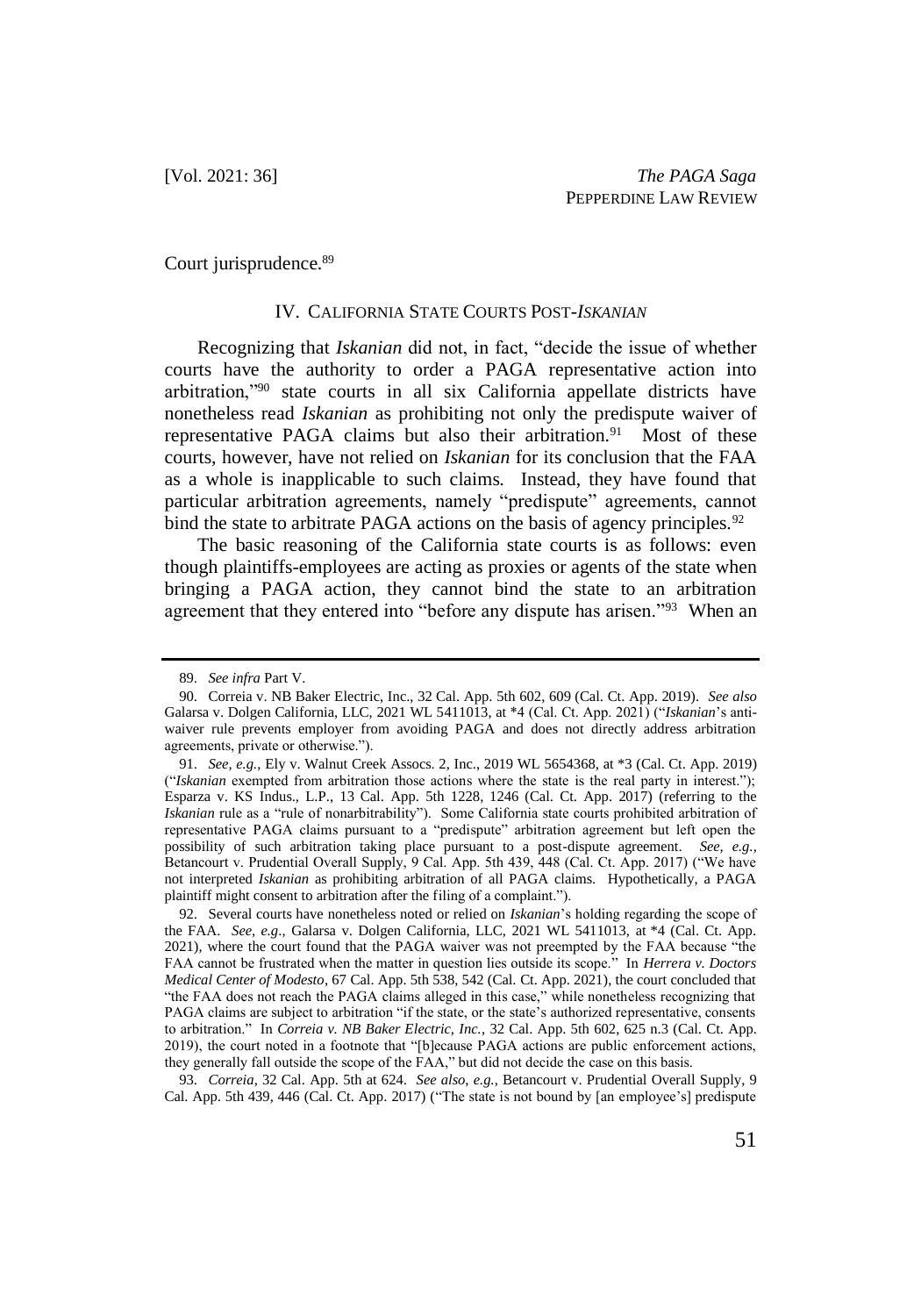arbitration agreement ceases to be "predispute"—*i.e.*, when it will be binding on the state even if entered into by an individual employee—is not entirely clear. The state courts initially referred to the point in time when plaintiff-employees qualify as "'aggrieved employees' entitled to bring the PAGA action on the state's behalf" as determinative of their status as agents of the state capable of binding it to an arbitration agreement.<sup>94</sup> As already noted, PAGA defines an "aggrieved employee" as "any person who was employed by the alleged violator and against whom one or more of the alleged violations was committed."<sup>95</sup> On its face, this definition does not require employees to actually file a PAGA claim or to comply with any procedural requirements in order to be considered "aggrieved employees."

Nonetheless, state courts have not allowed "aggrieved employees" to bind the state to arbitration agreements without more. Rather, they have required that an aggrieved employee also meet the statutory procedural requirements for commencing a PAGA action as set out in the Labor Code, <sup>96</sup> namely that the state "does not investigate, does not issue a citation, or fails to respond to the notice within 65 days." $97$  Only at that point, according to these courts, has the state provided the employee "with implicit or explicit authority to bring the claim," so that the employee is capable of binding the state to an arbitration agreement.<sup>98</sup> The rationale is that until this occurs the

94. *Correia*, 32 Cal. App. 5th at 622, 624 ("[U]nder the PAGA statutory scheme, the plaintiff does not assume this proxy role until it is an 'aggrieved employee.'").

agreement to arbitrate."); *Herrera*, 67 Cal. App. 5th at 549 ("[O]ur legal conclusion 'that PAGA *representative* claims for *civil penalties* are not subject to arbitration' is necessarily limited to arbitration pursuant to a predispute arbitration agreement."); Contreras v. Superior Court of L.A, Cnty., 61 Cal. App. 5th 461, 472 (Cal. Ct. App. 2021) ("[A]n employer cannot rely on an employee's predispute arbitration agreement to compel arbitration of a PAGA claim." (internal citations omitted)). The court expressly noted that "an agreement to arbitrate the PAGA claims would not be enforceable unless it was made *after* the former employee became a PAGA authorized aggrieved employee (i.e., an agent of the state)." *Herrera*, at 551 n.3.

<sup>95.</sup> Cal. Lab. Code, § 2699(c).

<sup>96.</sup> California Labor Code § 2699.3(a) sets forth the procedures with which an aggrieved employee must comply in order to commence a representative PAGA action.

<sup>97.</sup> Mondragon v. Santa Ana Healthcare & Wellness Ctr., LP, 2021 WL 4436388, at \*7 n.3 (Cal. Ct. App. 2021) (citing *Kim v. Reins Int. Cal., Inc.*, 9 Cal. 5th 73, 81 (Cal. 2020)).

<sup>98.</sup> *Correia*, 32 Cal. App. 5th at 622. *See also, e.g.*, Pote v. Handy Techs., Inc., 2021 WL 3615916, at \*9 (Cal. Ct. App. 2021) (quoting *Julian v. Glenair, Inc.*, 17 Cal. App. 5th 853, 866 (2017). The court found that the arbitration agreement was entered into by the plaintiff-employee "predispute" notwithstanding that it was concluded after the employee provided his PAGA notice to the employer and the state agency. Some state courts have also held that no part of a PAGA claim may be submitted to arbitration pursuant to a "predispute" agreement, including the question of whether the plaintiff-employee is an "aggrieved employee" within the meaning of PAGA. *See, e.g.,*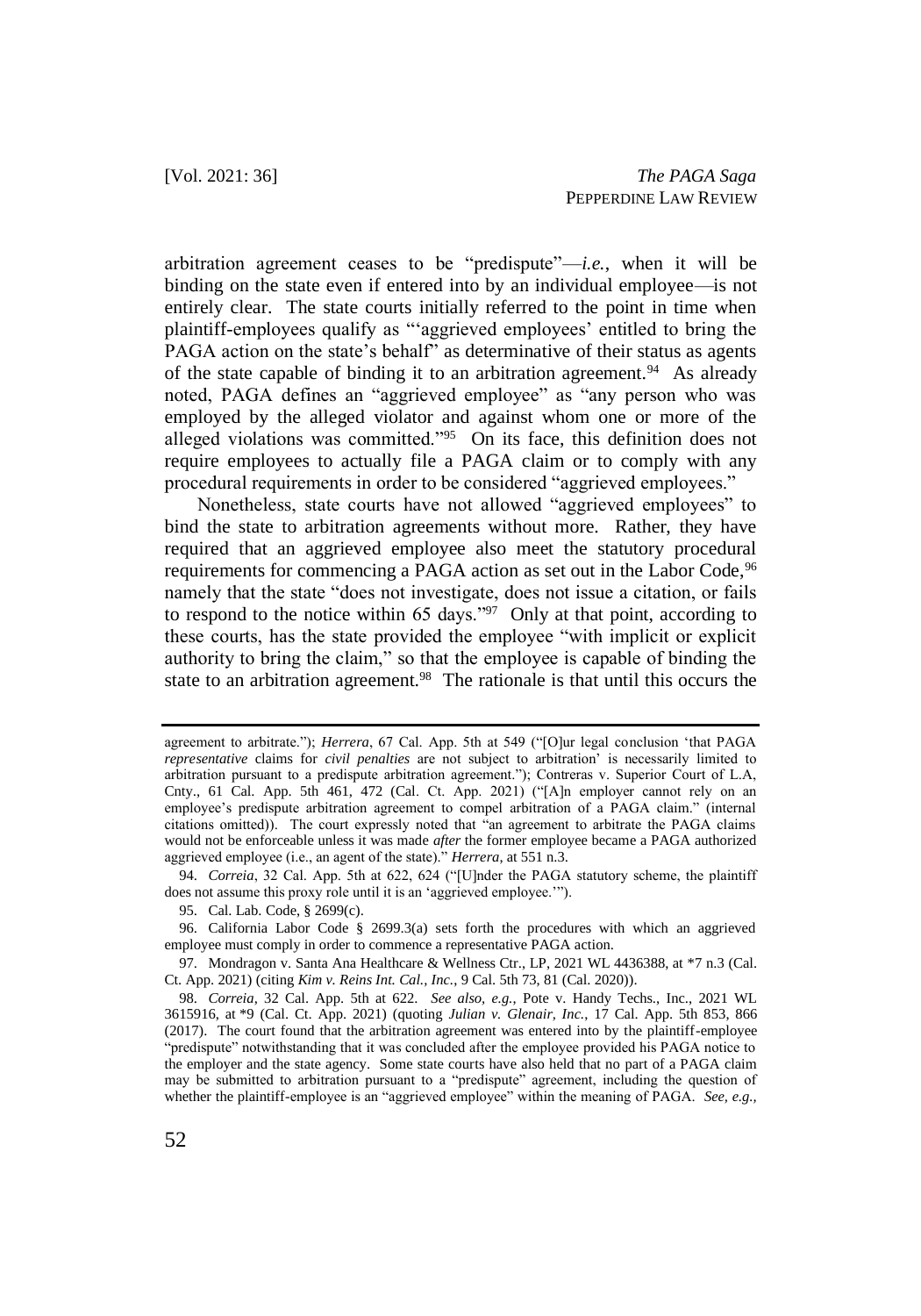state "retains control of the right underlying the employee's PAGA claim,"<sup>99</sup> and therefore the employee can only conclude the arbitration agreement "as an individual, rather than as an agent or representative of the state"<sup>100</sup> and the agreement cannot bind the state.<sup>101</sup> Nor can theories such as assumption<sup>102</sup> and equitable estoppel<sup>103</sup> result in a "predispute" arbitration agreement binding the state.

According to the state courts, this reasoning is consistent with other *qui tam* statutes that prohibit the enforcement of an arbitration agreement entered into by an individual against the non-party state and with the legal principle that "a person who signs an agreement in a particular capacity is not necessarily bound when acting in a different capacity."<sup>104</sup> Nor is this reasoning displaced by the United State Supreme Court's decisions in *Epic Systems Corp. v. Lewis*<sup>105</sup> and *Lamps Plus, Inc. v. Varela*. 106 In *Epic Systems*, the Supreme Court held that the National Labor Relations Act should not be read as prohibiting waivers of class actions in employment contracts because such a prohibition would attack "(only) the individualized

Williams v. Superior Court of L.A. Cnty., 237 Cal. App. 4th 642, 649 (Cal. Ct. App. 2015); Provost v. YourMechanic, Inc., 55 Cal. App. 5th 982, 987–988 (Cal. Ct. App. 2020), *cert. denied*, 141 S. Ct. 2891 (2021) and cases cited therein at 994.

<sup>99.</sup> *Correia*, 32 Cal. App. 5th at 622–23.

<sup>100.</sup> Julian v. Glenair Inc., 17 Cal. App. 5th 853, 872 (Cal. Ct. App. 2017). *See also, e.g*., Collie v. Icee Co., 52 Cal. App. 5th 477, 482 (Cal. Ct. App. 2020).

<sup>101.</sup> Ahlmann v. ForwardLine Fin., LLC, 2021 WL 5275771, at \*4 (Cal. Ct. App. 2021). *See also, e.g*., Betancourt v. Prudential Overall Supply, 9 Cal. App. 5th 439, 447 (Cal. Ct. App. 2017) ("[T]he fact that [the employee] may have entered into a predispute agreement to arbitrate does not bind the state to arbitration."); *Collie*, 52 Cal. App. 5th at 483 (concluding that the employee's "predispute arbitration agreement is unenforceable" because the employer "cannot enforce a contractual provision to bind a nonparty").

<sup>102.</sup> Galarsa v. Dolgen California, LLC, 2021 WL 5411013, at \*7 (Cal. Ct. App. 2021) (holding that mere inaction on behalf of the state in not commencing a PAGA action against an employer after receiving a complaint from an employee does not constitute assumption of the employee's preexisting arbitration agreement).

<sup>103.</sup> *Id.* at \*9 (noting that since a PAGA cause of action concerns alleged violations of the Labor Code, such statutory violations do not depend upon the underlying employment contract containing the arbitration agreement. Therefore, in order to successfully argue equitable estoppel, a plaintiffemployee would have to rely on "a particular provision of the employment agreement . . . to establish a Labor Code violation." (original emphasis omitted)).

<sup>104.</sup> *Correia*, 32 Cal. App. 5th at 622–23 (referring to the federal False Claims Act (31 U.S.C. § 3729 et seq. and quoting *Mikes v. Strauss*, 889 F. Supp. 746, 755 (S.D.N.Y. 1995) and *United States ex rel. Welch v. My Left Foot Children's Therapy, LLC*, 2016 U.S. Dist. Lexis 76490 (D. Nev. 2016).

<sup>105.</sup> *See generally* Epic Sys. Corp. v. Lewis, 138 S. Ct. 1612 (2018).

<sup>106.</sup> *See generally* Lamps Plus, Inc. v. Varela, 139 S. Ct. 1407 (2019).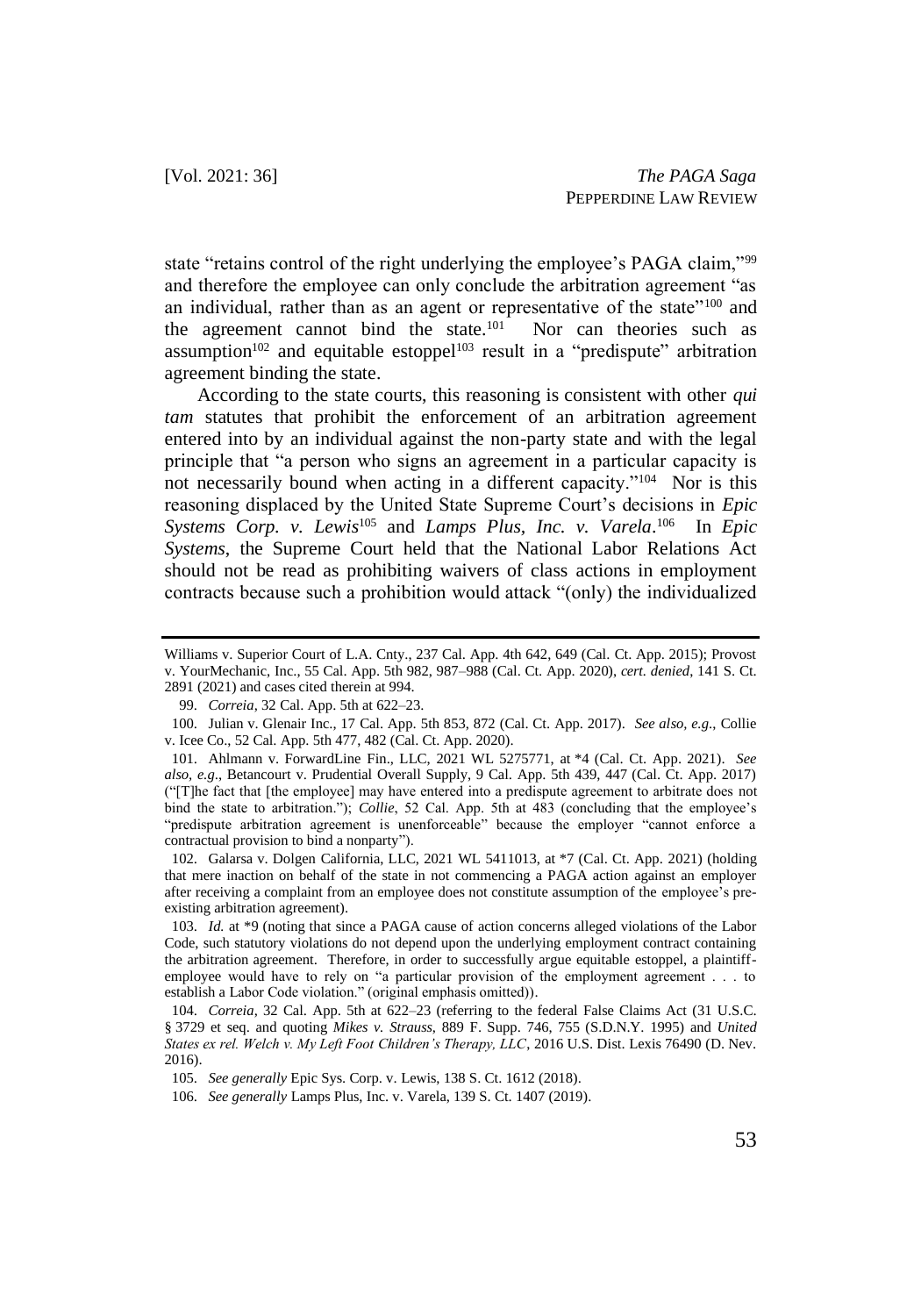nature of the arbitration proceedings," thereby seeking "to interfere with one of arbitration's fundamental attributes." 107 In *Lamps Plus*, the Supreme Court held that "[c]ourts may not infer from an ambiguous agreement that parties have consented to arbitrate on a classwide basis" because "[c]lass arbitration is not only markedly different from the 'traditional individualized arbitration' contemplated by the FAA, it also undermines the most important benefits of that familiar form of arbitration."<sup>108</sup> The California state courts have uniformly held that the *Iskanian* rule (which, according to these courts, prohibits both waivers of representative PAGA claims and most agreements to arbitrate such claims) remains un-preempted by the FAA notwithstanding these recent United States Supreme Court decisions.<sup>109</sup> As one California state court of appeal has summarized:

[A]n aggrieved employee's pursuit of a PAGA action in a judicial forum does not frustrate the FAA's "principal purpose of ensuring that *private* arbitration agreements are enforced according to their terms" any more than the Labor and Workforce Development Agency's pursuit of the PAGA claim in court would frustrate the FAA. [T]he class action claim pursued in *Epic Systems* "differs fundamentally from a PAGA claim" because a PAGA claim is brought on behalf of the state, not on behalf of other employees.<sup>110</sup>

## V. FEDERAL COURTS IN CALIFORNIA AND THE NINTH CIRCUIT POST-ISKANIAN

In contrast to the state courts, federal courts in California have interpreted *Iskanian* narrowly as prohibiting only the complete waiver of representative PAGA claims and have therefore purported to allow for such claims to proceed in arbitration. For present purposes, this line of authority begins with the Ninth Circuit's decision in *Sakkab v. Luxottica Retail North* 

<sup>107.</sup> *Epic Systems Corp*., 138 S. Ct. at 1622.

<sup>108.</sup> *Lamps Plus, Inc*., 139 S. Ct. at 1415–19.

<sup>109.</sup> *See, e.g.,* Collie v. Icee Company, 52 Cal. App. 5th 477, 483 (Cal. Ct. App. 2020); *Correia*, 32 Cal. App. 5th at 619–620; Olson v. Lyft, Inc., 56 Cal. App. 5th 862, 872 (Cal. Ct. App. 2020); Malaspina v. Maplebear Inc., 2021 WL 3561359, at \*4 (Cal. Ct. App. 2021); Mondragon v. Santa Ana Healthcare & Wellness Ctr., LP, 2021 WL 4436388, at \*5–6 (Cal. Ct. App. 2021); Winns v. Postmates Inc., 66 Cal. App. 5th 803, 811 (Cal. Ct. App. 2021).

<sup>110.</sup> Galarsa v. Dolgen California, LLC, 2021 WL 5411013, at \*4 (Cal. Ct. App. 2021) (quoting *Volt Info. Sci., Inc. v. Bd. of Tr. of Leland Stanford Junior Univ.*, 489 U.S. 468, 478 (1989) and *Correia v. NB Baker Electric, Inc*., 32 Cal.App.5th 602, 619 (2019)).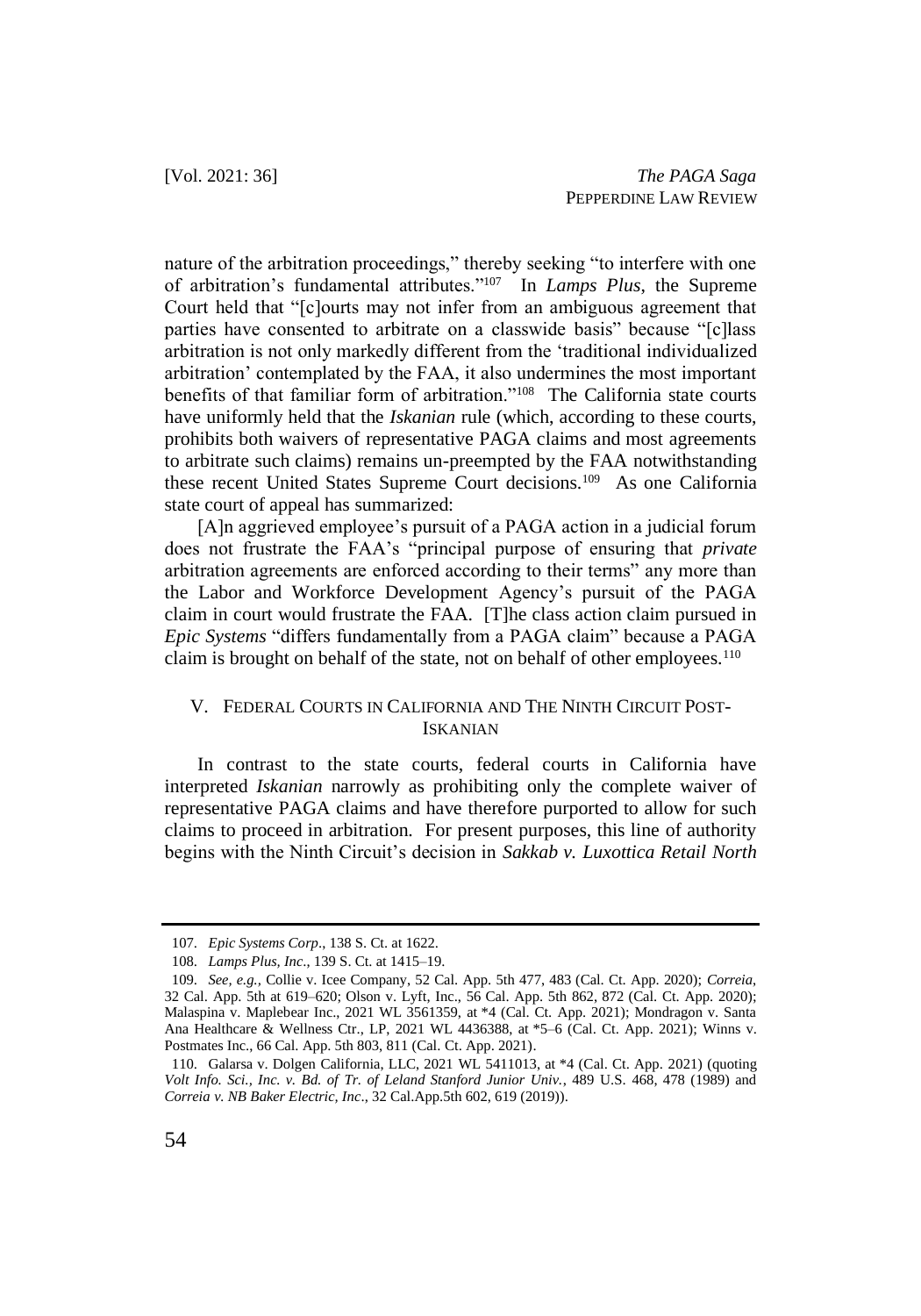### *America, Inc.* 111

*Sakkab* involved an employee who filed a putative class action against his employer as well as a representative claim for civil penalties under PAGA.<sup>112</sup> The employer moved to compel individual arbitration pursuant to the parties' arbitration agreement, which contained a class and representative action waiver.<sup>113</sup> The district court, rendering its decision prior to *Iskanian*, granted the employer's motion to compel individual arbitration and the employee appealed.<sup>114</sup> *Iskanian* was rendered in the interim, and the question presented to the Ninth Circuit in *Sakkab* was whether the FAA preempted the *Iskanian* rule barring the waiver of representative PAGA claims.<sup>115</sup>

The Ninth Circuit answered this question in the negative. The court first found that the *Iskanian* rule applies to "any contract" as required under the "saving clause" of Section 2 of the FAA<sup>116</sup> because it "bars any waiver of PAGA claims, regardless of whether the waiver appears in an arbitration agreement or a non-arbitration agreement."<sup>117</sup> Therefore, the *Iskanian* rule does not target arbitration agreements specifically in violation of the FAA. The Ninth Circuit then reasoned that the *Iskanian* rule also does not conflict with the FAA's two purposes.<sup>118</sup> First, the FAA was intended to "overcome" judicial hostility to arbitration."<sup>119</sup> The Ninth Circuit found that this purpose does not conflict with the *Iskanian* rule, because the rule "provides only that representative PAGA claims may not be waived outright" and "does not prohibit the arbitration of any type of claim."<sup>120</sup>

Second, the FAA was intended to "'ensur[e] that private arbitration agreements are enforced according to their terms."<sup>121</sup> The Ninth Circuit found that this purpose does not conflict with the *Iskanian* rule either

<sup>111.</sup> *See generally* Sakkab v. Luxottica Retail North America, Inc., 803 F.3d 425 (9th Cir. 2015).

<sup>112.</sup> *Id.* at 428.

<sup>113.</sup> *Id.*

<sup>114.</sup> *Id.*

<sup>115.</sup> *Id.* at 429.

<sup>116.</sup> The "saving clause" of Section 2 of the FAA provides that arbitration agreements "shall be valid, irrevocable, and enforceable, save upon such grounds as exist at law or in equity for the revocation of any contract." 9 U.S.C. § 2.

<sup>117.</sup> *Sakkab*, 803 F.3d at 432.

<sup>118.</sup> *Id.* at 433.

<sup>119.</sup> *Id.* at 434.

<sup>120.</sup> *Id.*

<sup>121.</sup> *Id.* (quoting AT&T Mobility LLC v. Concepcion, 563 U.S. 333, 344 (2011)).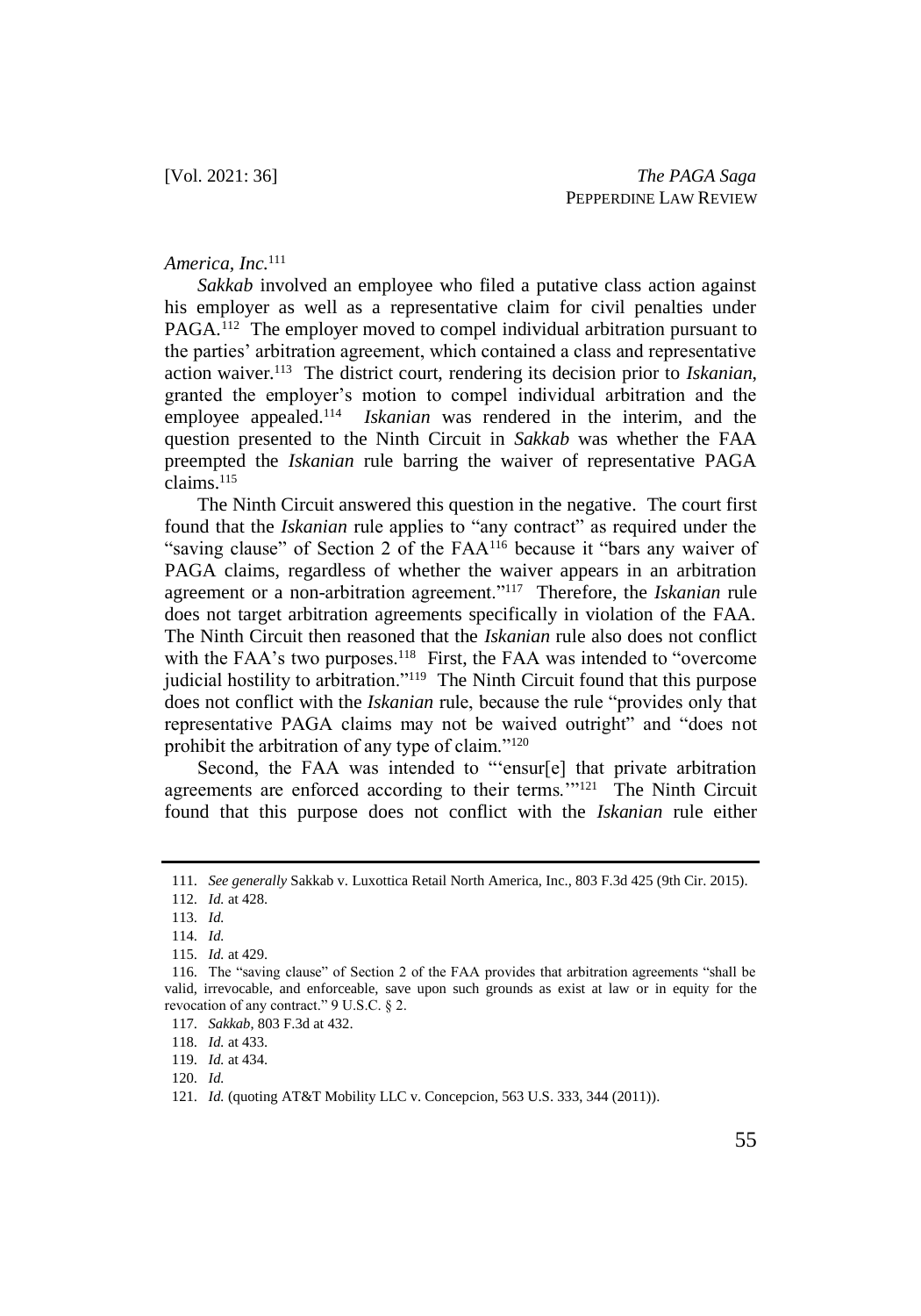because the rule "does not diminish parties' freedom to select informal arbitration procedures" as a ban on class action waivers does.<sup>122</sup> A class action, according to the court, is "a procedural device for resolving the claims of absent parties on a representative basis."<sup>123</sup> In contrast, a representative PAGA action is a "statutory action for penalties" brought "as the proxy or agent of the state's labor law enforcement agencies." $124$  By bringing a representative PAGA action to obtain civil penalties for an employer's Labor Code violations, the employee-plaintiff "does not vindicate absent employees' claims."<sup>125</sup> Therefore, there is no need to protect such employees' "due process rights in PAGA arbitrations" and such arbitrations "do not require the formal procedures of class arbitrations."<sup>126</sup> The Ninth Circuit emphasized that it is a "critically important distinction" between the *Iskanian* rule and the *Discover Bank* rule invalidated by the Supreme Court in *Concepcion* that "[n]othing prevents parties from agreeing to use informal procedures to arbitrate representative PAGA claims."<sup>127</sup>

Finding the *Iskanian* rule was not preempted by the FAA, the Ninth Circuit held that the waiver of the employee's representative PAGA claim in this case could not be enforced and remanded the case to the district court to determine where this claim should be resolved—in arbitration (together with the employee's non-PAGA claims) or in litigation.<sup>128</sup>

In subsequent decisions, the Ninth Circuit continued to diverge from the California state courts' jurisprudence. The court repeatedly affirmed that PAGA claims may be compelled to arbitration in accordance with the terms of preexisting arbitration agreements entered into by individual employees

<sup>122.</sup> *Id.* at 435.

<sup>123.</sup> *Id.*

<sup>124.</sup> *Id.* at 435–36 (internal quotations omitted) (quoting *Iskanian*, 59 Cal. 4th at 380).

<sup>125.</sup> *Id.* at 435.

<sup>126.</sup> *Id.* at 436. Such formal requirements include notice to unnamed aggrieved employees, optout options for such employees, class counsel's ability to fairly and adequately represent unnamed employees, and numerosity, commonality, or typicality. *Id.*

<sup>127.</sup> *Id.* The Ninth Circuit noted that "the amount of civil penalties the PAGA authorizes could make arbitration a less attractive method than litigation for resolving representative PAGA claims," but found that this was insufficient for a finding that the FAA preempts the *Iskanian* rule. *Id.* at 437. The court further accepted that PAGA actions are "complex" but noted that there are not "necessarily 'procedurally' complex." *Id.* at 438. The court cautioned, however, that a state law limiting parties' right to use informal procedures "could run afoul of the Court's decision in *Concepcion* by requiring a degree of formality that is inconsistent with traditional arbitration procedures." *Id.* at 439.

<sup>128.</sup> *Id*. at 440. No further proceedings took place before the district court.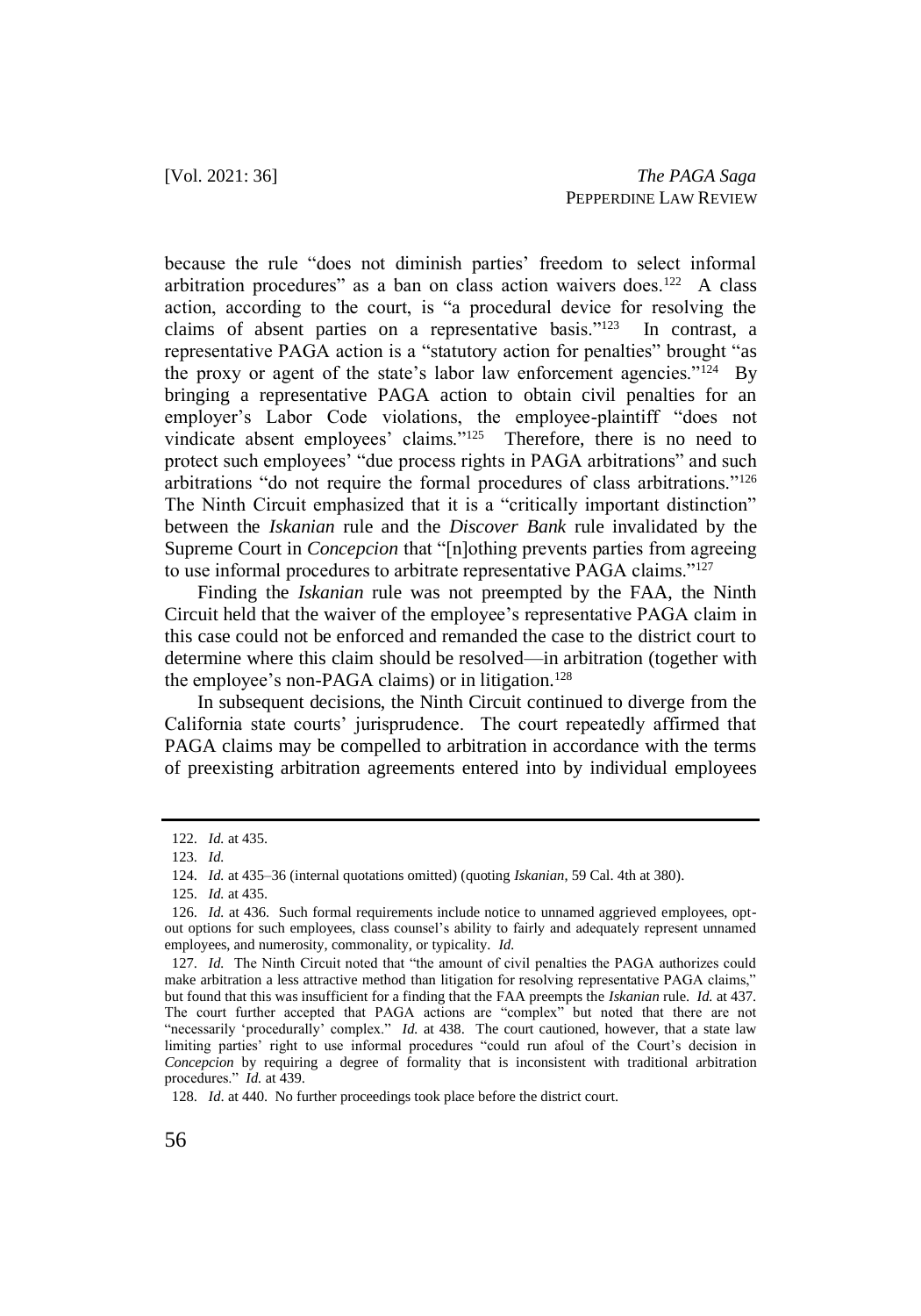and employers because this does not "run afoul of *Sakkab* and *Iskanian.*" 129 *Iskanian*, according to the Ninth Circuit, "does not require that a PAGA claim be pursued in the judicial forum; it holds only that a complete waiver of the right to bring a PAGA claim is invalid."<sup>130</sup> Because a plaintiffemployee bringing a PAGA claim acts as an agent or proxy of the state and the judgment in a representative PAGA action is also binding on the state, the plaintiff-employee "can agree to pursue a PAGA claim in arbitration."<sup>131</sup>

More in line with the California state courts, the Ninth Circuit has also rejected the argument that *Sakkab* and *Iskanian* have been overruled by the United States Supreme Court's decisions in *Epic Systems*<sup>132</sup> and *Lamps*  Plus.<sup>133</sup> According to the Ninth Circuit, the Supreme Court in these cases simply "reiterated and reapplied," but did not expand the *Concepcion* rule that the FAA "preempts state laws that interfere with arbitration's 'fundamental attributes,' including, primarily, its procedural informality."<sup>134</sup>

A long line of California federal district court decisions has faithfully applied the Ninth Circuit's interpretation of the *Iskanian* rule. These courts have refused to enforce waivers of representative PAGA claims contained in arbitration agreements and have either compelled such claims to arbitration<sup>135</sup> or stayed them pending the arbitration of other arbitrable claims.<sup>136</sup>

134. Rivas v. Coverall N. Am., Inc., 842 Fed. App'x 55, 56 (9th Cir. 2021).

<sup>129.</sup> Wulfe v. Valero Refining Co.-California, 641 Fed. App'x 758, 760 (9th Cir. 2016). Whether a PAGA claim may be compelled to arbitration in turn depends on whether it falls within the scope of the arbitration clause. Valdez v. Terminix Int'l Co. Ltd. P'ship, 681 Fed. App'x 592, 594 (9th Cir. 2017).

<sup>130.</sup> *Valdez*, 681 Fed. App'x at 594.

<sup>131.</sup> *Id*.

<sup>132.</sup> Epic Systems Corp. v. Lewis, 138 S. Ct. 1612 (2018).

<sup>133.</sup> Lamps Plus, Inc. v. Varela, 139 S. Ct. 1407 (2019).

<sup>135.</sup> *See, e.g.*, Orozco v. Gruma Corp., 2021 WL 4481061, at \*6 (E.D. Cal. 2021) (noting that the court did not mention the Ninth Circuit's holding in *Sakkab* and instead referred to Porter v. Nabros Drilling USA, L.P., 2015 WL 13323135, \*2 (E.D. Cal. 2015), issued a week before *Sakkab*, in which the district court concluded that "the FAA preempts the rule announced in *Iskanian* . . . [the] undisputed waiver of the right to bring a representative or class action is enforceable."); Burmudez v. Dragados USA, Inc., 2021 WL 5417658, at \*6 (E.D. Cal. 2021) (noting that "[w]hile the law at issue is slightly muddled," plaintiff's "categorical statement" that "PAGA claims cannot be compelled to arbitration under California law" is "not correct," and ordering arbitration of the plaintiff's PAGA claims on an individual basis).

<sup>136.</sup> *See, e.g.,* Cardenas v. Aaron's, Inc., 2021 WL 2355942, at \*3 (E.D. Cal. 2021) ("[C]onsidering the derivative nature of Plaintiff's PAGA claim, the Court exercises its discretion and stays the entire action pending arbitration of Plaintiff's individual claims in the interest of judicial efficiency."); Bell v. Redfin Corp., 2021 WL 5444791, at \*5 (S.D. Cal. 2021) ("[B]ecause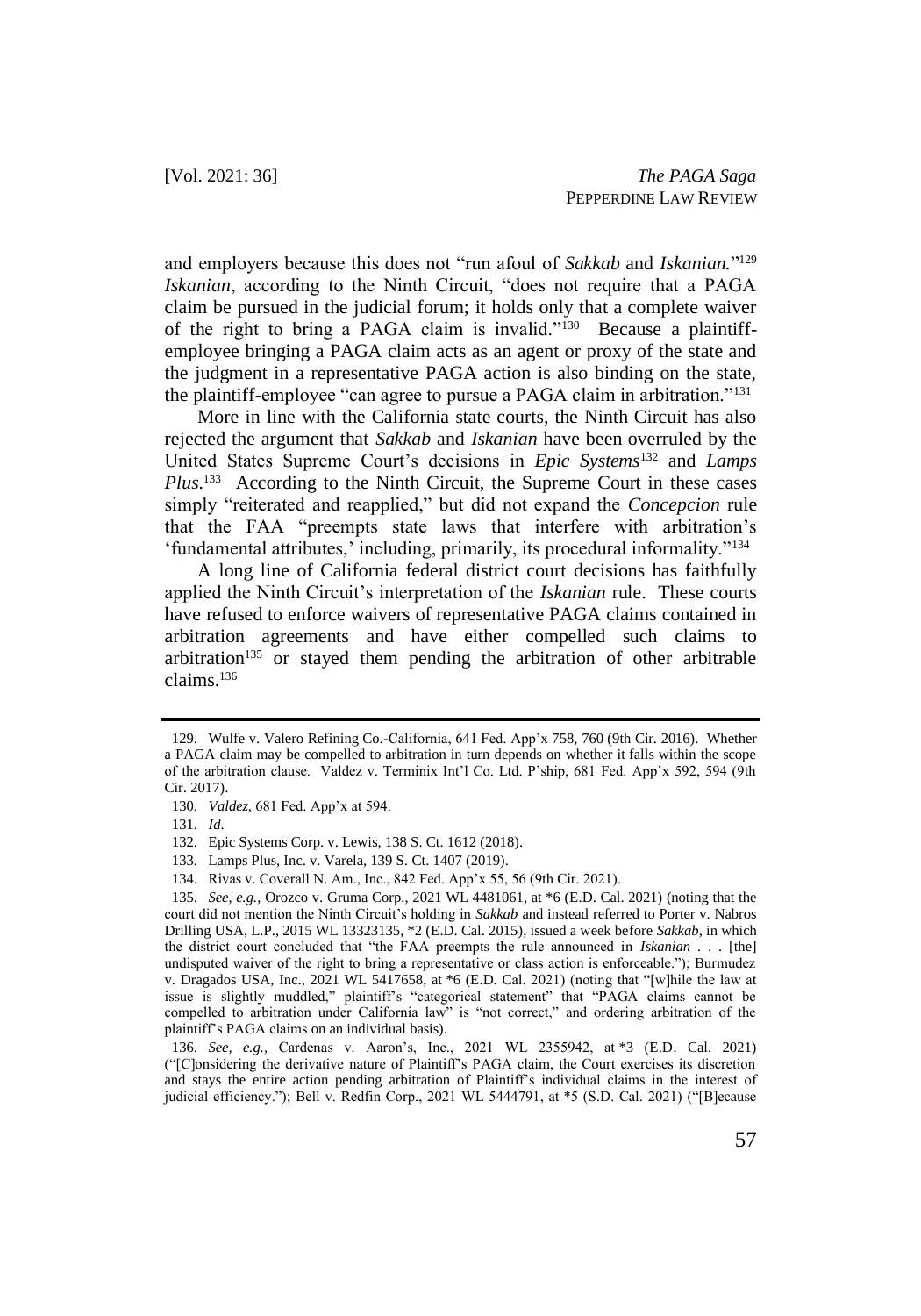#### VI. THE *ISKANIAN* RULE—PREEMPTED BY THE FAA AFTER ALL?

As the previous two Parts demonstrate, federal and state courts in California diverge on the scope of the *Iskanian* rule.<sup>137</sup> Specifically, the courts disagree on whether it prohibits only waivers of representative PAGA claims that would prevent such claims from proceeding "in any forum" (as per the federal courts), or also prohibits such claims from proceeding in arbitration, at least pursuant to a "predispute" agreement entered into by an individual employee (as per the state courts). While both state and federal courts have thus far agreed that the FAA does not preempt the *Iskanian* rule, they also differ on the rationale underlying this conclusion. According to the state courts, the FAA does not preempt the *Iskanian* rule because PAGA claims are brought by employees as agents on behalf of the state and an individual employee cannot bind the state to a "predispute" arbitration agreement.<sup>138</sup> According to the federal courts, the FAA does not preempt the *Iskanian* rule because the rule applies to any contract and does not undermine the objectives of the FAA.<sup>139</sup> This Part of the Article argues that, despite the efforts of the state and federal courts in California to avoid FAA preemption of the *Iskanian* rule, both lines of authority ultimately foreclose arbitration of a particular category of claims and therefore cannot escape

the PAGA claims and the arbitrable claims are interconnected, efficiency counsels in favor of a stay."); Musolf v. NRC Env't Servs., Inc., 2021 WL 1696282, at \*3 (E.D. Cal. 2021) ("Given the entanglement of the non-arbitrable PAGA claim for civil penalties with the other claims for damages . . . the court stays the entire action here in the interests of efficiency, pending completion of arbitration."); Gonzales v. Emeritus Corp., 407 F. Supp. 3d 862, 868 (N.D. Cal. 2019) ("[B]ecause plaintiff's PAGA claims are derivative of the substantive claims which will proceed to arbitration, the representative PAGA claims are hereby [stayed] pending the results of the arbitration proceeding."); Maharaj v. Charter Commc'n, Inc., 2021 WL 5014352, at \*11 (S.D. Cal. 2021) ("[W]here, as here, the factual and legal overlap between arbitrable wage-and-hour claims and nonarbitrable PAGA claims is considerable, courts are well-within their discretion to stay the PAGA claims pending arbitration of the individual claims, as it would serve the Court's interest in efficiency and give proper effect both to the principles enshrined in Rule 1 of the Federal Rules of Civil Procedure and the parties' agreement to arbitrate."). *But see* Harper v. Charter Commc'n, LLC, 2021 WL 4784417, at \*10 (E.D. Cal. 2021) (refusing to stay the plaintiff's PAGA claims "because a stay would impede vindication of California's interests in enforcing the Labor Code through representative PAGA actions . . . and because the PAGA claim represents a distinct 'action' in this case").

<sup>137.</sup> *See supra* Part III–IV.

<sup>138.</sup> *See* Tanguiilig v. Bloomingdale's, Inc., 5 Cal. App. 665, 678 (Cal. Ct. App. 2016) (stating that PAGA plaintiffs act as a proxy for the state).

<sup>139.</sup> *See* Sakkab v. Luxottica Retail North America, Inc., 803 F.3d 425, 432 (9th Cir. 2015) (holding that the FAA does not preempt *Iskanian* because it does not conflict with the FAA's objectives).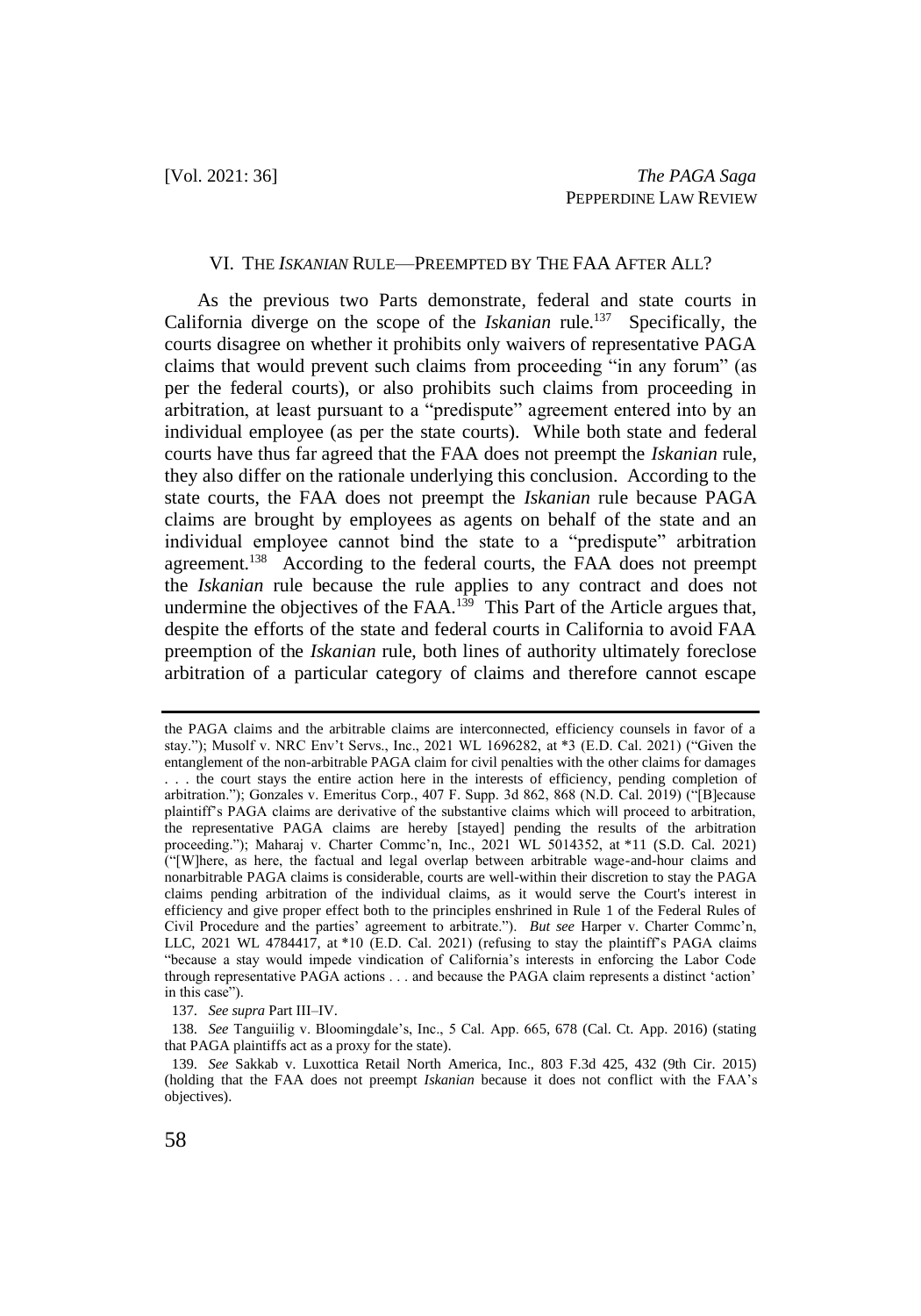preemption under current United States Supreme Court jurisprudence.<sup>140</sup>

## *A. The State Courts' Rationale Leads to Preemption*

Recall that the California Supreme Court in *Iskanian* held that the newly-established rule rendering representative PAGA waivers unenforceable survives FAA preemption because the FAA is not applicable to PAGA claims *at all*. 141 Therefore, if *Iskanian* is read as prohibiting arbitration of PAGA claims because such claims fall outside the scope of the FAA, this prohibition would apply to all arbitration agreements entered into by employees at any point in time, including after they have become agents of the state for the purpose of brining a PAGA claim.<sup>142</sup> Such a rule would prohibit "outright the arbitration of a particular type of claim," clearly resulting in FAA preemption.<sup>143</sup>

Indeed, by seemingly allowing employees to bind the state to "postdispute" arbitration agreements with respect to PAGA claims, the lower state courts have effectively rejected a reading of *Iskanian* as categorically prohibiting arbitration of such claims. However, the result of the approach adopted by the lower state courts is no less damning to arbitration agreements.<sup>144</sup> These courts have held that an aggrieved employee can only bind the state to an arbitration agreement after all of the procedural requirements for the employee to bring a PAGA claim are satisfied.<sup>145</sup> But

<sup>140.</sup> *See infra* Section V.A–V.B.

<sup>141.</sup> Iskanian v. CLS Transp. L.A., LLC, 59 Cal. 4th 348, 386–87 (Cal. 2014), *cert. denied*, 574 U.S. 1121 (2015).

<sup>142.</sup> *See* Green v. Shipt, Inc., 2021 WL 4901523, at \*6 n.6 (Cal. Ct. App. 2021) ("*Iskanian*'s underlying public policy rationale does not turn on how the employer and worker entered into the agreement, or its mandatory or voluntary nature. Rather, it turns on the fact that a PAGA claim provides a remedy that inures to the state and that private agreements seeking to waive such public rights are precluded." (citing Winns v. Postmates Inc., 66 Cal. App. 5th 803, 810–11 (Cal. Ct. App. 2021); Provost v. YourMechanic Inc., 55 Cal. App. 5th 982, 993–94 (Cal. Ct. App. 2020); Williams v. Superior Court, 237 Cal. App. 4th. 642, 647–48 (Cal. Ct. App. 2015)).

<sup>143.</sup> AT&T Mobility LLC v. Concepcion, 563 U.S. 333, 341 (2011). This was recognized by Justices Chin and Baxter's concurring opinion in *Iskanian*, finding that the majority's decision that "the FAA completely inapplicable to PAGA" was "a novel theory, devoid of case law support." *Iskanian*, 59 Cal.4th at 396 (Chin and Baxter, JJ., concurring).

<sup>144.</sup> Diaz v. First Class Vending, Inc., 2020 WL 563904, at \*5 (Cal. Ct. App. 2020) (noting that where "parties *have* agreed to arbitrate PAGA claims . . . such claims might still avoid arbitration on California public policy grounds under *Iskanian*, even where the FAA applies").

<sup>145.</sup> Pote v. Handy Tech., Inc., 2021 WL 3615916, at \*9 (Cal. Ct. App. 2021) ("The predispute/postdispute boundary is crossed when the pertinent employee is authorized to commence a PAGA action as an agent of the state." (quoting *Julian v. Glenair, Inc.*, 17 Cal. App. 5th 853, 870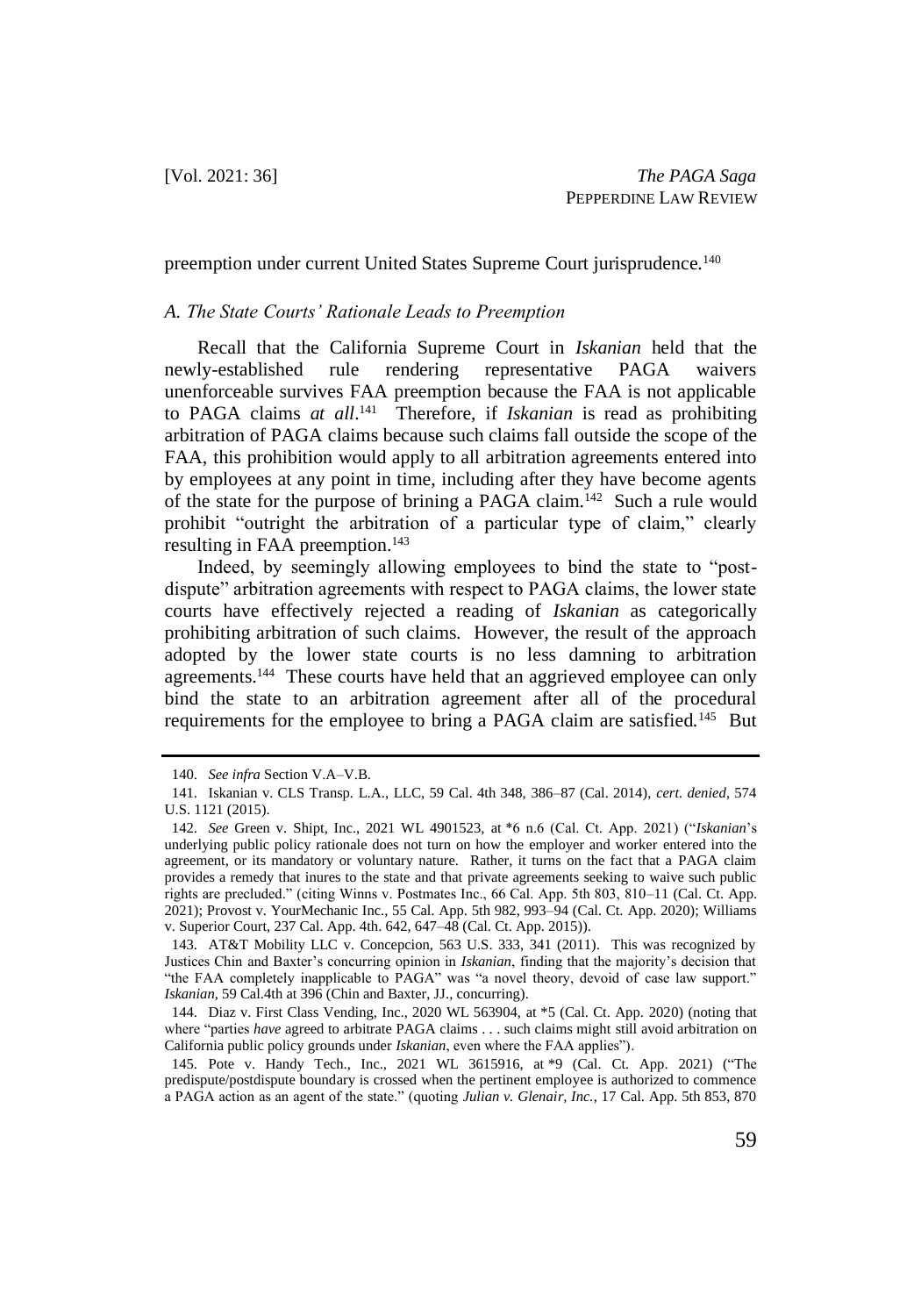even this threshold has been increasingly pushed by the courts to the point of turning practically all arbitration agreements entered into by individual employees into "predispute" agreements that are incapable of binding the state to arbitration of PAGA claims.

For instance, one state court held that even if a plaintiff-employee chooses *not* to opt-out of a previously concluded arbitration agreement *after* all of the procedural requirements for bringing a PAGA claim are satisfied, the arbitration agreement still cannot apply to PAGA claims.<sup>146</sup> The court reasoned that the employee had originally entered into the arbitration agreement "in his individual capacity only. His corresponding right to opt out of the arbitration agreement was similarly an individual one."<sup>147</sup> In other words, an employee can only bind the state to an arbitration agreement as its agent if the agreement is *entered into* after all procedural requirements for bringing a PAGA action have been met by that employee. This would require an independent arbitration agreement between the employer and the employee that is separate from the original employment contract and concluded at the time that the employee is commencing the PAGA action, which is very unlikely to happen.

Therefore, if the state courts' reasoning is taken to its logical conclusion, then many valid arbitration agreements entered into by employers and employees will not be enforced with respect to PAGA actions. These include, for instance, an arbitration agreement entered into "predispute" that the plaintiff-employee reaffirms in some way "post-dispute," an agreement to arbitrate future PAGA claims on a representative basis (i.e., there is no waiver of such claims "in any forum"), and a "predispute" arbitration agreement contained in an employment contract with a severability clause allowing a court to sever the offending representative PAGA waiver and enforce the arbitration agreement.<sup>148</sup> Indeed, it is difficult to imagine an

<sup>(</sup>Cal. Ct. App. 2017)).

<sup>146.</sup> *Pote*, 2021 WL 3615916 at \*10.

<sup>147.</sup> *Id.* at \*9. The arbitration agreement in this case waived representative actions and the employer sought to arbitrate the employee's PAGA claims on an individual basis. *Id.* at \*1. It is unclear whether the court would have compelled the claims to arbitration on a representative basis had the arbitration agreement so permitted.

<sup>148.</sup> *See, e.g.*, Correia v. NB Baker Electric, Inc., 32 Cal. App. 5th 602, 621 (Cal. Ct. App. 2019) (finding that the court was "satisfied that the parties agreed (through the agreement's severance clause) that if any provision (such as the representative claim waiver in all forums) is found to be invalid, the finding does not preclude the enforcement of any remaining portion of the agreement") Nonetheless, the *Correia* court held that the agreement to arbitrate a PAGA representative action was unenforceable. *Id.* at 624–25.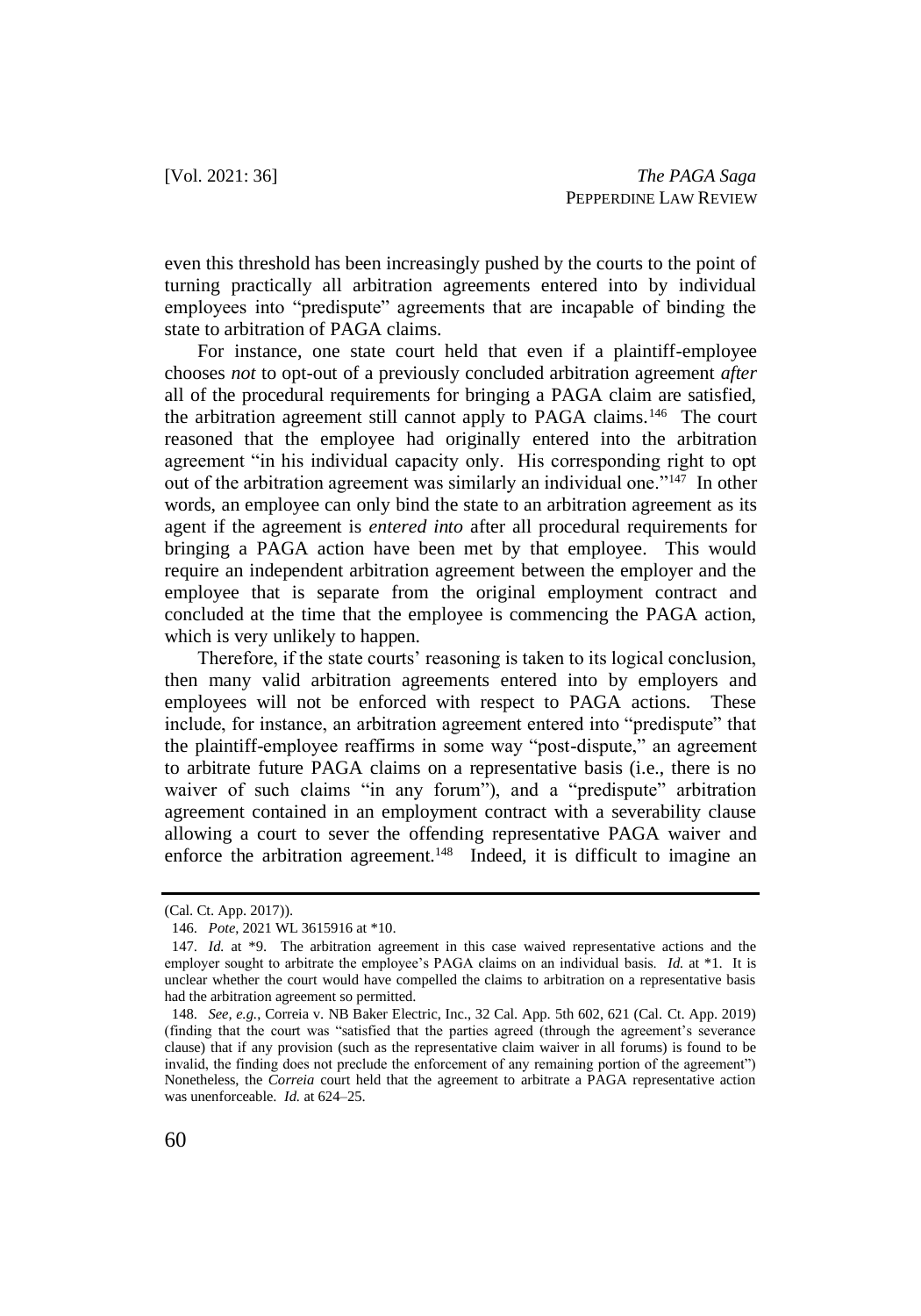employment arbitration agreement that would satisfy the state courts' increasingly demanding definition of a "post-dispute" agreement.

The state courts' reasoning may also implicate employment arbitration agreements beyond representative PAGA claims. For instance, in some cases plaintiffs-employees included in a PAGA action victim-specific remedies in addition to civil penalties,<sup>149</sup> which if accepted would allow them to circumvent entirely the arbitration agreement they would otherwise be bound by in bringing individual claims. In other cases, plaintiffsemployees filed a single cause of action pursuant to PAGA,<sup>150</sup> at times

150. *See, e.g.*, Betancourt v. Prudential Overall Supply, 9 Cal. App. 5th 439, 442 (Cal. Ct. App. 2017); Contreras v. Superior Court of L.A. Cnty., 61 Cal. App. 5th 461, 466 (Cal. Ct. App. 2021);

<sup>149.</sup> In ZB, N.A. v. Superior Court, 8 Cal. 5th 175 (Cal. 2019), the California Supreme Court clarified what relief employees could claim in a PAGA action. At issue in ZB was section 558 of the Labor Code, which contemplates civil penalties for unpaid wages. *Id.* at 181. Section 558 "lacks a private right of action" and "[a]n aggrieved employee can make use of section 558's remedy only when she acts as the state's proxy—and that's a role she can play only through a PAGA action." *Id*. at 188. However, the California Supreme Court concluded that "the amount for unpaid wages referenced in section 558 is not part of that section's civil penalty and is not recoverable through a PAGA action." *Id.* Rather, it "represents compensatory damages" that may be recovered by an employee in other ways. *Id.* According to the court, an action for "civil penalties" under the PAGA is "fundamentally a law enforcement action designed to protect the public and not to benefit private parties" and such civil penalties are "additional to actual losses incurred" that are "intended 'to punish the employer' for wrongdoing." *Id.* at 185–86 (internal citations omitted). In contrast, "[s]tatutory damages . . . primarily seek to compensate employees for actual losses incurred," such as unpaid wages. *Id.* at 186 (internal citations omitted). Therefore, "[p]ursuing civil penalties does not prevent an employee from separately or concurrently pursuing unpaid wages and other remedies already available to her." *Id.* at 187. In other words, while "[a]n employee's predispute agreement to individually arbitrate her claims is unenforceable where it blocks an employee's PAGA claim from proceeding," a PAGA claim does not include all possible remedies under the Labor Code. *Id*. at 198. The court ultimately upheld the Court of Appeal's decision to deny the employer's motion to compel arbitration, however it did so because the employee lacked a cause of action under section 558. *Id*. Notwithstanding the California Supreme Court's holding in *ZB*, some plaintiff-employees attempt to present individual claims or claims for victim-specific relief as PAGA claims or as part of a PAGA action. *See, e.g.*, McCray v. Wireless World, LLC, 2019 WL 6123766, at \*4, 7 (Cal. Ct. App. 2019) (holding that although the plaintiffs-employees described their lawsuit as a "PAGA-only representative action," their "sole cause of action contain[ed] numerous allegations supporting non-PAGA individual claims, and correspondingly their prayer s[ought] relief that is unavailable in a representative action under PAGA"; therefore, "any claims for 'individualized (i.e., victim-specific) relief' are unaffected by *Iskanian* and should be resolved by arbitration"); Ely v. Walnut Creek Assoc. 2, Inc., 2019 WL 5654368, at \*1 (Cal. Ct. App. 2019) (stating that the plaintiff-employee brought claims under PAGA for underpaid wages under section 558); Diaz v. First Class Vending, Inc., 2020 WL 563904, at \*1 (Cal. Ct. App. 2020) (stating that the plaintiff-employee brought claims under PAGA for underpaid wages under section 558); Pote v. Handy Tech., Inc., 2021 WL 3615916, at \*9 (Cal. Ct. App. 2021) (stating that the plaintiff-employee originally filed PAGA representative claims seeking civil penalties, including unpaid wages, but later removed the claim for unpaid wages pursuant to *ZB*).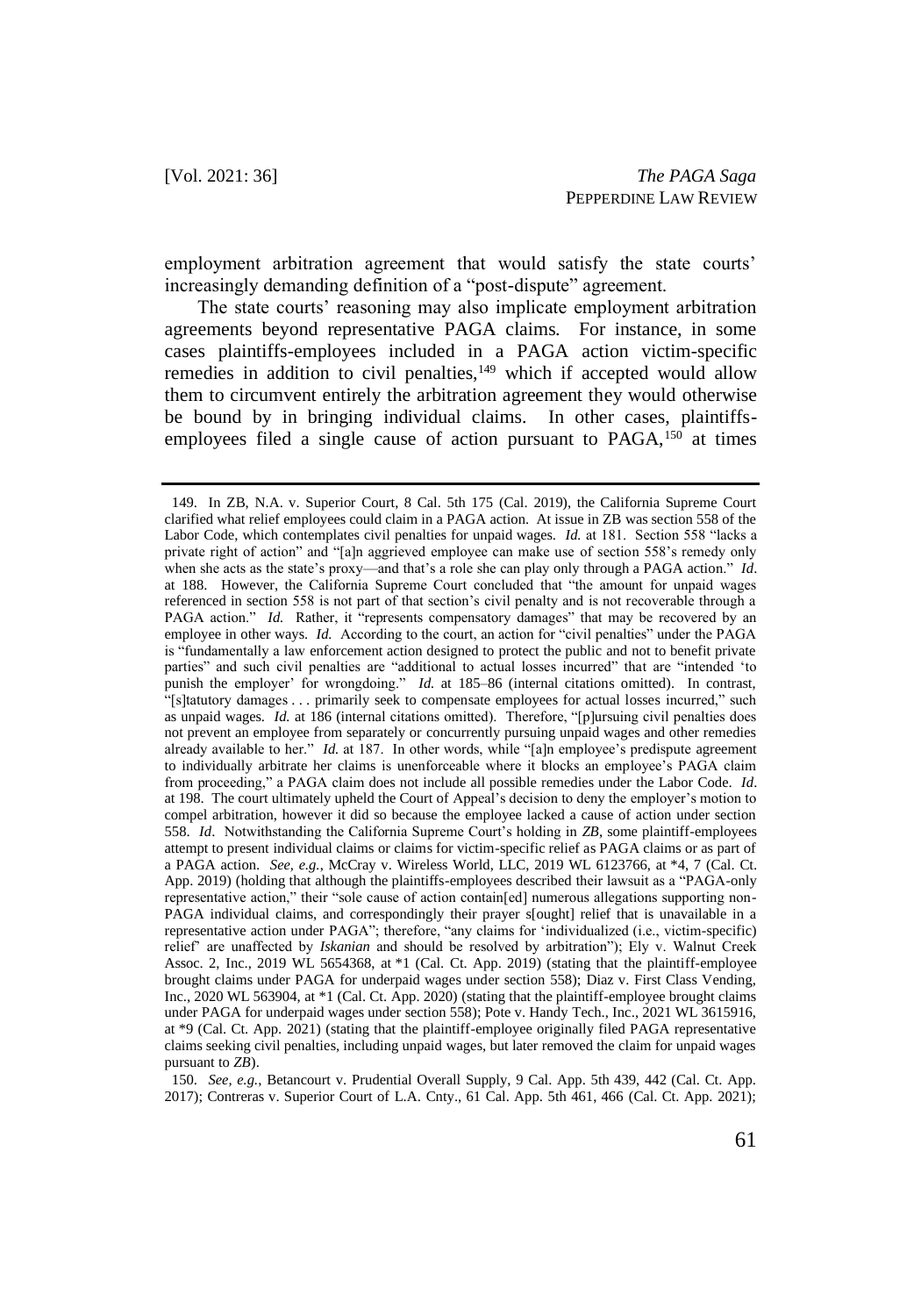amending their original complaint to remove any individual or class claims.<sup>151</sup> This is not surprising. Aggrieved employees stand to receive 25% of what could be a hefty civil penalty,<sup>152</sup> PAGA claims "might be easier to prove than common law claims,"<sup>153</sup> and employees may then, "by invoking collateral estoppel, use the judgment against the employer to obtain remedies other than civil penalties for the same Labor Code violations."<sup>154</sup> Therefore, there may be strategic advantages to bringing a single PAGA cause of action instead of an action for victim-specific damages, including avoiding individual arbitration.<sup>155</sup>

So, while the California state courts have not read *Iskanian* as outright prohibiting arbitration of PAGA claims, a reading that would clearly be preempted by the FAA, they have applied an increasingly higher threshold for an arbitration agreement to qualify as a "post-dispute" agreement that could bind the state. Therefore, the state courts' reasoning has the same ultimate effect as if they had directly prohibited arbitration of representative PAGA claims—practically no PAGA claim will be arbitrated. Because this outcome frustrates the objectives of the FAA as articulated by the United States Supreme Court, the state courts' reasoning cannot save the *Iskanian* rule from preemption.

Nor, it seems, can the *qui tam* nature of PAGA save *Iskanian* from its

152. Salvatore U. Bonaccorso, *State Court Resistance to Federal Arbitration Law*, 67 STAN. L. REV. 1145, 1165 (2015) ("PAGA suits may substitute for regular lawsuits to the extent that their recovery approaches what they would receive in compensatory damages.").

153. Janet Cooper Alexander, *To Skin a Cat: Qui Tam Actions as a State Legislative Response to Concepcion*, 46 U. MICH. J. L. REFORM 1203, 1238 (2013).

Collie v. Icee Co., 52 Cal. App. 5th 477, 479 (Cal. Ct. App. 2020); Ahlmann v. Forwardline Fin., LLC, 2021 WL 5275771, at \*1 (Cal. Ct. App. 2021); Mondragon v. Santa Ana Healthcare & Wellness Ctr., LP, 2021 WL 4436388, at \*1 (Cal. Ct. App. 2021); Williams v. RGIS, LLC, 70 Cal. App. 5th 445, 448 (Cal. Ct. App. 2021); Provost v. YourMechanic, Inc., 55 Cal. App. 5th 982, 987 (Cal. Ct. App. 2020), *cert. denied*, 141 S. Ct. 2891 (2021).

<sup>151.</sup> *See, e.g.*, Green v. Shipt, Inc., 2021 WL 4901523, at \*2 (Cal. Ct. App. 2021) (stating that the plaintiff-employee "amended her complaint to dismiss her individual and class claims, leaving only a single cause of action for civil penalties under the PAGA"); Malaspina v. Maplebear Inc., 2021 WL 3561359, at \*2 (Cal. Ct. App. 2021) (stating that the plaintiff-employee amended his complaint from putative class action to a single cause of action for civil penalties under PAGA).

<sup>154.</sup> Arias v. Superior Court, 46 Cal. 4th 969, 987 (Cal. 2009).

<sup>155.</sup> This argument was put forward by the employer in Galarsa v. Dolgen California, LLC, 2021 WL 5411013, at \*3 (Cal. Ct. App. 2021) and rejected by the court. The employer asserted that the plaintiff-employee was "patently abusing the PAGA device to avoid her arbitration agreement and is utilizing the *Iskanian* rule to frustrate the FAA's objectives." *Id.* The court rejected this argument and concluded that "pursuing a PAGA representative action instead of arbitrating individual causes of action is not a device or formula for frustrating the FAA." *Id.*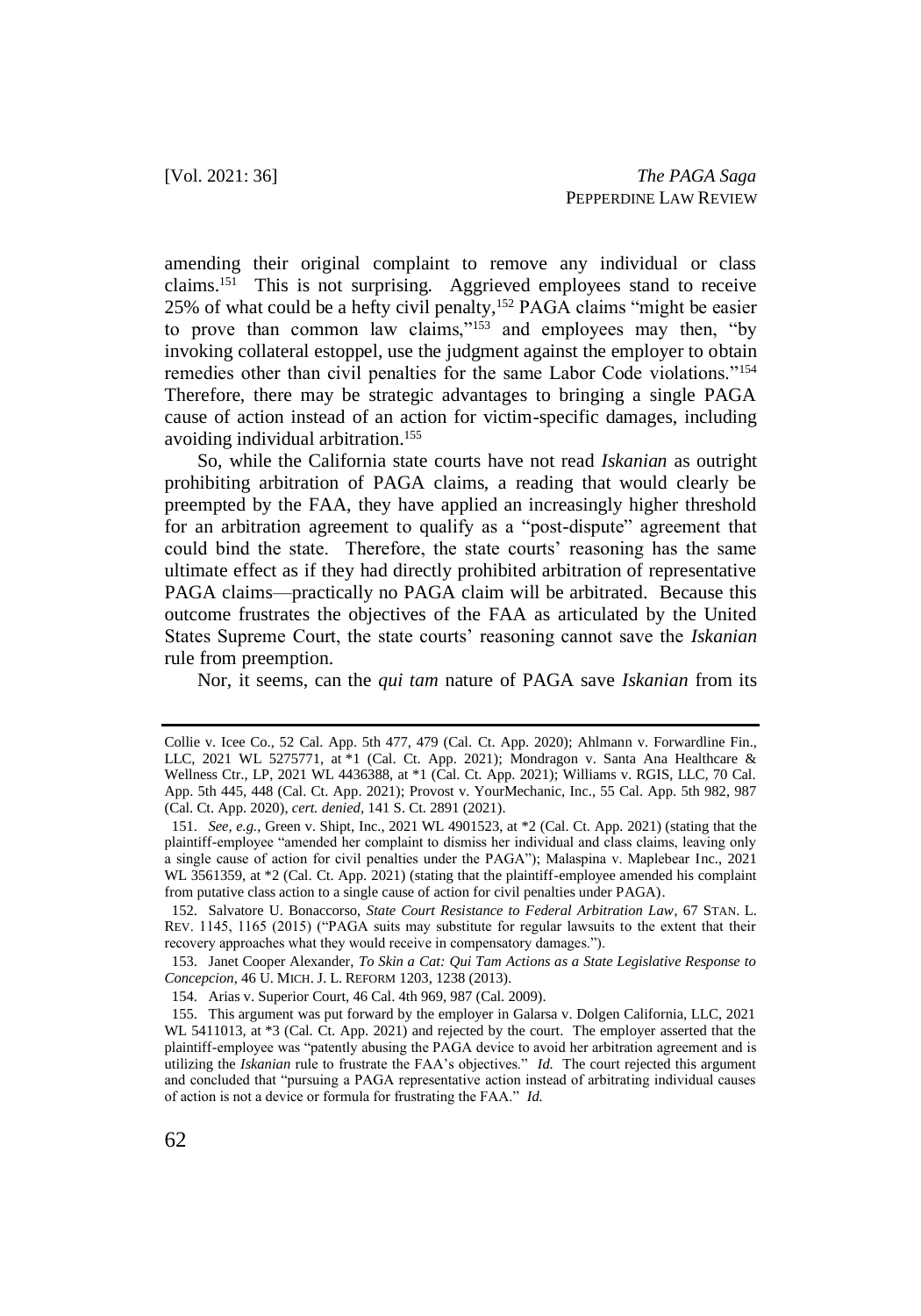preemption fate<sup>156</sup> because the statute does not in fact make the state the *only* real party in interest in a PAGA action. As one California state court noted:

[T]here are different ways of viewing a qui tam lawsuit regarding the true claim owner and whether the state *and* the employee can both be considered to be real parties in interest in the lawsuit for purposes of evaluating an employee's authority to waive rights to bring claims in court.<sup>157</sup>

Indeed, the Ninth Circuit has found that a PAGA action is not a "traditional" *qui tam* action.<sup>158</sup> First, "PAGA explicitly involves the interests of others besides California and the plaintiff employee—it also implicates the interests of nonparty aggrieved employees."<sup>159</sup> PAGA therefore "creates an interest in penalties, not only for California and the plaintiff employee, but for nonparty employees as well."<sup>160</sup> According to the Ninth Circuit, this feature of PAGA "conflicts with *qui tam*'s underlying assignment theory—that the real interest is the government's, which the government assigns to a private citizen to prosecute on its behalf."<sup>161</sup> Second, "PAGA represents a permanent, *full* assignment of California's interest to the aggrieved employee" and "once California elects not to issue a citation, the State has no authority under PAGA to intervene in a case brought by an aggrieved employee."<sup>162</sup> In contrast, a traditional *qui tam* action "acts only as 'a *partial* assignment' of the Government's claim" and the government "remains the real party in interest throughout the litigation

<sup>156.</sup> Correia v. NB Baker Electric, Inc., 32 Cal. App. 5th 602, 609 (Cal. Ct. App. 2019) ("We are aware the federal courts have reached a different conclusion regarding the arbitrability of a PAGA representative claim, but find these decisions unpersuasive because the courts did not fully consider the implications of the qui tam nature of a PAGA claim on the enforceability of an employeremployee arbitration agreement."). *See also* Mathew Andrews, *Whistling in Silence: The Implications of Arbitration on Qui Tam Claims under the False Claims Act*, 15 PEPP. DISP. RESOL. L. J. 203, 207 (2015) (arguing with respect to the federal False Claims Act that "*qui tam* claims are arbitrable under prevailing Supreme Court precedent")

<sup>157.</sup> *Correia*, 32 Cal. App. 5th at 624.

<sup>158.</sup> Magadia v. Wal-Mart Assoc., Inc., 999 F.3d 668, 675 (9th Cir. 2021) (noting that this case did not involve an arbitration agreement, but concerned the plaintiff-employee's Article III standing to bring a representative PAGA claim); *see also* Nanavati v. Adecco USA, Inc., 99 F. Supp. 3d 1072, 1082–83 (N.D. Cal. 2015) (distinguishing a representative PAGA claim from *qui tam* actions in the context of enforcing an arbitration agreement).

<sup>159.</sup> *Magadia*, 999 F.3d at 676.

<sup>160.</sup> *Id.* The court also stated that "[w]hile California may be *a* 'real party in interest,' a PAGA suit also implicates the interests of other third parties." *Id*. at 676–77 (internal citations omitted).

<sup>161.</sup> *Id.* at 676.

<sup>162.</sup> *Id.* at 677.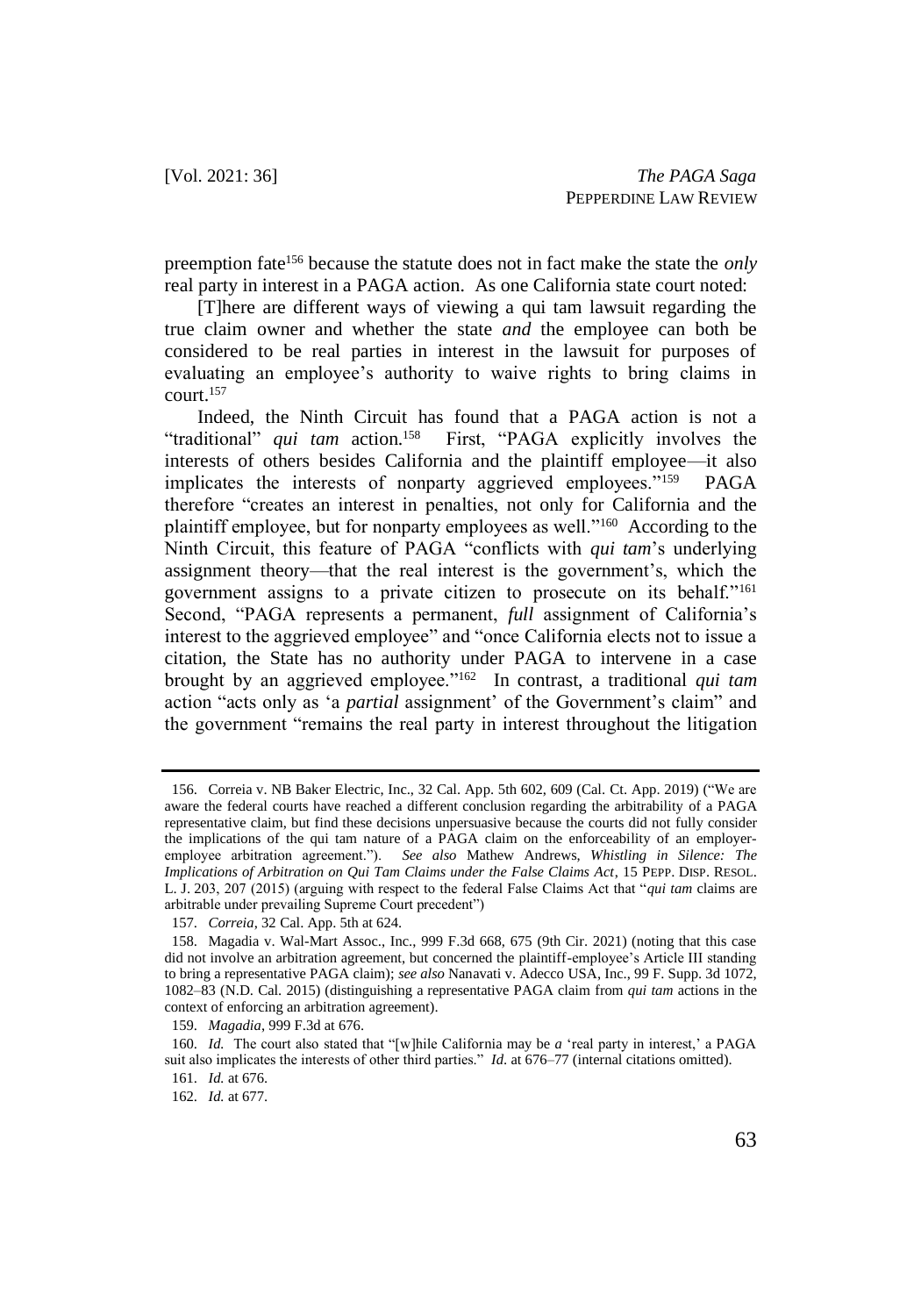and 'may take complete control of the case if it wishes."<sup>163</sup> The Ninth Circuit accordingly concluded that:

PAGA prevents California from intervening in a suit brought by the aggrieved employee, yet still binds the State to whatever judgment results. A complete assignment to this degree—an anomaly among modern *qui tam* statutes—undermines the notion that the aggrieved employee is solely stepping into the shoes of the State rather than also vindicating the interests of other aggrieved employees.<sup>164</sup>

The fact that employees bringing PAGA claims are vindicating, at least in part, their own interests seems fatal to the California state courts' reasoning. If a PAGA action is not a traditional *qui tam* action brought solely on behalf of the state, much of *Iskanian*'s justification for holding that it falls outside the scope of the FAA disappears. The lower state courts' reasoning that a plaintiff-employee cannot bind a state to a "predispute" arbitration agreement to which the state is not a party also unravels if the plaintiff-employee is bringing the PAGA claims also in his or her own right and not only on behalf of the state. It is certainly true that the FAA "does not purport to place any restriction on a nonparty's choice of a judicial forum"<sup>165</sup> and it is indeed "difficult to see how a private individual could contract away the state's right to enforce its law."<sup>166</sup> But striking down the *Iskanian* rule does not place any restriction on the state's right to enforce its law. Where the state pursues an employee's claim against an employer for Labor Code violations, it remains unbound by any arbitration agreement that it did not enter into itself.<sup>167</sup>

<sup>163.</sup> *Id.* (internal citations omitted).

<sup>164.</sup> *Id.*

<sup>165.</sup> E.E.O.C. v. Waffle House, Inc., 534 U.S. 279, 289 (2002).

<sup>166.</sup> Alexander, *supra* note 153, at 1233.

<sup>167.</sup> Waffle House, Inc., 534 U.S. at 296 (holding that the Equal Employment Opportunity Commission may pursue victim-specific judicial relief in an enforcement action alleging that the employer has violated the Americans with Disabilities Act notwithstanding an agreement between an employer and an employee to arbitrate employment-related disputes); Charter Commc'n, Inc., v. Jewett, 2021 WL 5332121, at \*5 (N.D.N.Y. 2021) (holding that the New York State Division of Human Rights may "prosecute employee-filed complaints of employment discrimination" in a public hearing notwithstanding an arbitration agreement between the employee and the employer that covers the discrimination claims); Scalia v. CE Security LLC, 2021 WL 3774198, at \*3 (E.D.N.Y. 2021) (holding that the United States Department of Labor may prosecute violations of the Fair Labor Standards Act notwithstanding an arbitration agreement between the employee and the employer); NC Fin. Sol. of Utah, LLC v. Commonwealth ex rel. Herring, 299 Va. 452, 461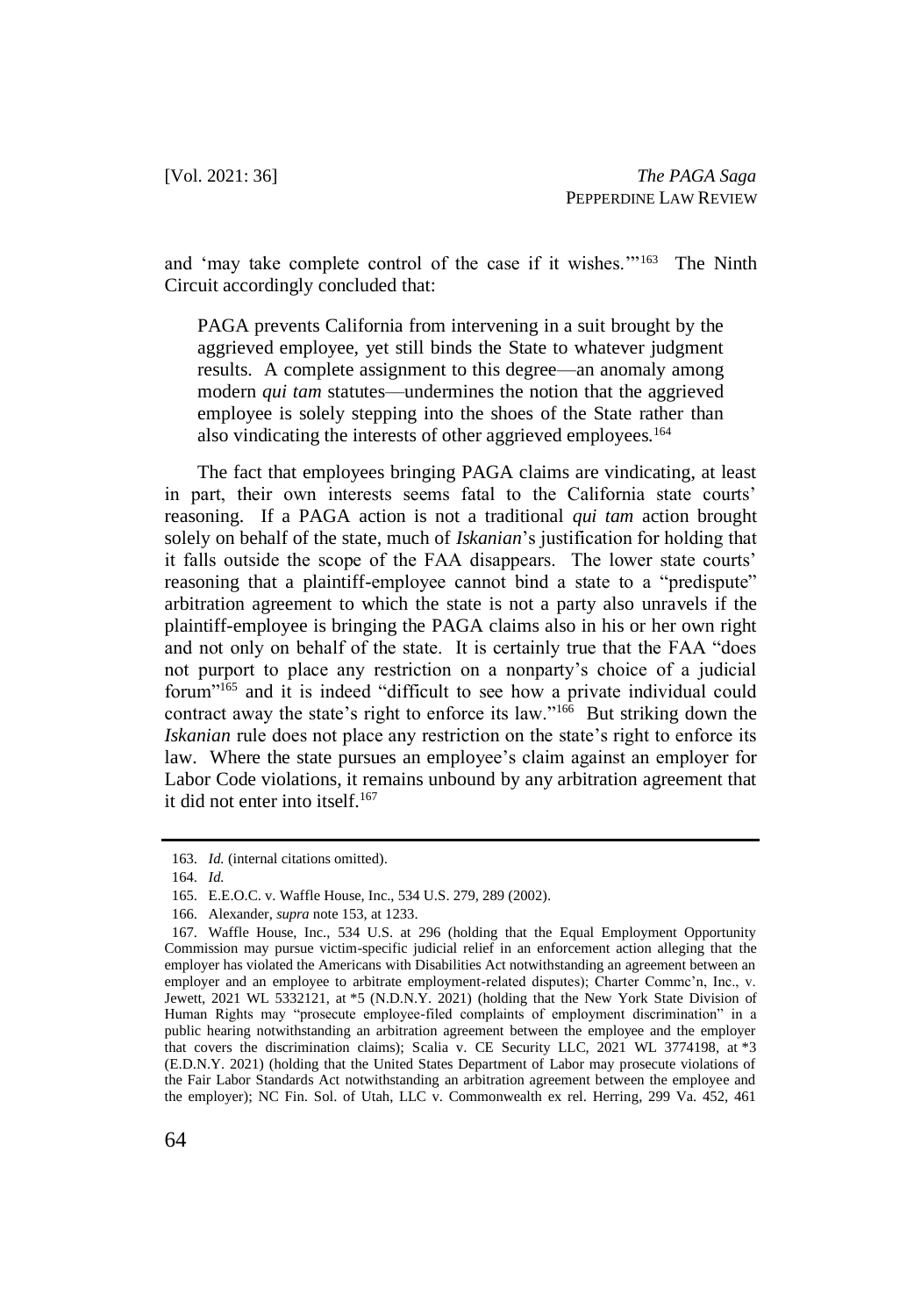However, the situation in the PAGA context is precisely the reverse—it is not the state vindicating the rights of employees, but rather "aggrieved employees" vindicating *their own rights* as well as those of the state by bringing PAGA claims on the state's behalf. PAGA itself does not explicitly state that PAGA claims are pursued by aggrieved employees on behalf of the state, but rather that such an employee may bring PAGA claims "on behalf of himself or herself and other current or former employees."<sup>168</sup> Indeed, such an employee might collect "a greater proportion of potential recoveries in PAGA-type actions than is the norm in class action settlements."<sup>169</sup> Where the state is not the party enforcing the PAGA statute either on its own behalf or on behalf of an employee, the "mere involvement of an administrative agency in the enforcement of a statute is not sufficient to preclude arbitration."<sup>170</sup>

The state's independent authority to enforce the PAGA statute, then, remains unfettered by a private arbitration agreement entered into by an individual employee. But, when the state is authorizing "aggrieved employees" who have personally suffered from their employers' Labor Code violations to bring PAGA claims on its behalf, such employees may do so in a manner and in a forum of their choosing. A PAGA action is brought by the plaintiff-employee, is captioned in his or her name only, does not involve the state's attorneys, and the plaintiff-employee can unilaterally withdraw the action at any time, settle it, or choose not to commence it at all.<sup>171</sup> In

<sup>(2021) (</sup>holding that the Virginia The Attorney General, acting on behalf of the Commonwealth, may enforce the provisions of the Virginia Consumer Protection Act notwithstanding an arbitration agreement between the defendant and individual consumers).

<sup>168.</sup> Cal. Lab. Cod. § 2699(a). *See also* Alexander, *supra* note153, at 1235 (suggesting that the PAGA should be framed "more clearly as a traditional *qui tam* provision in which recovery goes to the state with an incentive share to the plaintiff, rather than as a private attorney general action in which a private plaintiff stands in the shoes of the state as *parens patriae* representing a group"); Myriam Gilles & Gary Friedman, *The New Qui Tam: A Model for the Enforcement of Group Rights in a Hostile Era*, 98 TEX. L. REV. 489, 520 (2020) (suggesting that statutes such as PAGA should not have a "relator-injury requirement" because such a requirement "can be read to suggest that the purpose of the qui tam statute is not entirely public, but rather operates more like a private right of action, providing an avenue for redress of private harms, even as it also furthers public objectives. And, if the statute is understood to authorize a lead plaintiff who shares injury in fact with absent aggrieved persons to pursue redress on their behalf—and distribute lawsuit proceeds to them no less—it begins to look a lot like a class action.").

<sup>169.</sup> Alexander, *supra* note 153, at 1237–38.

<sup>170.</sup> Gilmer v. Interstate/Johnson Lane Corp., 500 U.S. 20, 28–29 (1991).

<sup>171.</sup> Charter Commc'n, Inc., v. Jewett, 2021 WL 5332121, at \*10–11 (N.D.N.Y. 2021) (noting that the situation is the opposite in the case of the New York State Division of Human Rights, which is why the private arbitration agreement between the employer and the employee "is unlikely to be a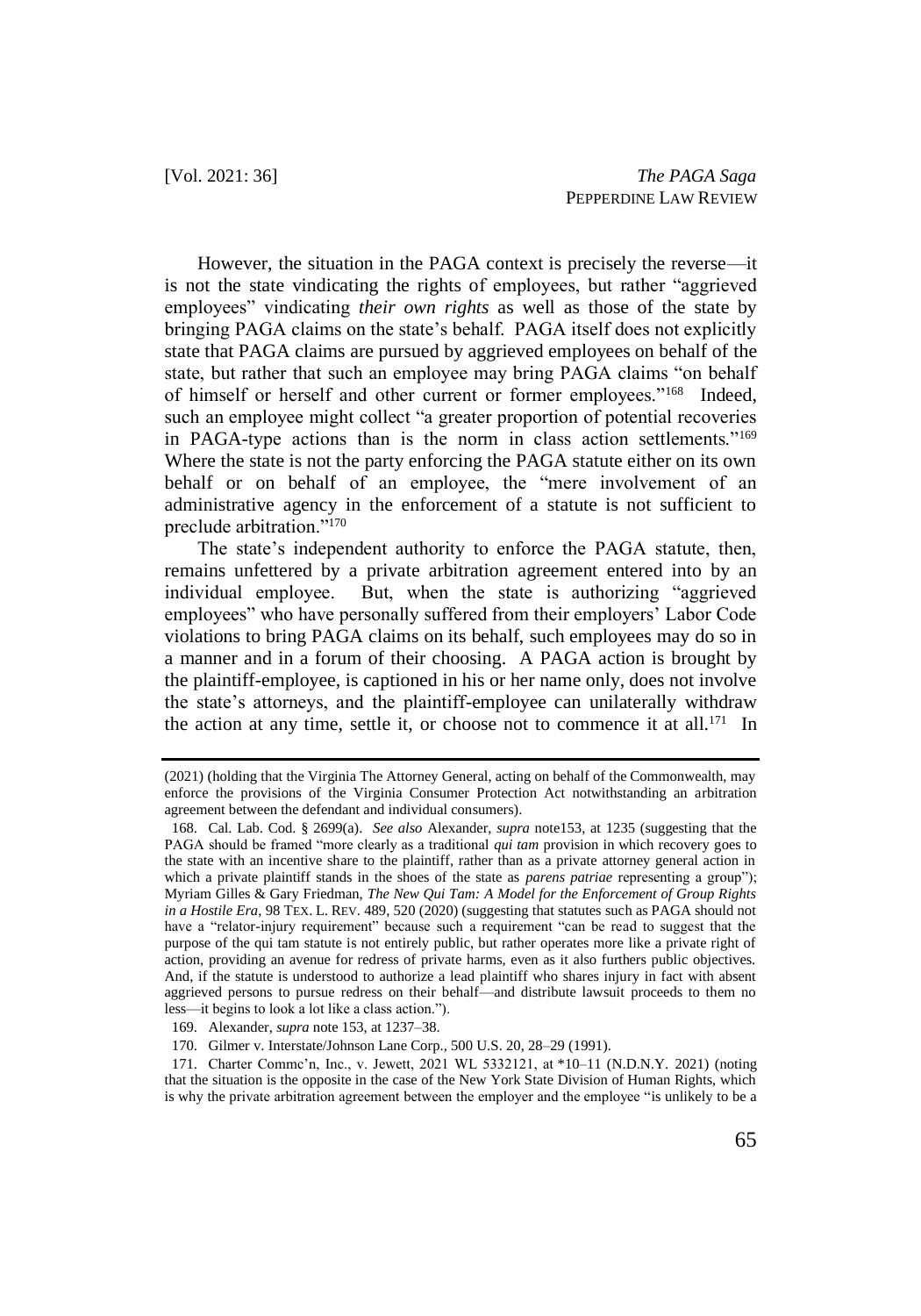these circumstances, it is difficult to see how the repudiation of an otherwise valid and enforceable arbitration agreement covering claims of Labor Code violations on the basis of a strained application of agency principles could avoid FAA preemption.

### *B. The Federal Courts' Rationale Leads to Preemption*

The interpretation of the federal courts in California and the Ninth Circuit of the *Iskanian* rule seems less offensive to the FAA because it allows for arbitration of representative PAGA claims, at least in principle. These courts have also relied on more traditional reasons for holding that the *Iskanian* rule is not preempted by the FAA, focusing on Section 2 of the Act and on its objectives.<sup>172</sup> This approach raises its own difficulties, however, and ultimately also leads to preemption.

First, the Ninth Circuit's reliance on Section 2's "saving clause" may have been implicitly overruled by the Supreme Court in *Epic Systems*. 173 In *Sakkab*, the Ninth Circuit held that the "saving clause" saves the *Iskanian* rule from preemption because the rule applies "regardless of whether the waiver appears in an arbitration agreement or a non-arbitration agreement."<sup>174</sup> As noted above, in *Epic Systems* the Supreme Court reversed a Ninth Circuit decision holding that class action waivers violated the federal National Labor Relations Act and that this outcome was not preempted by the FAA.<sup>175</sup> The Ninth Circuit's reasoning was that "[w]hen an illegal provision not targeting arbitration is found in an arbitration agreement, the FAA treats the contract like any other; the FAA recognizes a general contract defense of illegality."<sup>176</sup> The Supreme Court disagreed. The Court held that even if the illegality defense is applicable to "any contract," a party challenging an arbitration agreement cannot rely on a generally applicable

basis on which to effectively bar the NYSDHR, which is not a party to the Agreement, from acting in accordance with its statutory authority to prosecute the complaint").

<sup>172.</sup> Sakkab v. Luxottica Retail N. Am., Inc., 803 F. 3d 425, 433 (9th Cir. 2015) ("We apply ordinary conflict preemption principles to determine whether a state-law rule conflicts with a federal statute containing a saving clause.").

<sup>173.</sup> *See generally* Epic Systems Corp. v. Lewis, 138 S. Ct. 1612 (2018).

<sup>174.</sup> *Sakkab*, 803 F. 3d at 432.

<sup>175.</sup> *Epic Systems Corp.*, 138 S. Ct. at 1632.

<sup>176.</sup> Morris v. Ernst & Young, LLP, 834 F.3d 975, 985 (9th Cir. 2016) (citing 9 U.S.C. § 2; *AT&T Mobility LLC v. Concepcion*, 563 U.S. 333, 339 (2011). The court even relied on *Sakkab* for this reasoning. *Id.*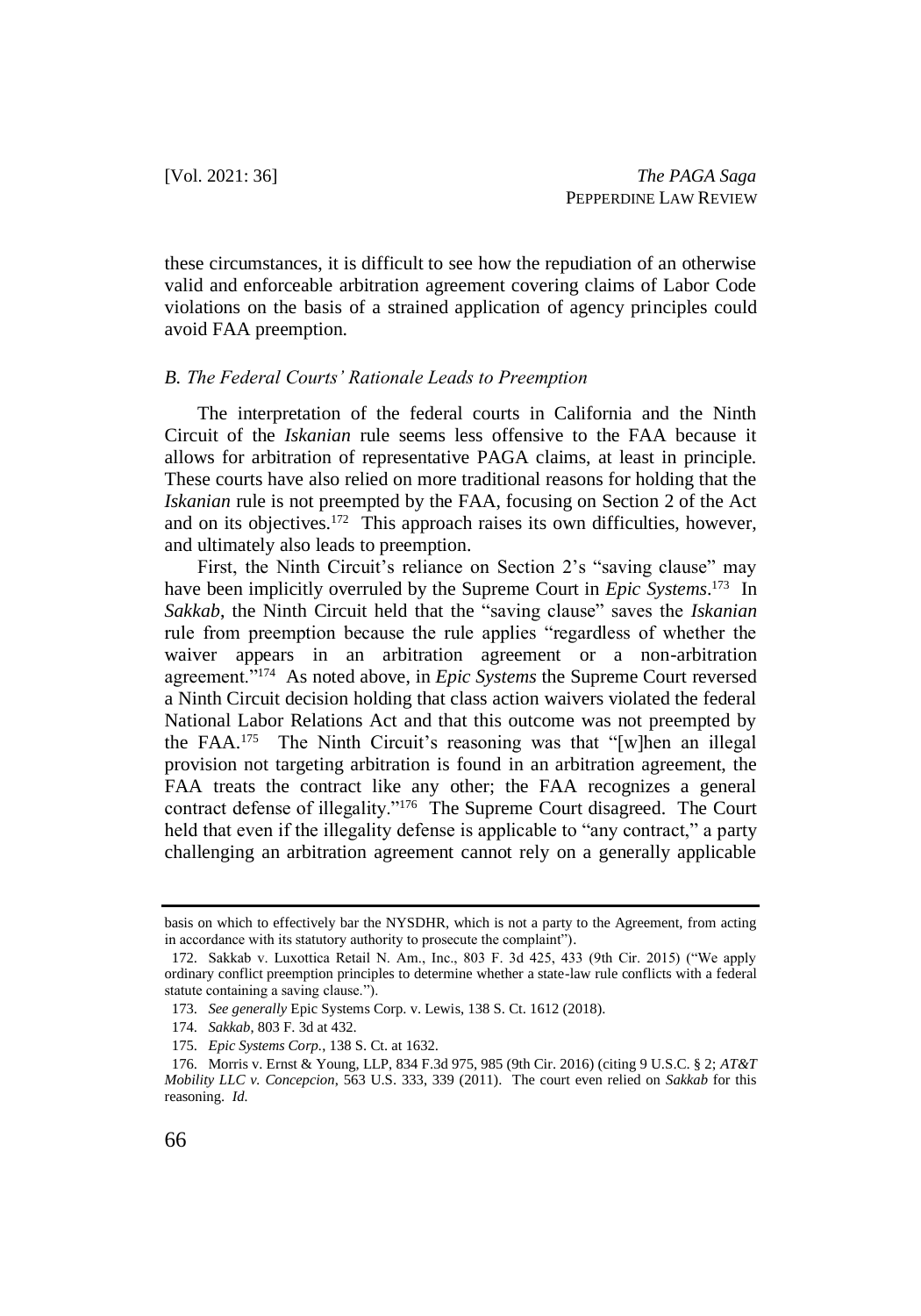defense to target arbitration "either by name or by more subtle methods, such as by 'interfer[ing] with fundamental attributes of arbitration."<sup>177</sup> As a federal court in California has noted, "[i]f a federal law . . . that applies regardless of the existence of an arbitration provision does not implicate the FAA's saving clause to avoid preemption, presumably a state law . . . that applies regardless of the existence of an arbitration provision does not implicate the saving clause either."<sup>178</sup>

At the same time, *Epic Systems* (and *Concepcion*) may not be fatal to the Ninth Circuit's decision in *Sakkab* if the *Iskanian* rule does not interfere with "fundamental attributes of arbitration."<sup>179</sup> In this regard, the Ninth Circuit found that representative PAGA actions are sufficiently different from class action so that they do not attack the "individualized nature of the arbitration proceedings"<sup>180</sup> and thereby trigger FAA preemption.<sup>181</sup> If representative PAGA claims are indeed sufficiently different from class actions, and because the Ninth Circuit (unlike the California state courts) allows such claims to proceed in arbitration as a matter of principle, the *Iskanian* rule may be saved from preemption notwithstanding Supreme Court precedent. There seems to be merit to the distinction drawn by the Ninth Circuit between class and PAGA actions, a distinction that has been applied in non-arbitration contexts as well.

For instance, representative PAGA actions are distinguished from class actions in the context of federal subject-matter jurisdiction. In several cases involving removal of representative PAGA actions based on the Class Action Fairness Act ("CAFA"),<sup>182</sup> federal courts have found that they lacked subject-matter jurisdiction and remanded these actions to the state court.<sup>183</sup> A "class action" is defined by CAFA as "any civil action filed under rule 23 of the Federal Rules of Civil Procedure or similar State statute . . . authorizing an action to be brought by 1 or more representative persons as a class action."<sup>184</sup> The question in the context of a representative PAGA

<sup>177.</sup> *Epic Systems Corp.*, 138 S. Ct. at 1622 (internal citations omitted).

<sup>178.</sup> McGovern v. U.S. Bank N.A., 362 F. Supp. 3d 850, 862 n.5 (S.D. Cal. 2019).

<sup>179.</sup> *Epic Systems Corp.*, 138 S. Ct. at 1622.

<sup>180.</sup> *Id.*

<sup>181.</sup> Sakkab v. Luxottica Retail N. Am., Inc., 803 F. 3d 425, 435–37 (9th Cir. 2015).

<sup>182.</sup> 28 U.S.C. § 1332(d).

<sup>183.</sup> *See generally* Yocupicio v. PAE Group, LLC, 795 F. 3d 1057, 1060 n.7 (9th Cir. 2015) (reviewing whether the court lacked subject matter jurisdiction and should accordingly remand the case to state court).

<sup>184.</sup> 28 U.S.C. § 1332(d)(1)(B).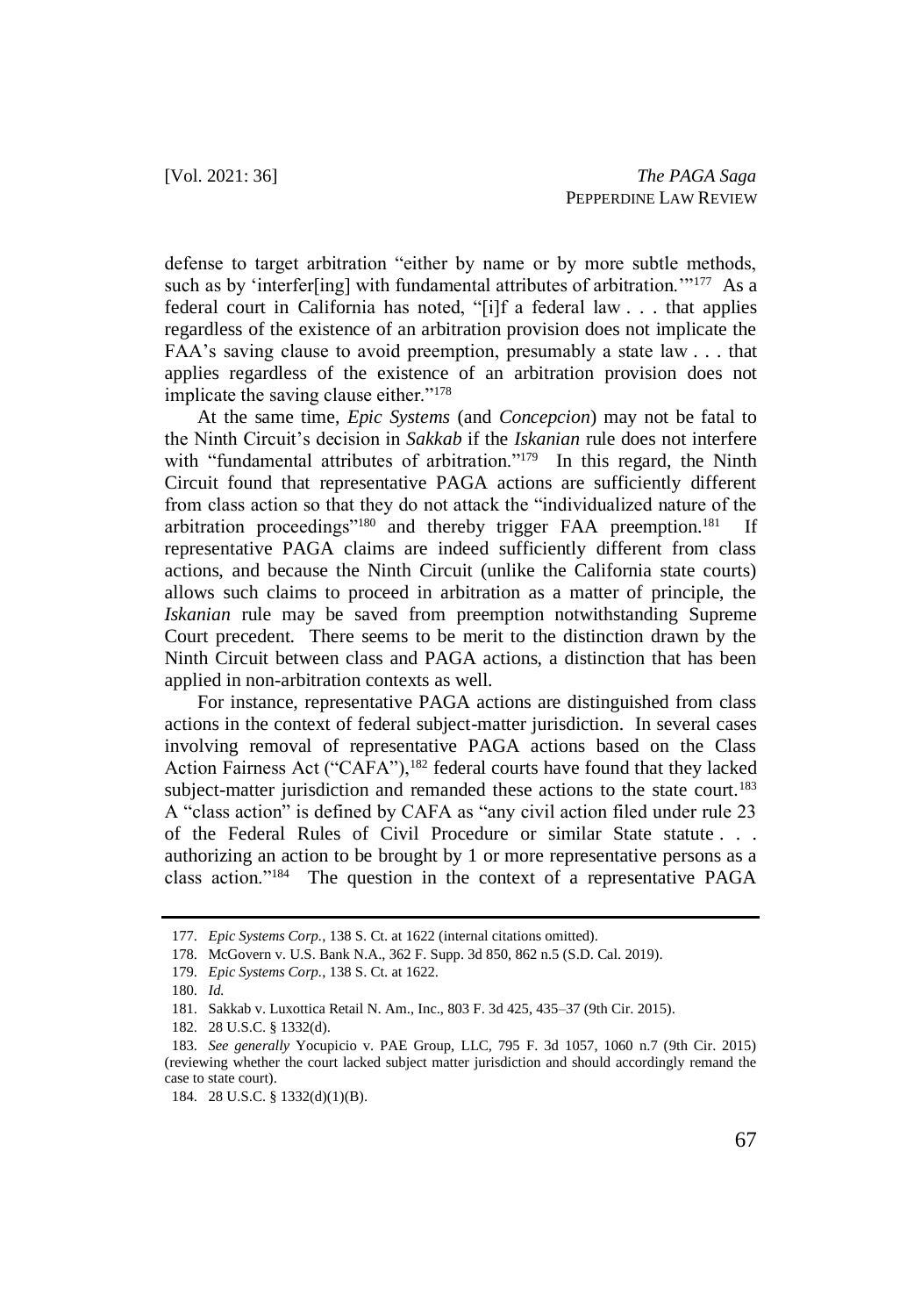action is whether PAGA is a "similar State statute" to Federal Rule of Civil Procedure 23 to establish the original jurisdiction of a federal court under CAFA. Federal courts have answered this question in the negative,  $185$  for much of the same reasons that they have found PAGA and class actions to be sufficiently different in the arbitration context:

PAGA has no notice requirements for unnamed aggrieved employees, nor may such employees opt out of a PAGA action. In a PAGA action, the court does not inquire into the named plaintiff's and class counsel's ability to fairly and adequately represent unnamed employees . . . . PAGA contains no requirements of numerosity, commonality, or typicality. . . . [T]he finality of PAGA judgments differs distinctly from that of class action judgments. . . . PAGA expressly provides that employees retain all rights 'to pursue or recover other remedies available under state or federal law, either separately or concurrently with an action taken under this part.' '[I]if the employer defeats a PAGA claim, the nonparty employees, because they were not given notice of the action or afforded an opportunity to be heard, are not bound by the judgment as to remedies other than civil penalties.'... The employee's recovery is thus an incentive to perform a service to the state, not restitution for wrongs done to members of the class.<sup>186</sup>

Yet, these differences between PAGA and class actions may not save the *Iskanian* rule from FAA preemption after all. Even if PAGA actions are distinguishable from class actions, this does not necessarily mean that they are procedurally identical to individual actions. As Judge Smith noted in his dissenting opinion in *Sakkab*, "an arbitrator overseeing a representative PAGA claim would have to make specific factual determinations regarding (1) the number of other employees affected by the labor code violations, and (2) the number of pay periods that *each* of the affected employees worked."<sup>187</sup> Such information would have to be obtained through discovery

<sup>185.</sup> *See, e.g.*, Pineda v. Sun Valley Packing, L.P., 2021 WL 5755586, at \*2 (E.D. Cal. 2021) (citing cases); Echevarria v. Aerotek, Inc., 814 Fed. App'x 321, 322 (9th Cir. 2020) (holding that the district court correctly determined that CAFA jurisdiction did not apply to the remaining PAGA claim).

<sup>186.</sup> Baumann v. Chase Inv. Serv. Corp., 747 F.3d 1117, 1122–23 (9th Cir. 2014) (internal citations omitted).

<sup>187.</sup> Sakkab v. Luxottica Retail N. Am., Inc., 803 F.3d 425, 445 (9th Cir. 2015) (Smith, J.,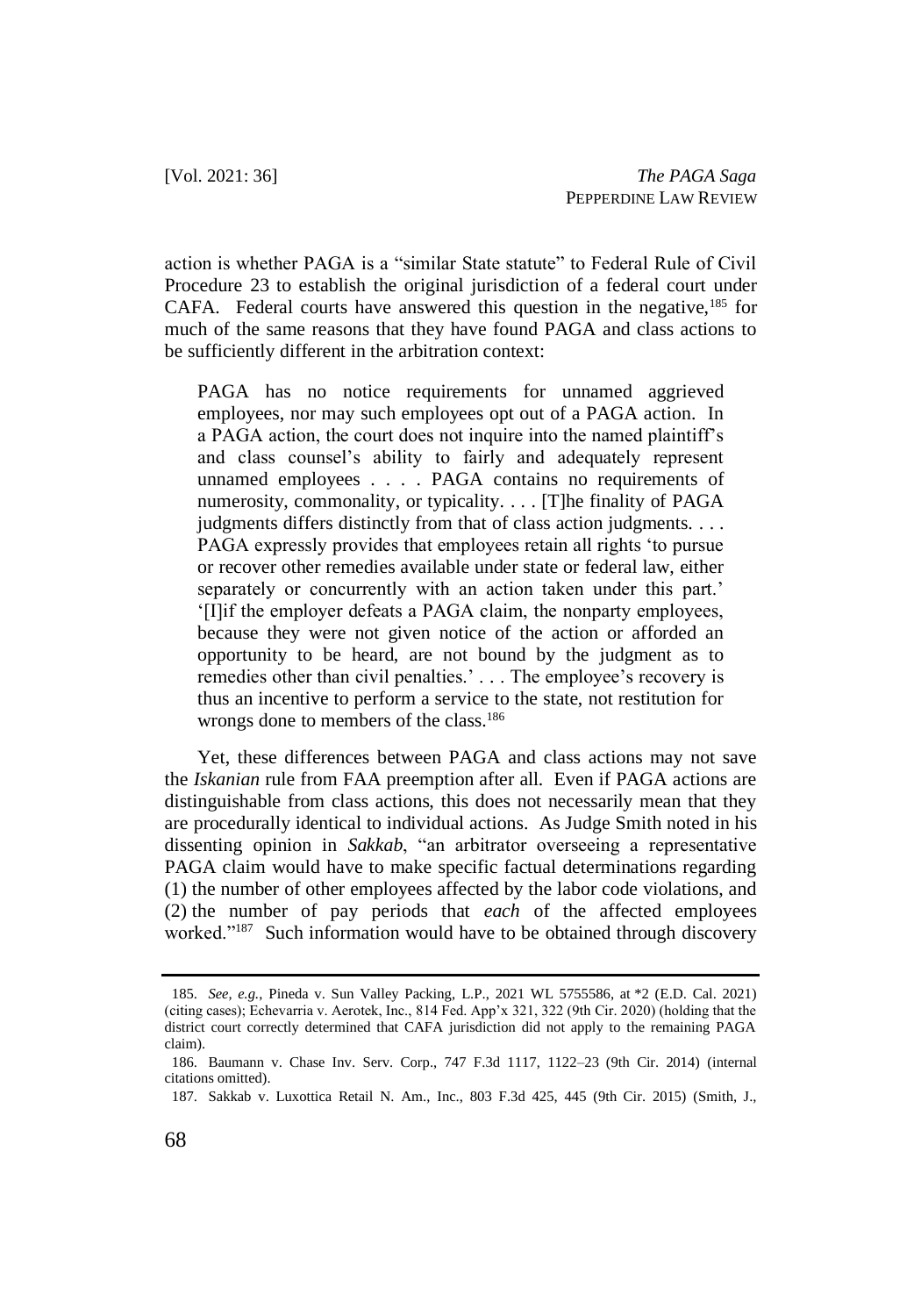that "would be significant and substantially more complex than discovery regarding only the employee's individual claims."<sup>188</sup> Finally,

the arbitration of representative PAGA claims greatly increases the risk to employers. Rather than awarding damages for Labor Code violations for just one employee, representative PAGA claims award damages for all affected employees. A representative PAGA claim could therefore increase the damages awarded in arbitration by a multiplier of a hundred or thousand times (depending on the size of the company).<sup>189</sup>

Ultimately, the fate of the *Iskanian* rule does not hang on whether representative PAGA claims survive *Concepcion*'s and *Epic System*'s prohibition on "[r]equiring the availability of classwide arbitration."<sup>190</sup> Even if the Ninth Circuit's reasons for salvaging the *Iskanian* rule from preemption are accepted—that is, even if the rule applies to "all contracts" within the meaning of Section 2 of the FAA and does not undermine the individualized nature of arbitration—the practical outcome of the court's reasoning would still result in preemption by the FAA. While the Ninth Circuit, as well as federal district courts, allow for arbitration of representative PAGA claims in principle, they have stopped short of compelling such claims to arbitration in the face of agreements waiving all "representative claims." Indeed, because PAGA claims are "representative" claims, the courts are unable to compel them to arbitration in the face of such waivers without running afoul of the Supreme Court's admonition that arbitration agreements are to be enforced "according to their terms."<sup>191</sup> Therefore, the outcome of the federal courts' attempt to reconcile the *Iskanian* rule with the FAA is that many arbitration agreements are compromised where representative PAGA claims are raised or rendered completely unenforceable where PAGA is the sole cause of action. As Judge Bumatay recently noted in his concurring opinion in *Rivas v. Coverall North America, Inc.*, another case involving PAGA and FAA arbitration, "[w]e now creep closer to the day that a party may always sidestep an

dissenting).

<sup>188.</sup> *Id.* at 446–47 (Smith, J., dissenting).

<sup>189.</sup> *Id.* at 447–48 (Smith, J., dissenting) (internal citations omitted).

<sup>190.</sup> AT&T Mobility LLC v. Concepcion, 563 U.S. 333, 344 (2011); Epic Systems Corp. v. Lewis, 138 S. Ct. 1612, 1631 (2018).

<sup>191.</sup> *Concepcion*, 563 U.S. at 343–44.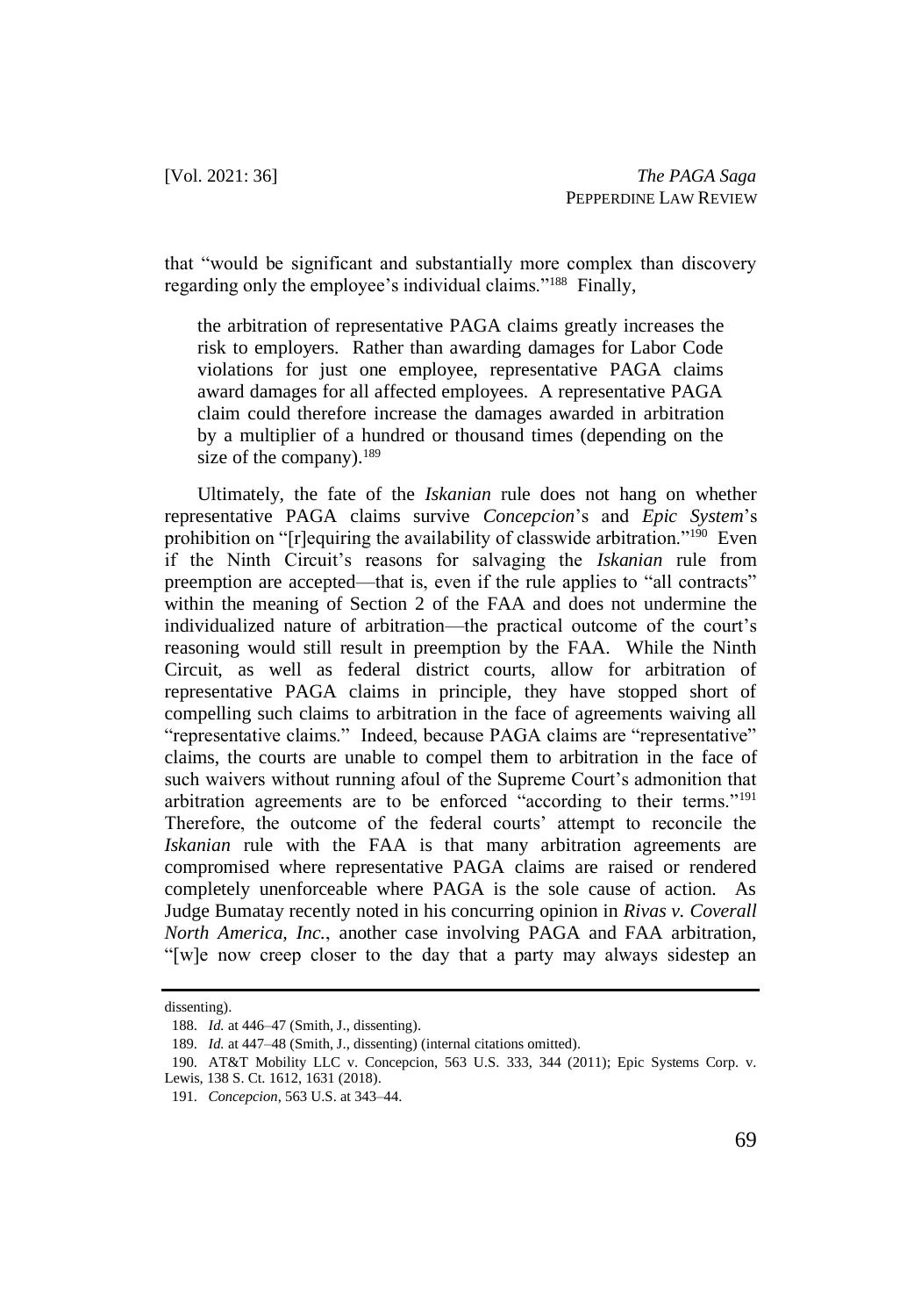arbitration agreement simply by filing a PAGA claim."<sup>192</sup> Because the *Iskanian* rule, as applied by the federal courts, effectively "requires that the parties not arbitrate a claim *at all*,"<sup>193</sup> it undermines the FAA's goal of enforcing valid arbitration agreements according to their terms and is therefore preempted by the FAA, at least under current Supreme Court precedent.

#### VII.CONCLUSION

The *Iskanian* rule is unlikely to survive FAA preemption either on the reasoning of the California Supreme Court in *Iskanian* or on the subsequent reasoning of lower California state courts. The suggestion that the FAA does not apply at all to PAGA claims clearly runs afoul of *Concepcion* and cannot be sustained on the basis of the quasi-*qui tam* nature of PAGA. The continuous expansion of the meaning of "predispute" arbitration agreements by state courts and their strained reliance on agency principles ultimately violates *Concepcion* as well, leading to FAA preemption of the *Iskanian* rule. As for federal courts, while they have attempted to avoid FAA preemption by explicitly allowing for arbitration of representative PAGA claims, they have stopped short (as they must) of compelling such claims to arbitration in the face of agreements that prohibit representative actions. The result in the federal courts is therefore akin to that in the state courts very few PAGA claims, if any, end up in arbitration, notwithstanding the presence of valid agreements to arbitrate employment-related claims, including statutory PAGA claims, on an individual basis.

Even if the *Iskanian* rule's prohibition on representative PAGA waivers does not survive FAA preemption, not all is lost in California's quest to enforce its Labor Code. The California Supreme Court in *Iskanian* considered all PAGA claims to be "representative,"<sup>194</sup> but it did not hold that PAGA claims may not be brought on an individual basis by a plaintiff-

<sup>192.</sup> Rivas v. Coverall North America, Inc., 842 Fed. App'x 55, 58 (9th Cir. 2021) (Bumatay J., concurring). The concurrence further noted that "California courts have already said as much." *Id.*  at 58 n.1 (Bumatay J., concurring) (quoting Collie v. Icee Co., 52 Cal. App. 5th 477, 481 (2020). The concurrence states that this suggests "that an otherwise valid arbitration agreement does not provide a basis to compel arbitration of a PAGA claim." *Id*.

<sup>193.</sup> *Id.* at 59 (Bumatay J., concurring).

<sup>194.</sup> Iskanian v. CLS Transp. L. A., LLC, 59 Cal. 4th 348, 384 (Cal. 2014), *cert. denied*, 574 U.S. 1121 (2015).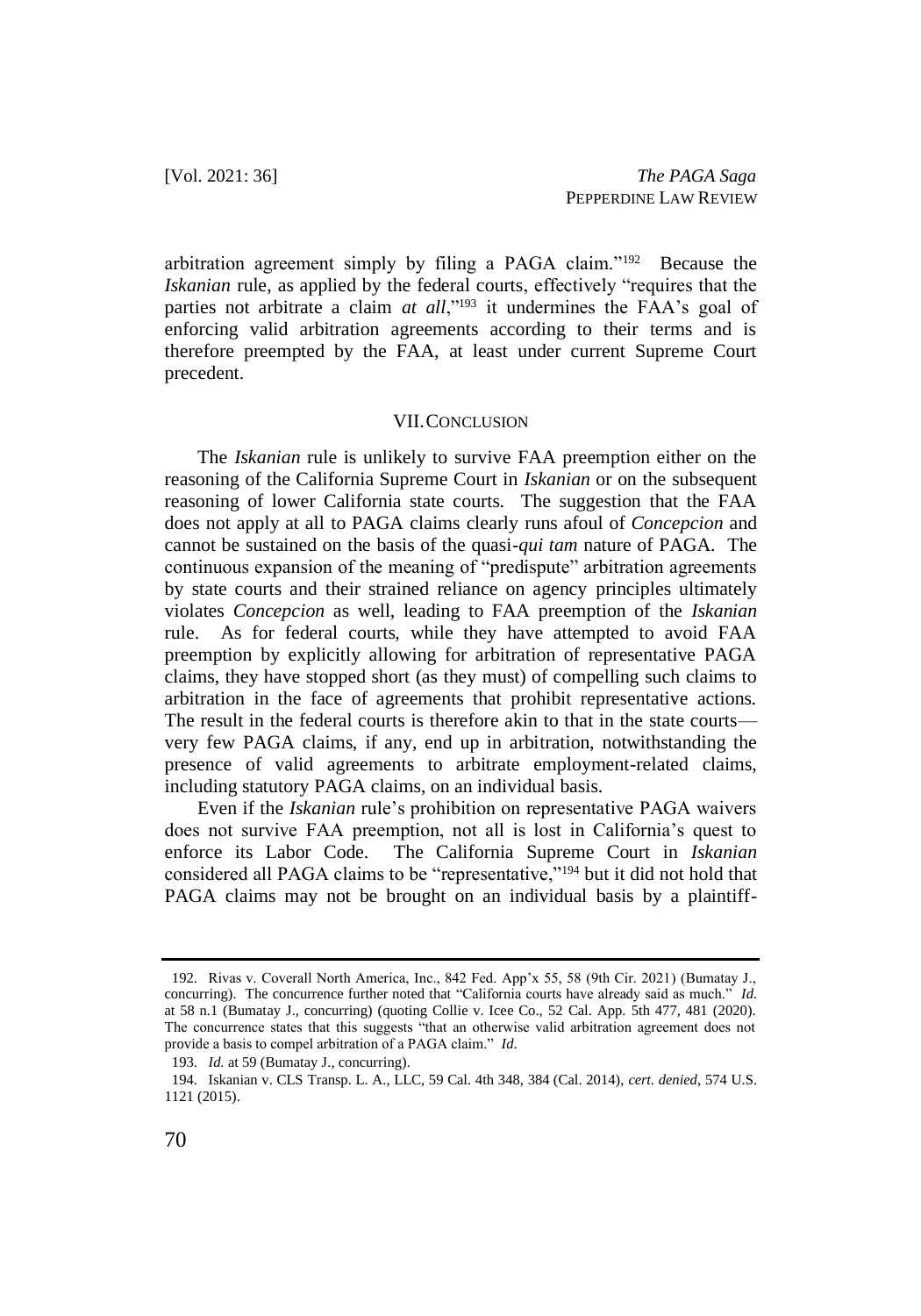employee.<sup>195</sup> It may be less efficient, from a penalty collection perspective, to prosecute employers' violations of the Labor Code in an individual proceeding, be it litigation or arbitration. But, such individual proceedings still serve to hold employers accountable for Labor Code violations, albeit one employee at a time, and can faithfully enforce *Iskanian*'s prohibition of PAGA waivers "in any forum."<sup>196</sup> To be sure, PAGA claims are "not merely a private matter" and a PAGA plaintiff "may be likened to a 'private attorney general' protecting the public interest."<sup>197</sup> At the same time, however, the lack of state oversight over representative PAGA actions commenced by individual employees opens the door to "private enforcer misuse" that may undermine PAGA's public interest in enforcement.<sup>198</sup> Moreover, the PAGA statute:

does not create property rights or any other substantive rights. Nor does it impose any legal obligations. It is simply a procedural statute allowing an aggrieved employee to recover civil penalties for Labor Code violations—that otherwise would be sought by state labor law enforcement agencies.<sup>199</sup>

In any event, current Supreme Court precedent seems to invalidate both state and federal courts' jurisprudence in the PAGA saga because "[a] state

<sup>195.</sup> Sakkab v. Luxottica Retail North America, Inc., 803 F.3d 425, 449 (9th Cir. 2015) (Smith, J., dissenting) ("Although the existence of 'individual' PAGA claims is disputed, see *Reyes v. Macy's, Inc*., 202 Cal. App. 4th 1119, 1123, 135 Cal.Rptr.3d 832 (2011) (holding that a PAGA claimant may not bring an individual PAGA claim), the *Iskanian* court expressly chose not to decide the issue.").

<sup>196.</sup> *Iskanian*, 59 Cal. 4th at 360. For instance, post-*Epic* individual plaintiffs have started filing hundreds or thousands of individual arbitration demands that would have otherwise likely been pursued as a class action. The same would be possible with PAGA claims. *See* Gilles & Friedman, *supra* note 168, at 534; Tamar Meshel, *Mobile-Based Transportation Employment Disputes: Corporate Chutzpa and the Potential Resurrection of Class Arbitration*, 2020 U. CHI. L. REV. ONLINE 1 (2020).

<sup>197.</sup> Shearson/Am. Exp., Inc. v. McMahon, 482 U.S. 220, 224 (1987) (discussing RICO); *see also*  Mitsubishi Motors Corp. v. Soler Chrysler-Plymouth, Inc., 473 U.S. 614, 635 (1985) (regarding antitrust claims).

<sup>198.</sup> Andrew Elmore, *The State Qui Tam to Enforce Employment Law*, 69 DEPAUL L. REV. 357, 361 (2020). Elmore states that "private enforcers may file qui tam claims and resolve them cheaply in a 'reverse auction,' in which plaintiff's attorneys settle qui tam claims on substandard terms to avoid being outbid by more pliant plaintiff's attorneys." *Id*. at 401. *See also* Gilles & Friedman, *supra* note 168, at 536 (arguing that "PAGA revenues are artificially—and we believe monumentally—depressed" by plaintiff lawyers in settlement agreements).

<sup>199.</sup> Amalgamated Transit Union, Loc. 1756, AFL-CIO v. Superior Court, 46 Cal. 4th 993, 1003 (Cal. 2009).